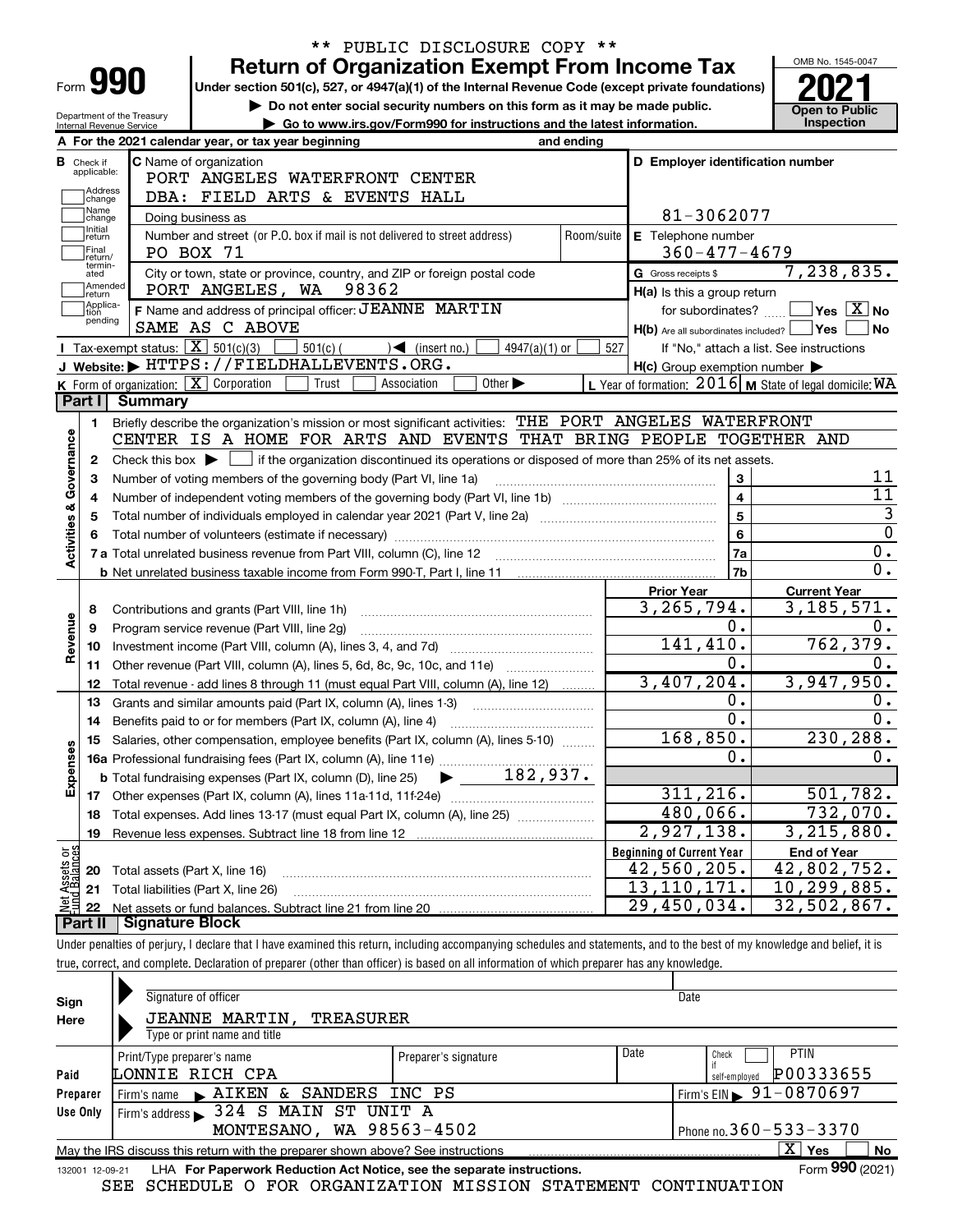|              | PORT ANGELES WATERFRONT CENTER                                                                                                                                                  |
|--------------|---------------------------------------------------------------------------------------------------------------------------------------------------------------------------------|
|              | 81-3062077<br>DBA: FIELD ARTS & EVENTS HALL<br>Page $2$<br>Form 990 (2021)<br>Part III   Statement of Program Service Accomplishments                                           |
|              |                                                                                                                                                                                 |
| 1.           |                                                                                                                                                                                 |
|              | Briefly describe the organization's mission:<br>THE PORT ANGELES WATERFRONT CENTER IS A HOME FOR ARTS AND EVENTS THAT                                                           |
|              | BRINGS PEOPLE TOGETHER AND STRENGTHENS OUR COMMUNITY.                                                                                                                           |
|              |                                                                                                                                                                                 |
|              |                                                                                                                                                                                 |
| $\mathbf{2}$ | Did the organization undertake any significant program services during the year which were not listed on the                                                                    |
|              | $\Box$ Yes $[\overline{\mathrm{X}}]$ No<br>prior Form 990 or 990-EZ?                                                                                                            |
|              | If "Yes," describe these new services on Schedule O.                                                                                                                            |
| 3            | $\boxed{\phantom{1}}$ Yes $\boxed{\text{X}}$ No<br>Did the organization cease conducting, or make significant changes in how it conducts, any program services?                 |
|              | If "Yes," describe these changes on Schedule O.                                                                                                                                 |
| 4            | Describe the organization's program service accomplishments for each of its three largest program services, as measured by expenses.                                            |
|              | Section 501(c)(3) and 501(c)(4) organizations are required to report the amount of grants and allocations to others, the total expenses, and                                    |
|              | revenue, if any, for each program service reported.                                                                                                                             |
| 4a           | $\left(\text{Code:}\ \_\_\_\_\_\_\\right)$ $\left(\text{Expenses $}\ \!\!\!\!\right)$<br>) (Revenue \$<br>DESIGN AND CONSTRUCT A PERFORMING AND FINE ARTS CENTER AND CONFERENCE |
|              | FACILITY IN PORT ANGELES, WASHINGTON.                                                                                                                                           |
|              |                                                                                                                                                                                 |
|              |                                                                                                                                                                                 |
|              |                                                                                                                                                                                 |
|              |                                                                                                                                                                                 |
|              |                                                                                                                                                                                 |
|              |                                                                                                                                                                                 |
|              |                                                                                                                                                                                 |
|              |                                                                                                                                                                                 |
|              |                                                                                                                                                                                 |
|              |                                                                                                                                                                                 |
| 4b           |                                                                                                                                                                                 |
|              |                                                                                                                                                                                 |
|              |                                                                                                                                                                                 |
|              |                                                                                                                                                                                 |
|              |                                                                                                                                                                                 |
|              |                                                                                                                                                                                 |
|              |                                                                                                                                                                                 |
|              |                                                                                                                                                                                 |
|              |                                                                                                                                                                                 |
|              |                                                                                                                                                                                 |
|              |                                                                                                                                                                                 |
|              |                                                                                                                                                                                 |
| 4с           |                                                                                                                                                                                 |
|              | (Code: ) (Expenses \$ (Expenses \$ ) and the state of \$ ) (Revenue \$ ) (Revenue \$                                                                                            |
|              |                                                                                                                                                                                 |
|              |                                                                                                                                                                                 |
|              |                                                                                                                                                                                 |
|              |                                                                                                                                                                                 |
|              |                                                                                                                                                                                 |
|              |                                                                                                                                                                                 |
|              |                                                                                                                                                                                 |
|              |                                                                                                                                                                                 |
|              |                                                                                                                                                                                 |
|              |                                                                                                                                                                                 |
|              |                                                                                                                                                                                 |
| 4d           | Other program services (Describe on Schedule O.)                                                                                                                                |
|              | (Expenses \$<br>(Revenue \$<br>including grants of \$                                                                                                                           |
|              | 413,336.<br>4e Total program service expenses >                                                                                                                                 |
|              | Form 990 (2021)                                                                                                                                                                 |
|              | 132002 12-09-21                                                                                                                                                                 |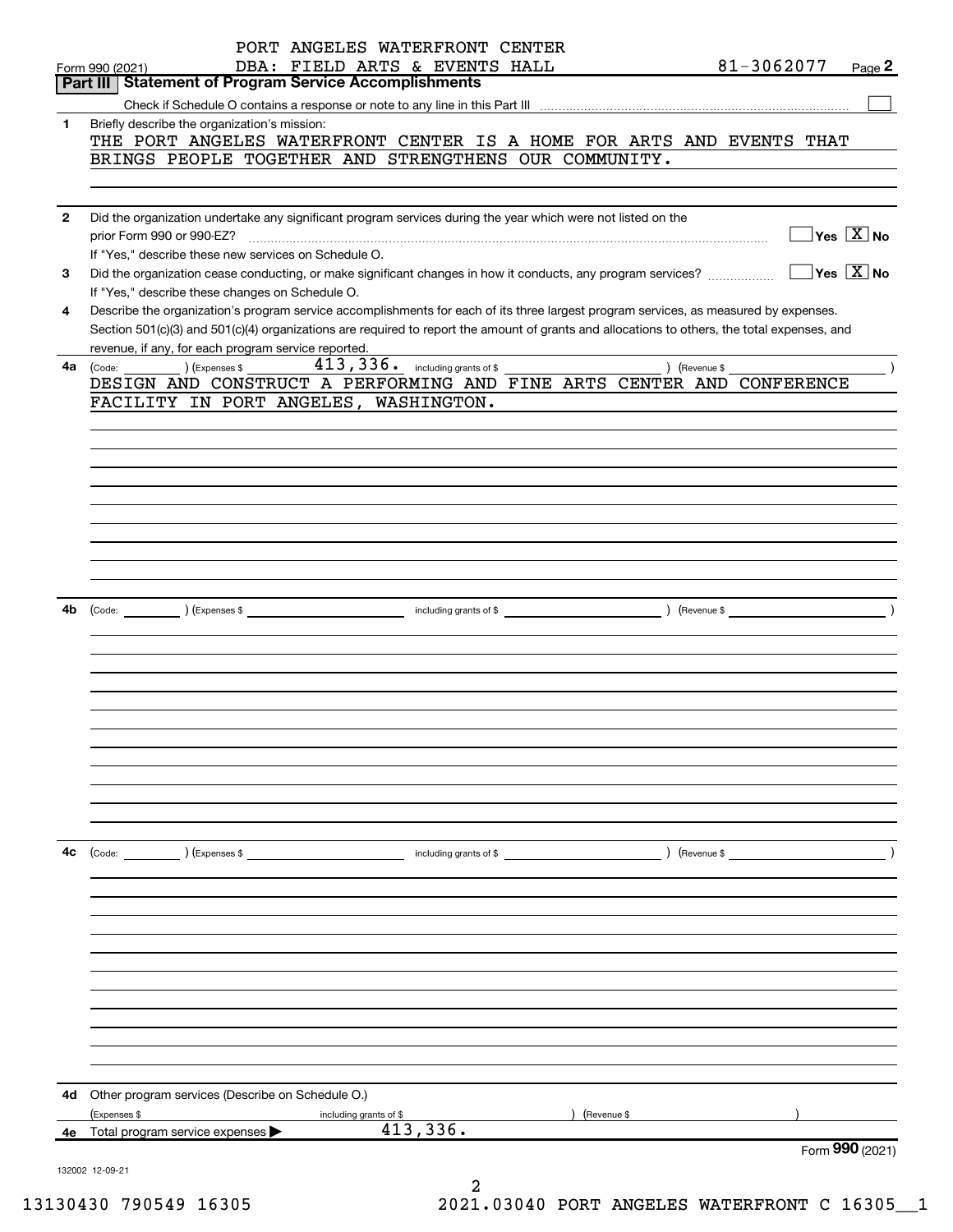| PORT ANGELES WATERFRONT CENTER |
|--------------------------------|
|--------------------------------|

Part IV | Checklist of Required Schedules

|     |                                                                                                                                       |                 | Yes $ $                 | No                |
|-----|---------------------------------------------------------------------------------------------------------------------------------------|-----------------|-------------------------|-------------------|
| 1   | Is the organization described in section $501(c)(3)$ or $4947(a)(1)$ (other than a private foundation)?                               |                 |                         |                   |
|     |                                                                                                                                       | 1               | X                       |                   |
| 2   |                                                                                                                                       | $\overline{2}$  | $\overline{\mathbf{x}}$ |                   |
| З   | Did the organization engage in direct or indirect political campaign activities on behalf of or in opposition to candidates for       |                 |                         |                   |
|     |                                                                                                                                       | 3               |                         | x                 |
| 4   | Section 501(c)(3) organizations. Did the organization engage in lobbying activities, or have a section 501(h) election in effect      |                 |                         |                   |
|     |                                                                                                                                       | 4               |                         | x                 |
| 5   | Is the organization a section 501(c)(4), 501(c)(5), or 501(c)(6) organization that receives membership dues, assessments, or          |                 |                         |                   |
|     |                                                                                                                                       | 5               |                         | X                 |
| 6   | Did the organization maintain any donor advised funds or any similar funds or accounts for which donors have the right to             |                 |                         |                   |
|     | provide advice on the distribution or investment of amounts in such funds or accounts? If "Yes," complete Schedule D, Part I          | 6               |                         | X                 |
| 7   | Did the organization receive or hold a conservation easement, including easements to preserve open space,                             |                 |                         |                   |
|     |                                                                                                                                       | $\overline{7}$  |                         | x                 |
| 8   | Did the organization maintain collections of works of art, historical treasures, or other similar assets? If "Yes," complete          |                 |                         |                   |
|     |                                                                                                                                       | 8               |                         | X                 |
| 9   | Did the organization report an amount in Part X, line 21, for escrow or custodial account liability, serve as a custodian for         |                 |                         |                   |
|     | amounts not listed in Part X; or provide credit counseling, debt management, credit repair, or debt negotiation services?             |                 |                         |                   |
|     |                                                                                                                                       | 9               |                         | x                 |
| 10  | Did the organization, directly or through a related organization, hold assets in donor-restricted endowments                          |                 |                         |                   |
|     |                                                                                                                                       | 10              | х                       |                   |
| 11  | If the organization's answer to any of the following questions is "Yes," then complete Schedule D, Parts VI, VII, VIII, IX, or X,     |                 |                         |                   |
|     | as applicable.                                                                                                                        |                 |                         |                   |
|     | a Did the organization report an amount for land, buildings, and equipment in Part X, line 10? If "Yes," complete Schedule D,         |                 | X                       |                   |
|     |                                                                                                                                       | 11a             |                         |                   |
|     | <b>b</b> Did the organization report an amount for investments - other securities in Part X, line 12, that is 5% or more of its total | 11b             | X                       |                   |
|     | c Did the organization report an amount for investments - program related in Part X, line 13, that is 5% or more of its total         |                 |                         |                   |
|     |                                                                                                                                       | 11c             |                         | x                 |
|     | d Did the organization report an amount for other assets in Part X, line 15, that is 5% or more of its total assets reported in       |                 |                         |                   |
|     |                                                                                                                                       | 11d             | х                       |                   |
|     | Did the organization report an amount for other liabilities in Part X, line 25? If "Yes," complete Schedule D, Part X                 | 11e             | X                       |                   |
| f   | Did the organization's separate or consolidated financial statements for the tax year include a footnote that addresses               |                 |                         |                   |
|     | the organization's liability for uncertain tax positions under FIN 48 (ASC 740)? If "Yes," complete Schedule D, Part X                | 11f             | X                       |                   |
|     | 12a Did the organization obtain separate, independent audited financial statements for the tax year? If "Yes," complete               |                 |                         |                   |
|     |                                                                                                                                       | 12a             | X                       |                   |
|     | <b>b</b> Was the organization included in consolidated, independent audited financial statements for the tax year?                    |                 |                         |                   |
|     | If "Yes," and if the organization answered "No" to line 12a, then completing Schedule D, Parts XI and XII is optional                 | 12 <sub>b</sub> |                         | Χ                 |
| 13  |                                                                                                                                       | 13              |                         | X                 |
| 14a | Did the organization maintain an office, employees, or agents outside of the United States?                                           | <b>14a</b>      |                         | X                 |
|     | <b>b</b> Did the organization have aggregate revenues or expenses of more than \$10,000 from grantmaking, fundraising, business,      |                 |                         |                   |
|     | investment, and program service activities outside the United States, or aggregate foreign investments valued at \$100,000            |                 |                         |                   |
|     |                                                                                                                                       | <b>14b</b>      |                         | X                 |
| 15  | Did the organization report on Part IX, column (A), line 3, more than \$5,000 of grants or other assistance to or for any             |                 |                         |                   |
|     |                                                                                                                                       | 15              |                         | X                 |
| 16  | Did the organization report on Part IX, column (A), line 3, more than \$5,000 of aggregate grants or other assistance to              |                 |                         |                   |
|     |                                                                                                                                       | 16              |                         | X                 |
| 17  | Did the organization report a total of more than \$15,000 of expenses for professional fundraising services on Part IX,               |                 |                         |                   |
|     |                                                                                                                                       | 17              |                         | X                 |
| 18  | Did the organization report more than \$15,000 total of fundraising event gross income and contributions on Part VIII, lines          |                 |                         |                   |
|     |                                                                                                                                       | 18              |                         | X                 |
| 19  | Did the organization report more than \$15,000 of gross income from gaming activities on Part VIII, line 9a? If "Yes."                |                 |                         |                   |
|     |                                                                                                                                       | 19              |                         | х                 |
| 20a |                                                                                                                                       | 20a             |                         | $\mathbf X$       |
|     | b If "Yes" to line 20a, did the organization attach a copy of its audited financial statements to this return?                        | 20 <sub>b</sub> |                         |                   |
| 21  | Did the organization report more than \$5,000 of grants or other assistance to any domestic organization or                           |                 |                         |                   |
|     |                                                                                                                                       | 21              |                         | x                 |
|     | 132003 12-09-21                                                                                                                       |                 |                         | Form $990$ (2021) |

3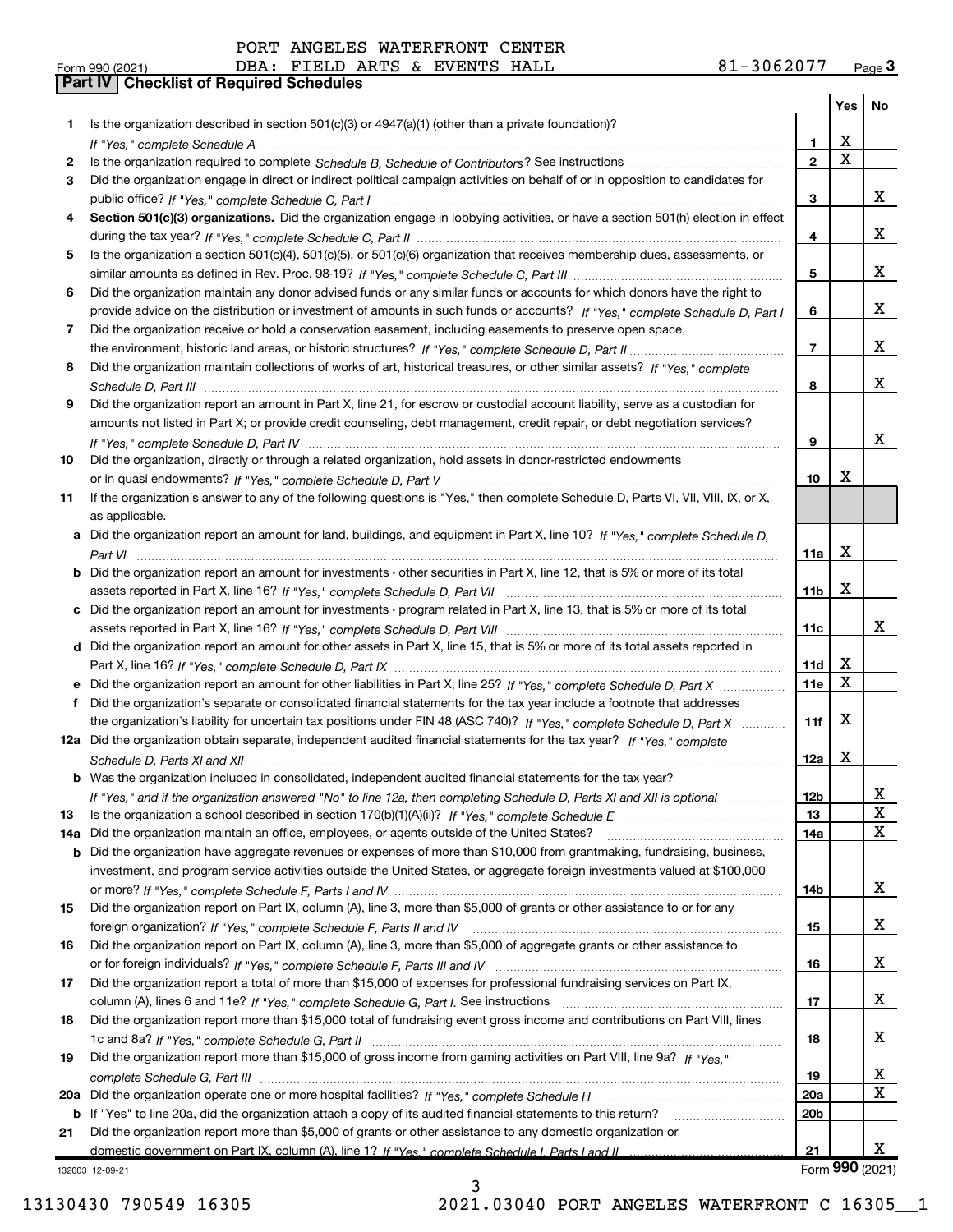Did the organization report more than \$5,000 of grants or other assistance to or for domestic individuals on

If "Yes," complete Schedule I, Parts I and III Part IX, column (A), line 2? ~~~~~~~~~~~~~~~~~~~~~~~~~~

Did the organization answer "Yes" to Part VII, Section A, line 3, 4, or 5, about compensation of the organization's current

|  | the contract of the contract of the contract of the contract of the contract of the contract of the contract of |  |
|--|-----------------------------------------------------------------------------------------------------------------|--|
|  |                                                                                                                 |  |
|  | the contract of the contract of the contract of the contract of the contract of the contract of the contract of |  |

|      | Check if Schedule O contains a response or note to any line in this Part V<br>8<br>1a Enter the number reported in box 3 of Form 1096. Enter -0- if not applicable<br>1a<br>0<br>1b<br>Did the organization comply with backup withholding rules for reportable payments to vendors and reportable gaming<br>(gambling) winnings to prize winners?<br>132004 12-09-21 | 1c  | Yes  <br>Х<br>Form 990 (2021) | No          |
|------|-----------------------------------------------------------------------------------------------------------------------------------------------------------------------------------------------------------------------------------------------------------------------------------------------------------------------------------------------------------------------|-----|-------------------------------|-------------|
|      |                                                                                                                                                                                                                                                                                                                                                                       |     |                               |             |
|      |                                                                                                                                                                                                                                                                                                                                                                       |     |                               |             |
|      |                                                                                                                                                                                                                                                                                                                                                                       |     |                               |             |
|      |                                                                                                                                                                                                                                                                                                                                                                       |     |                               |             |
|      |                                                                                                                                                                                                                                                                                                                                                                       |     |                               |             |
|      |                                                                                                                                                                                                                                                                                                                                                                       |     |                               |             |
|      | Part V<br><b>Statements Regarding Other IRS Filings and Tax Compliance</b>                                                                                                                                                                                                                                                                                            |     |                               |             |
|      | Note: All Form 990 filers are required to complete Schedule O                                                                                                                                                                                                                                                                                                         | 38  | X                             |             |
| 38   | Did the organization complete Schedule O and provide explanations on Schedule O for Part VI, lines 11b and 19?                                                                                                                                                                                                                                                        |     |                               |             |
|      | and that is treated as a partnership for federal income tax purposes? If "Yes," complete Schedule R, Part VI                                                                                                                                                                                                                                                          | 37  |                               | Х           |
| 37   | Did the organization conduct more than 5% of its activities through an entity that is not a related organization                                                                                                                                                                                                                                                      |     |                               |             |
|      |                                                                                                                                                                                                                                                                                                                                                                       | 36  |                               | x           |
| 36   | Section 501(c)(3) organizations. Did the organization make any transfers to an exempt non-charitable related organization?                                                                                                                                                                                                                                            |     |                               |             |
|      |                                                                                                                                                                                                                                                                                                                                                                       | 35b |                               |             |
|      | <b>b</b> If "Yes" to line 35a, did the organization receive any payment from or engage in any transaction with a controlled entity                                                                                                                                                                                                                                    |     |                               |             |
| 35 a | Did the organization have a controlled entity within the meaning of section 512(b)(13)?                                                                                                                                                                                                                                                                               | 35a |                               |             |
|      | Part V, line 1                                                                                                                                                                                                                                                                                                                                                        | 34  |                               | х<br>X      |
| 34   | Was the organization related to any tax-exempt or taxable entity? If "Yes," complete Schedule R, Part II, III, or IV, and                                                                                                                                                                                                                                             |     |                               |             |
|      |                                                                                                                                                                                                                                                                                                                                                                       | 33  |                               | x           |
| 33   | Did the organization own 100% of an entity disregarded as separate from the organization under Regulations                                                                                                                                                                                                                                                            |     |                               |             |
|      |                                                                                                                                                                                                                                                                                                                                                                       | 32  |                               | X           |
| 32   | Did the organization sell, exchange, dispose of, or transfer more than 25% of its net assets? If "Yes," complete                                                                                                                                                                                                                                                      |     |                               |             |
| 31   | Did the organization liquidate, terminate, or dissolve and cease operations? If "Yes," complete Schedule N, Part I                                                                                                                                                                                                                                                    | 31  |                               | $\mathbf X$ |
|      |                                                                                                                                                                                                                                                                                                                                                                       | 30  |                               | х           |
| 30   | Did the organization receive contributions of art, historical treasures, or other similar assets, or qualified conservation                                                                                                                                                                                                                                           |     |                               |             |
| 29   |                                                                                                                                                                                                                                                                                                                                                                       | 29  |                               | $\mathbf X$ |
|      |                                                                                                                                                                                                                                                                                                                                                                       | 28c |                               | х           |
|      | c A 35% controlled entity of one or more individuals and/or organizations described in line 28a or 28b? If                                                                                                                                                                                                                                                            |     |                               |             |
|      |                                                                                                                                                                                                                                                                                                                                                                       | 28b |                               | $\mathbf X$ |
|      |                                                                                                                                                                                                                                                                                                                                                                       | 28a |                               | X           |
|      | a A current or former officer, director, trustee, key employee, creator or founder, or substantial contributor? If                                                                                                                                                                                                                                                    |     |                               |             |
|      | instructions for applicable filing thresholds, conditions, and exceptions):                                                                                                                                                                                                                                                                                           |     |                               |             |
| 28   | Was the organization a party to a business transaction with one of the following parties (see the Schedule L, Part IV,                                                                                                                                                                                                                                                |     |                               |             |
|      | entity (including an employee thereof) or family member of any of these persons? If "Yes," complete Schedule L, Part III                                                                                                                                                                                                                                              | 27  |                               |             |
|      | creator or founder, substantial contributor or employee thereof, a grant selection committee member, or to a 35% controlled                                                                                                                                                                                                                                           |     |                               | X           |
| 27   | Did the organization provide a grant or other assistance to any current or former officer, director, trustee, key employee,                                                                                                                                                                                                                                           |     |                               |             |
|      |                                                                                                                                                                                                                                                                                                                                                                       | 26  |                               |             |
|      | or former officer, director, trustee, key employee, creator or founder, substantial contributor, or 35%                                                                                                                                                                                                                                                               |     |                               | x           |
| 26   | Did the organization report any amount on Part X, line 5 or 22, for receivables from or payables to any current                                                                                                                                                                                                                                                       |     |                               |             |
|      | Schedule L, Part I                                                                                                                                                                                                                                                                                                                                                    | 25b |                               |             |
|      | that the transaction has not been reported on any of the organization's prior Forms 990 or 990-EZ? If "Yes," complete                                                                                                                                                                                                                                                 |     |                               | x           |
|      | b Is the organization aware that it engaged in an excess benefit transaction with a disqualified person in a prior year, and                                                                                                                                                                                                                                          |     |                               |             |
|      |                                                                                                                                                                                                                                                                                                                                                                       |     |                               |             |
|      |                                                                                                                                                                                                                                                                                                                                                                       | 25a |                               | x           |
|      | 25a Section 501(c)(3), 501(c)(4), and 501(c)(29) organizations. Did the organization engage in an excess benefit                                                                                                                                                                                                                                                      |     |                               |             |
|      | any tax-exempt bonds?                                                                                                                                                                                                                                                                                                                                                 | 24d |                               |             |
|      | c Did the organization maintain an escrow account other than a refunding escrow at any time during the year to defease                                                                                                                                                                                                                                                | 24c |                               |             |
|      | <b>b</b> Did the organization invest any proceeds of tax-exempt bonds beyond a temporary period exception?                                                                                                                                                                                                                                                            | 24b |                               |             |
|      |                                                                                                                                                                                                                                                                                                                                                                       | 24a |                               | x           |
|      | last day of the year, that was issued after December 31, 2002? If "Yes," answer lines 24b through 24d and complete                                                                                                                                                                                                                                                    |     |                               |             |
|      | 24a Did the organization have a tax-exempt bond issue with an outstanding principal amount of more than \$100,000 as of the                                                                                                                                                                                                                                           |     |                               |             |
|      |                                                                                                                                                                                                                                                                                                                                                                       | 23  |                               | x           |
|      | and former officers, directors, trustees, key employees, and highest compensated employees? If "Yes," complete                                                                                                                                                                                                                                                        |     |                               |             |

13130430 790549 16305 2021.03040 PORT ANGELES WATERFRONT C 16305\_\_1

22

Yes | No

X

Part IV Checklist of Required Schedules (continued)

|  | m 000 (2021) |  |
|--|--------------|--|

22

23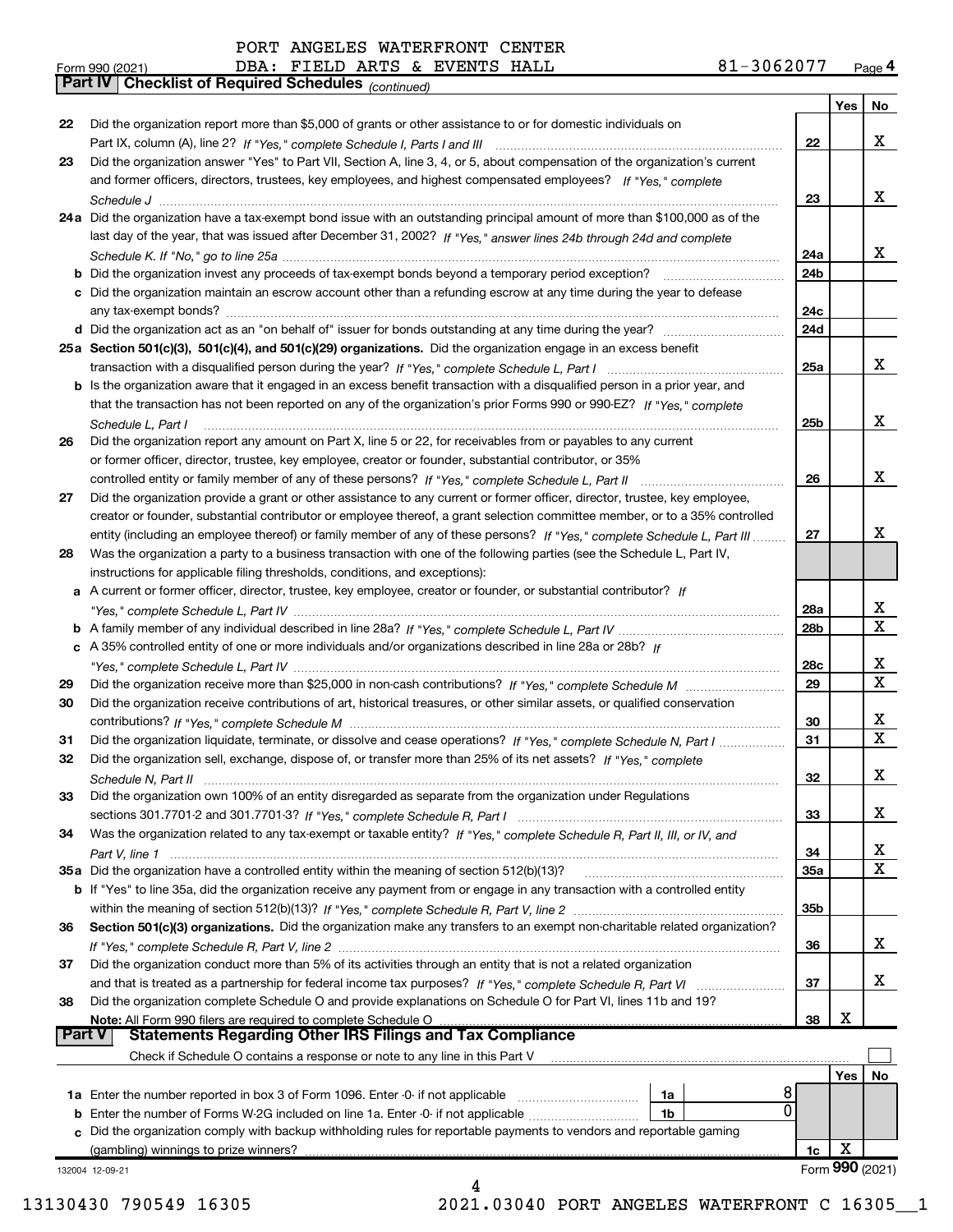|  |  | PORT ANGELES WATERFRONT CENTER |  |
|--|--|--------------------------------|--|
|--|--|--------------------------------|--|

| <b>Part V</b> | Statements Regarding Other IRS Filings and Tax Compliance (continued)                                                                                        |                |     |                 |
|---------------|--------------------------------------------------------------------------------------------------------------------------------------------------------------|----------------|-----|-----------------|
|               |                                                                                                                                                              |                | Yes | No              |
|               | 2a Enter the number of employees reported on Form W-3, Transmittal of Wage and Tax Statements,                                                               |                |     |                 |
|               | $\overline{3}$<br>filed for the calendar year ending with or within the year covered by this return <i>manumumumum</i><br>2a                                 |                |     |                 |
|               |                                                                                                                                                              | 2 <sub>b</sub> | X   |                 |
|               |                                                                                                                                                              |                |     |                 |
|               | 3a Did the organization have unrelated business gross income of \$1,000 or more during the year?                                                             | 3a             |     | х               |
|               |                                                                                                                                                              | 3 <sub>b</sub> |     |                 |
| b             |                                                                                                                                                              |                |     |                 |
|               | 4a At any time during the calendar year, did the organization have an interest in, or a signature or other authority over, a                                 |                |     |                 |
|               | financial account in a foreign country (such as a bank account, securities account, or other financial account)?                                             | 4a             |     | х               |
|               | <b>b</b> If "Yes," enter the name of the foreign country $\blacktriangleright$                                                                               |                |     |                 |
|               | See instructions for filing requirements for FinCEN Form 114, Report of Foreign Bank and Financial Accounts (FBAR).                                          |                |     |                 |
|               |                                                                                                                                                              | 5a             |     | X               |
| b             |                                                                                                                                                              | 5 <sub>b</sub> |     | х               |
| с             |                                                                                                                                                              | 5c             |     |                 |
| 6а            | Does the organization have annual gross receipts that are normally greater than \$100,000, and did the organization solicit                                  |                |     |                 |
|               | any contributions that were not tax deductible as charitable contributions?                                                                                  | 6a             |     | x               |
| b             | If "Yes," did the organization include with every solicitation an express statement that such contributions or gifts                                         |                |     |                 |
|               | were not tax deductible?                                                                                                                                     | 6b             |     |                 |
| 7             | Organizations that may receive deductible contributions under section 170(c).                                                                                |                |     |                 |
| а             | Did the organization receive a payment in excess of \$75 made partly as a contribution and partly for goods and services provided to the payor?              | 7a             |     | x               |
|               | If "Yes," did the organization notify the donor of the value of the goods or services provided?                                                              | 7b             |     |                 |
| b             | Did the organization sell, exchange, or otherwise dispose of tangible personal property for which it was required                                            |                |     |                 |
| c             |                                                                                                                                                              |                |     | х               |
|               |                                                                                                                                                              | 7c             |     |                 |
|               | 7d<br>d If "Yes," indicate the number of Forms 8282 filed during the year manufactured in the second of the New York                                         |                |     |                 |
| е             | Did the organization receive any funds, directly or indirectly, to pay premiums on a personal benefit contract?                                              | 7e             |     | X               |
| Ť             | Did the organization, during the year, pay premiums, directly or indirectly, on a personal benefit contract?                                                 | 7f             |     | Χ               |
| g             | If the organization received a contribution of qualified intellectual property, did the organization file Form 8899 as required?                             | 7g             |     |                 |
| h             | If the organization received a contribution of cars, boats, airplanes, or other vehicles, did the organization file a Form 1098-C?                           | 7h             |     |                 |
| 8             | Sponsoring organizations maintaining donor advised funds. Did a donor advised fund maintained by the                                                         |                |     |                 |
|               | sponsoring organization have excess business holdings at any time during the year?                                                                           | 8              |     |                 |
| 9             | Sponsoring organizations maintaining donor advised funds.                                                                                                    |                |     |                 |
| а             | Did the sponsoring organization make any taxable distributions under section 4966?                                                                           | 9a             |     |                 |
| b             | Did the sponsoring organization make a distribution to a donor, donor advisor, or related person?                                                            | 9b             |     |                 |
| 10            | Section 501(c)(7) organizations. Enter:                                                                                                                      |                |     |                 |
| а             | 10a                                                                                                                                                          |                |     |                 |
| b             | 10 <sub>b</sub><br>Gross receipts, included on Form 990, Part VIII, line 12, for public use of club facilities                                               |                |     |                 |
| 11            | Section 501(c)(12) organizations. Enter:                                                                                                                     |                |     |                 |
| а             | 11a<br>Gross income from members or shareholders                                                                                                             |                |     |                 |
| b             | Gross income from other sources. (Do not net amounts due or paid to other sources against                                                                    |                |     |                 |
|               |                                                                                                                                                              |                |     |                 |
|               | amounts due or received from them.)<br>11b<br>12a Section 4947(a)(1) non-exempt charitable trusts. Is the organization filing Form 990 in lieu of Form 1041? |                |     |                 |
|               |                                                                                                                                                              | 12a            |     |                 |
| b             | If "Yes," enter the amount of tax-exempt interest received or accrued during the year<br>12b                                                                 |                |     |                 |
| 13            | Section 501(c)(29) qualified nonprofit health insurance issuers.                                                                                             |                |     |                 |
|               | a Is the organization licensed to issue qualified health plans in more than one state?                                                                       | 13a            |     |                 |
|               | Note: See the instructions for additional information the organization must report on Schedule O.                                                            |                |     |                 |
|               | <b>b</b> Enter the amount of reserves the organization is required to maintain by the states in which the                                                    |                |     |                 |
|               | 13 <sub>b</sub>                                                                                                                                              |                |     |                 |
| c             | 13 <sub>c</sub>                                                                                                                                              |                |     |                 |
| 14a           | Did the organization receive any payments for indoor tanning services during the tax year?                                                                   | 14a            |     | х               |
| b             |                                                                                                                                                              | 14b            |     |                 |
| 15            | Is the organization subject to the section 4960 tax on payment(s) of more than \$1,000,000 in remuneration or                                                |                |     |                 |
|               |                                                                                                                                                              | 15             |     | х               |
|               | If "Yes," see the instructions and file Form 4720, Schedule N.                                                                                               |                |     |                 |
| 16            | Is the organization an educational institution subject to the section 4968 excise tax on net investment income?                                              | 16             |     | х               |
|               | If "Yes," complete Form 4720, Schedule O.                                                                                                                    |                |     |                 |
| 17            | Section 501(c)(21) organizations. Did the trust, any disqualified person, or mine operator engage in any                                                     |                |     |                 |
|               |                                                                                                                                                              | 17             |     |                 |
|               | If "Yes," complete Form 6069.                                                                                                                                |                |     |                 |
|               | 5                                                                                                                                                            |                |     | Form 990 (2021) |
|               | 132005 12-09-21                                                                                                                                              |                |     |                 |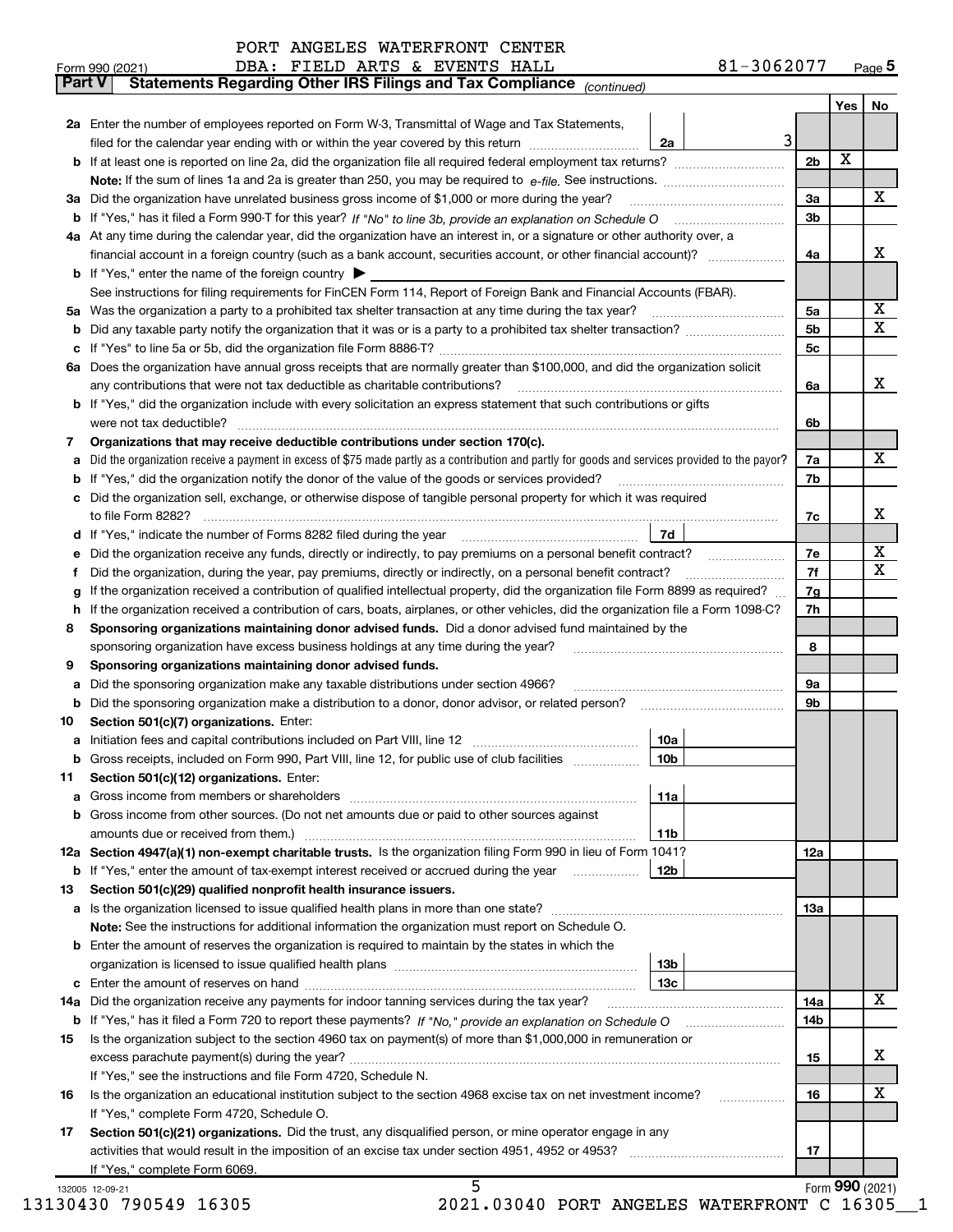| PORT ANGELES WATERFRONT CENTER |  |  |  |  |
|--------------------------------|--|--|--|--|
|--------------------------------|--|--|--|--|

| Form 990 (2021)                                                                                                  |  |  |  |  | DBA: FIELD ARTS & EVENTS HALL |  | 81-3062077                                                                                                                            | Page $\theta$ |
|------------------------------------------------------------------------------------------------------------------|--|--|--|--|-------------------------------|--|---------------------------------------------------------------------------------------------------------------------------------------|---------------|
|                                                                                                                  |  |  |  |  |                               |  | <b>Part VI   Governance, Management, and Disclosure.</b> For each "Yes" response to lines 2 through 7b below, and for a "No" response |               |
| to line 8a, 8b, or 10b below, describe the circumstances, processes, or changes on Schedule O. See instructions. |  |  |  |  |                               |  |                                                                                                                                       |               |
| Check if Schedule O contains a response or note to any line in this Part VI                                      |  |  |  |  |                               |  |                                                                                                                                       |               |

|     | <b>Section A. Governing Body and Management</b>                                                                                                          |    |    |                 | Yes             | No          |
|-----|----------------------------------------------------------------------------------------------------------------------------------------------------------|----|----|-----------------|-----------------|-------------|
|     | 1a Enter the number of voting members of the governing body at the end of the tax year                                                                   | 1a | 11 |                 |                 |             |
|     | If there are material differences in voting rights among members of the governing body, or if the governing                                              |    |    |                 |                 |             |
|     | body delegated broad authority to an executive committee or similar committee, explain on Schedule O.                                                    |    |    |                 |                 |             |
| b   | Enter the number of voting members included on line 1a, above, who are independent                                                                       | 1b | 11 |                 |                 |             |
| 2   | Did any officer, director, trustee, or key employee have a family relationship or a business relationship with any other                                 |    |    |                 |                 |             |
|     | officer, director, trustee, or key employee?                                                                                                             |    |    | 2               |                 | $\mathbf X$ |
| 3   | Did the organization delegate control over management duties customarily performed by or under the direct supervision                                    |    |    |                 |                 |             |
|     | of officers, directors, trustees, or key employees to a management company or other person?                                                              |    |    | 3               |                 | х           |
| 4   | Did the organization make any significant changes to its governing documents since the prior Form 990 was filed?                                         |    |    | 4               |                 | $\mathbf X$ |
| 5   |                                                                                                                                                          |    |    | 5               |                 | X           |
| 6   | Did the organization have members or stockholders?                                                                                                       |    |    | 6               |                 | X           |
| 7а  | Did the organization have members, stockholders, or other persons who had the power to elect or appoint one or                                           |    |    |                 |                 |             |
|     | more members of the governing body?                                                                                                                      |    |    | 7a              |                 | x           |
|     | <b>b</b> Are any governance decisions of the organization reserved to (or subject to approval by) members, stockholders, or                              |    |    |                 |                 |             |
|     | persons other than the governing body?                                                                                                                   |    |    | 7b              |                 | X           |
| 8   | Did the organization contemporaneously document the meetings held or written actions undertaken during the year by the following:                        |    |    |                 |                 |             |
| a   |                                                                                                                                                          |    |    | 8a              | X               |             |
| b   | Each committee with authority to act on behalf of the governing body?                                                                                    |    |    | 8b              | X               |             |
| 9   | Is there any officer, director, trustee, or key employee listed in Part VII, Section A, who cannot be reached at the                                     |    |    |                 |                 |             |
|     | organization's mailing address? If "Yes." provide the names and addresses on Schedule O                                                                  |    |    | 9               |                 | X           |
|     | <b>Section B. Policies</b> (This Section B requests information about policies not required by the Internal Revenue Code.)                               |    |    |                 |                 |             |
|     |                                                                                                                                                          |    |    |                 | Yes             | No          |
|     |                                                                                                                                                          |    |    | 10a             |                 | X           |
|     | <b>b</b> If "Yes," did the organization have written policies and procedures governing the activities of such chapters, affiliates,                      |    |    |                 |                 |             |
|     | and branches to ensure their operations are consistent with the organization's exempt purposes?                                                          |    |    | 10 <sub>b</sub> |                 |             |
|     | 11a Has the organization provided a complete copy of this Form 990 to all members of its governing body before filing the form?                          |    |    | 11a             | X               |             |
| b   | Describe on Schedule O the process, if any, used by the organization to review this Form 990.                                                            |    |    |                 |                 |             |
| 12a |                                                                                                                                                          |    |    | 12a             | X               |             |
| b   | Were officers, directors, or trustees, and key employees required to disclose annually interests that could give rise to conflicts?                      |    |    | 12b             | X               |             |
| с   | Did the organization regularly and consistently monitor and enforce compliance with the policy? If "Yes," describe                                       |    |    |                 |                 |             |
|     |                                                                                                                                                          |    |    | 12c             | X               |             |
| 13  | Did the organization have a written whistleblower policy?                                                                                                |    |    | 13              | X               |             |
| 14  | Did the organization have a written document retention and destruction policy?                                                                           |    |    | 14              | X               |             |
| 15  | Did the process for determining compensation of the following persons include a review and approval by independent                                       |    |    |                 |                 |             |
|     | persons, comparability data, and contemporaneous substantiation of the deliberation and decision?                                                        |    |    |                 |                 |             |
|     | The organization's CEO, Executive Director, or top management official [111] [11] The organization's CEO, Executive Director, or top management official |    |    | 15a             |                 | X           |
|     | <b>b</b> Other officers or key employees of the organization                                                                                             |    |    | 15b             |                 | X           |
|     | If "Yes" to line 15a or 15b, describe the process on Schedule O. See instructions.                                                                       |    |    |                 |                 |             |
|     | 16a Did the organization invest in, contribute assets to, or participate in a joint venture or similar arrangement with a                                |    |    |                 |                 |             |
|     | taxable entity during the year?                                                                                                                          |    |    | 16a             |                 | X           |
|     | b If "Yes," did the organization follow a written policy or procedure requiring the organization to evaluate its participation                           |    |    |                 |                 |             |
|     | in joint venture arrangements under applicable federal tax law, and take steps to safeguard the organization's                                           |    |    |                 |                 |             |
|     | exempt status with respect to such arrangements?                                                                                                         |    |    | 16b             |                 |             |
|     | <b>Section C. Disclosure</b>                                                                                                                             |    |    |                 |                 |             |
|     | List the states with which a copy of this Form 990 is required to be filed $\blacktriangleright$ WA                                                      |    |    |                 |                 |             |
| 17  | Section 6104 requires an organization to make its Forms 1023 (1024 or 1024-A, if applicable), 990, and 990-T (section 501(c)(3)s only) available         |    |    |                 |                 |             |
| 18  |                                                                                                                                                          |    |    |                 |                 |             |
|     | for public inspection. Indicate how you made these available. Check all that apply.                                                                      |    |    |                 |                 |             |
|     | $X$ Upon request<br>Own website<br>Another's website<br>Other (explain on Schedule O)                                                                    |    |    |                 |                 |             |
| 19  | Describe on Schedule O whether (and if so, how) the organization made its governing documents, conflict of interest policy, and financial                |    |    |                 |                 |             |
|     | statements available to the public during the tax year.                                                                                                  |    |    |                 |                 |             |
| 20  | State the name, address, and telephone number of the person who possesses the organization's books and records                                           |    |    |                 |                 |             |
|     | THE ORGANIZATION - 360-477-4679                                                                                                                          |    |    |                 |                 |             |
|     | 98362<br>PO BOX 71, PORT ANGELES,<br>WA                                                                                                                  |    |    |                 | Form 990 (2021) |             |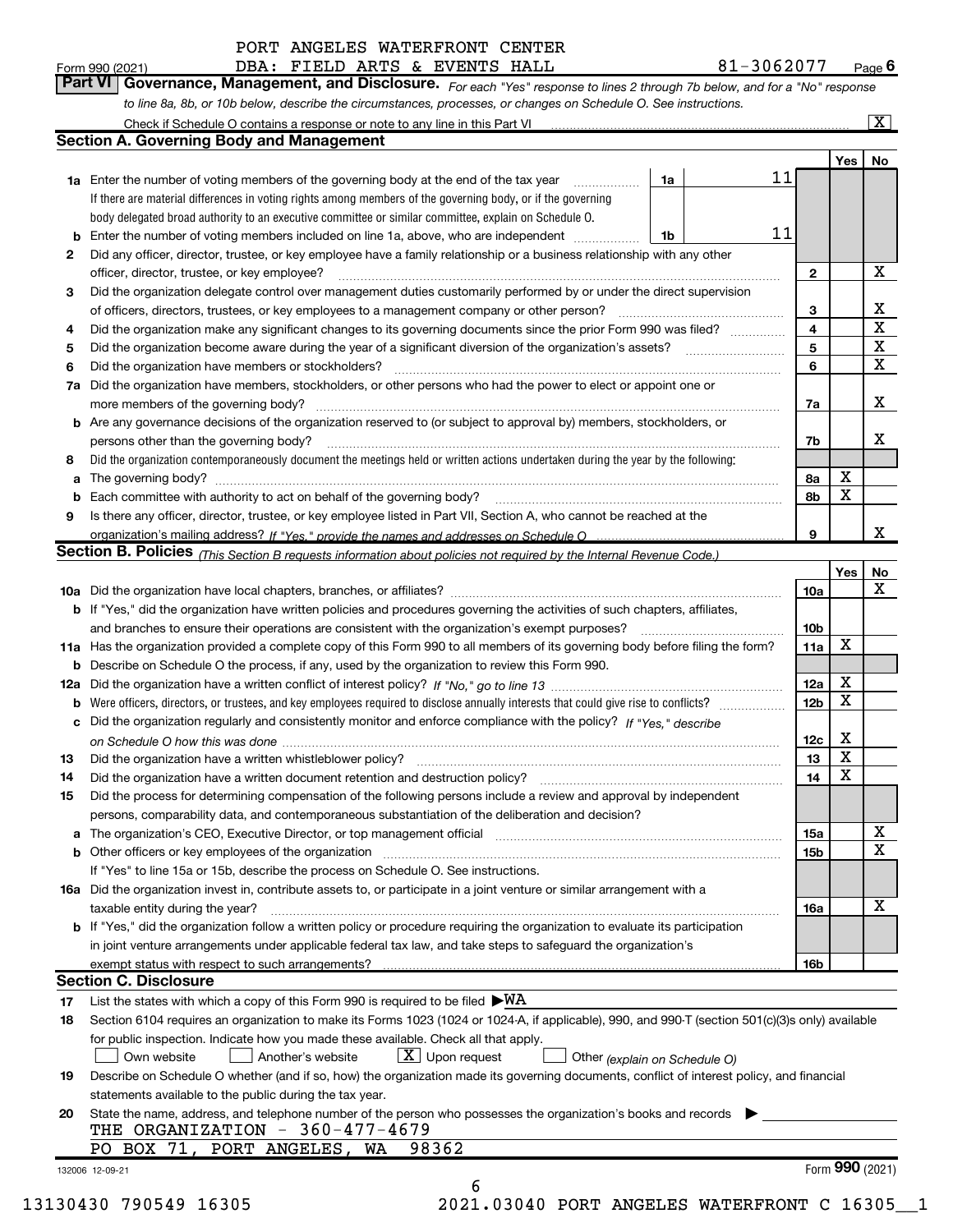| PORT ANGELES WATERFRONT CENTER |
|--------------------------------|
|--------------------------------|

 $\Box$ 

#### Form 990 (2021) **DBA: FIELD ARTS & EVENTS HALL**  $81-3062077$  Page Part VII Compensation of Officers, Directors, Trustees, Key Employees, Highest Compensated Employees, and Independent Contractors

# Check if Schedule O contains a response or note to any line in this Part VII

Section A. Officers, Directors, Trustees, Key Employees, and Highest Compensated Employees

1a Complete this table for all persons required to be listed. Report compensation for the calendar year ending with or within the organization's tax year. Ist all of the organization's current officers, directors, trustees (whether individuals or organizations), regardless of amount of compensation.

Enter -0- in columns (D), (E), and (F) if no compensation was paid.

**•** List all of the organization's current key employees, if any. See the instructions for definition of "key employee."

● List the organization's five current highest compensated employees (other than an officer, director, trustee, or key employee) who received reportable compensation (box 5 of Form W-2, Form 1099-MISC, and/or box 1 of Form 1099-NEC) of more than \$100,000 from the organization and any related organizations.

List all of the organization's former officers, key employees, and highest compensated employees who received more than \$100,000 of reportable compensation from the organization and any related organizations.

• List all of the organization's former directors or trustees that received, in the capacity as a former director or trustee of the organization, more than \$10,000 of reportable compensation from the organization and any related organizations.

See the instructions for the order in which to list the persons above.

Check this box if neither the organization nor any related organization compensated any current officer, director, or trustee.  $\Box$ 

| (A)                        | (B)                  | (C)<br>Position               |                       |                                                                  |              | (D)                             | (E)    | (F)                             |                              |                             |  |  |
|----------------------------|----------------------|-------------------------------|-----------------------|------------------------------------------------------------------|--------------|---------------------------------|--------|---------------------------------|------------------------------|-----------------------------|--|--|
| Name and title             | Average              |                               |                       | (do not check more than one                                      |              |                                 |        | Reportable                      | Reportable                   | Estimated                   |  |  |
|                            | hours per            |                               |                       | box, unless person is both an<br>officer and a director/trustee) |              |                                 |        | compensation                    | compensation                 | amount of                   |  |  |
|                            | week                 |                               |                       |                                                                  |              |                                 |        | from                            | from related                 | other                       |  |  |
|                            | (list any            |                               |                       |                                                                  |              |                                 |        | the                             | organizations                | compensation                |  |  |
|                            | hours for<br>related |                               |                       |                                                                  |              |                                 |        | organization<br>(W-2/1099-MISC/ | (W-2/1099-MISC/<br>1099-NEC) | from the                    |  |  |
|                            | organizations        |                               |                       |                                                                  |              |                                 |        | 1099-NEC)                       |                              | organization<br>and related |  |  |
|                            | below                |                               |                       |                                                                  |              |                                 |        |                                 |                              | organizations               |  |  |
|                            | line)                | ndividual trustee or director | Institutional trustee | Officer                                                          | Key employee | Highest compensated<br>employee | Former |                                 |                              |                             |  |  |
| (1)<br>CHRISTOPHER FIDLER  | 40.00                |                               |                       |                                                                  |              |                                 |        |                                 |                              |                             |  |  |
| PRIOR EXECUTIVE DIRECTOR   |                      |                               |                       | $\mathbf X$                                                      |              |                                 |        | 83,652.                         | 0.                           | 10,104.                     |  |  |
| STEVEN GINSBURG<br>(2)     | 40.00                |                               |                       |                                                                  |              |                                 |        |                                 |                              |                             |  |  |
| EXECUTIVE DIRECTOR         |                      |                               |                       | X                                                                |              |                                 |        | 57,980.                         | 0.                           | 1,739.                      |  |  |
| S. BROOKE TAYLOR<br>(3)    | 8.00                 |                               |                       |                                                                  |              |                                 |        |                                 |                              |                             |  |  |
| PRESIDENT                  |                      | $\mathbf X$                   |                       | $\rm X$                                                          |              |                                 |        | 0.                              | 0.                           | $0_{.}$                     |  |  |
| JUDITH MORRIS<br>(4)       | 8.00                 |                               |                       |                                                                  |              |                                 |        |                                 |                              |                             |  |  |
| VICE PRESIDENT             |                      | $\mathbf X$                   |                       | $\overline{\textbf{X}}$                                          |              |                                 |        | 0.                              | 0.                           | $\mathbf 0$ .               |  |  |
| CHRISTOPHER THOMSEN<br>(5) | 8.00                 |                               |                       |                                                                  |              |                                 |        |                                 |                              |                             |  |  |
| <b>SECRETARY</b>           |                      | $\mathbf X$                   |                       | $\rm X$                                                          |              |                                 |        | 0.                              | 0.                           | 0.                          |  |  |
| (6)<br>JEANNE MARTIN       | 8.00                 |                               |                       |                                                                  |              |                                 |        |                                 |                              |                             |  |  |
| <b>TREASURER</b>           |                      | $\mathbf X$                   |                       | $\rm X$                                                          |              |                                 |        | 0.                              | 0.                           | $\mathbf 0$ .               |  |  |
| (7)<br>CASI FORS           | 8.00                 |                               |                       |                                                                  |              |                                 |        |                                 |                              |                             |  |  |
| <b>DIRECTOR</b>            |                      | $\mathbf X$                   |                       |                                                                  |              |                                 |        | 0.                              | 0.                           | 0.                          |  |  |
| DEBORAH FRAZIER<br>(8)     | 8.00                 |                               |                       |                                                                  |              |                                 |        |                                 |                              |                             |  |  |
| <b>DIRECTOR</b>            |                      | $\mathbf X$                   |                       |                                                                  |              |                                 |        | 0.                              | 0.                           | $\mathbf 0$ .               |  |  |
| <b>GAIL RALSTON</b><br>(9) | 8.00                 |                               |                       |                                                                  |              |                                 |        |                                 |                              |                             |  |  |
| <b>DIRECTOR</b>            |                      | $\mathbf X$                   |                       |                                                                  |              |                                 |        | 0.                              | 0.                           | 0.                          |  |  |
| (10) PILI MEYER            | 8.00                 |                               |                       |                                                                  |              |                                 |        |                                 |                              |                             |  |  |
| <b>DIRECTOR</b>            |                      | $\mathbf X$                   |                       |                                                                  |              |                                 |        | 0.                              | $\mathbf 0$ .                | $0_{.}$                     |  |  |
| (11) NATHAN WEST           | 8.00                 |                               |                       |                                                                  |              |                                 |        |                                 |                              |                             |  |  |
| <b>DIRECTOR</b>            |                      | $\mathbf X$                   |                       |                                                                  |              |                                 |        | 0.                              | $\mathbf 0$ .                | $\mathbf 0$ .               |  |  |
| (12) SCOTT SCHERER         | 8.00                 |                               |                       |                                                                  |              |                                 |        |                                 |                              |                             |  |  |
| <b>DIRECTOR</b>            |                      | $\mathbf X$                   |                       |                                                                  |              |                                 |        | 0.                              | 0.                           | $0_{.}$                     |  |  |
| (13) BRUCE SKINNER         | 8.00                 |                               |                       |                                                                  |              |                                 |        |                                 |                              |                             |  |  |
| <b>DIRECTOR</b>            |                      | $\mathbf X$                   |                       |                                                                  |              |                                 |        | 0.                              | 0.                           | 0.                          |  |  |
|                            |                      |                               |                       |                                                                  |              |                                 |        |                                 |                              |                             |  |  |
|                            |                      |                               |                       |                                                                  |              |                                 |        |                                 |                              |                             |  |  |
|                            |                      |                               |                       |                                                                  |              |                                 |        |                                 |                              |                             |  |  |
|                            |                      |                               |                       |                                                                  |              |                                 |        |                                 |                              |                             |  |  |
|                            |                      |                               |                       |                                                                  |              |                                 |        |                                 |                              |                             |  |  |
|                            |                      |                               |                       |                                                                  |              |                                 |        |                                 |                              |                             |  |  |
|                            |                      |                               |                       |                                                                  |              |                                 |        |                                 |                              |                             |  |  |
|                            |                      |                               |                       |                                                                  |              |                                 |        |                                 |                              |                             |  |  |

132007 12-09-21

Form **990** (2021)

7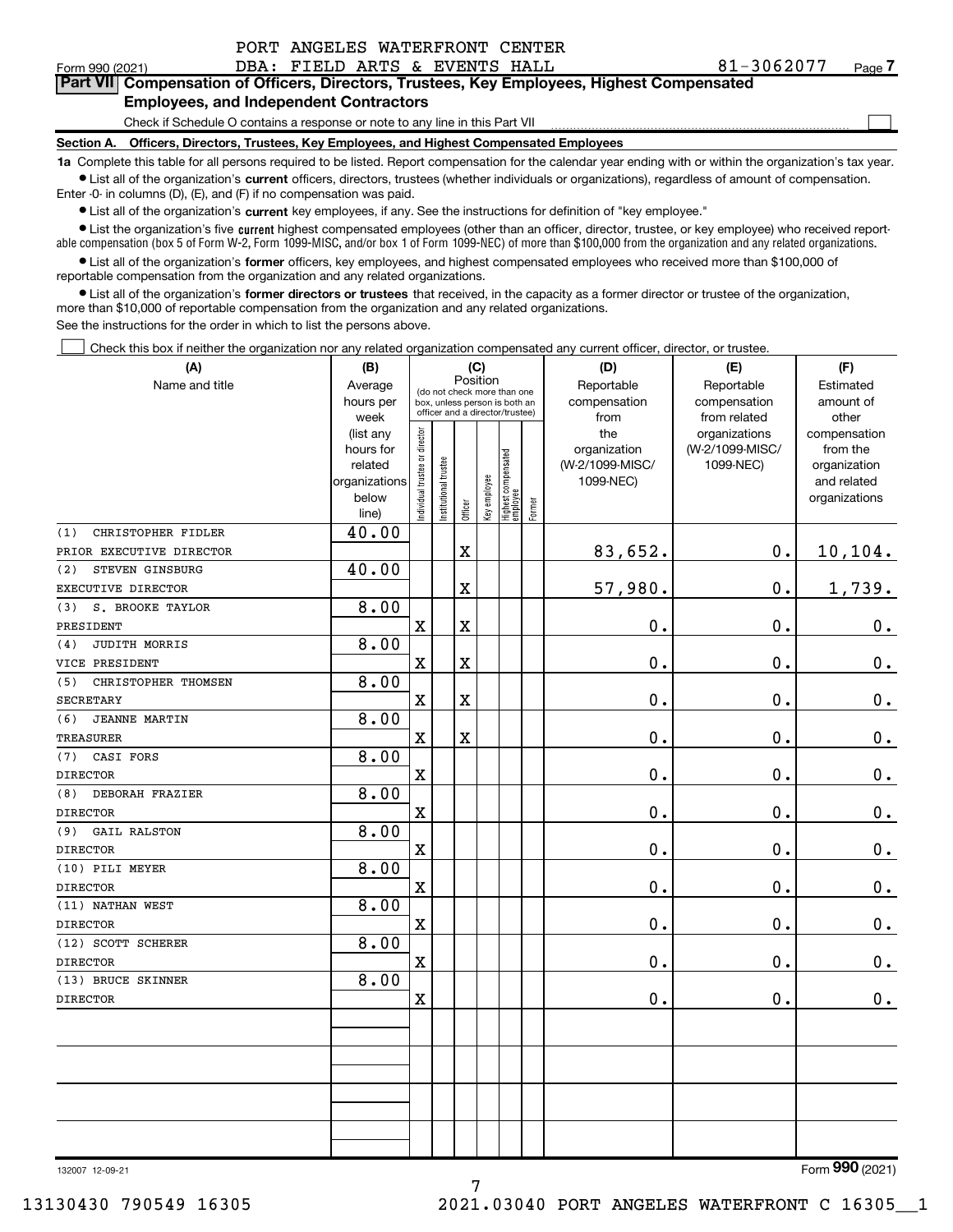|     |  | PORT ANGELES WATERFRONT CENTER |  |
|-----|--|--------------------------------|--|
| --- |  |                                |  |

81-3062077 Page 8

|                 | Form 990 (2021) |                                                                             |                           | DBA: FIELD ARTS & EVENTS HALL |                               |                                 |          |              |                                  |        |                                                                                                                                      | 81-3062077      |                  |              | Page $8$          |  |
|-----------------|-----------------|-----------------------------------------------------------------------------|---------------------------|-------------------------------|-------------------------------|---------------------------------|----------|--------------|----------------------------------|--------|--------------------------------------------------------------------------------------------------------------------------------------|-----------------|------------------|--------------|-------------------|--|
| <b>Part VII</b> |                 |                                                                             |                           |                               |                               |                                 |          |              |                                  |        | Section A. Officers, Directors, Trustees, Key Employees, and Highest Compensated Employees (continued)                               |                 |                  |              |                   |  |
|                 |                 | (A)                                                                         |                           | (B)                           |                               |                                 | (C)      |              |                                  |        | (D)                                                                                                                                  | (E)             |                  |              | (F)               |  |
|                 |                 | Name and title                                                              |                           | Average                       |                               | (do not check more than one     | Position |              |                                  |        | Reportable                                                                                                                           | Reportable      |                  |              | Estimated         |  |
|                 |                 |                                                                             |                           | hours per                     |                               | box, unless person is both an   |          |              |                                  |        | compensation                                                                                                                         | compensation    |                  |              | amount of         |  |
|                 |                 |                                                                             |                           | week                          |                               | officer and a director/trustee) |          |              |                                  |        | from                                                                                                                                 | from related    |                  |              | other             |  |
|                 |                 |                                                                             |                           | (list any                     |                               |                                 |          |              |                                  |        | the                                                                                                                                  | organizations   |                  |              | compensation      |  |
|                 |                 |                                                                             |                           | hours for                     |                               |                                 |          |              |                                  |        | organization                                                                                                                         | (W-2/1099-MISC/ |                  |              | from the          |  |
|                 |                 |                                                                             |                           | related                       |                               |                                 |          |              |                                  |        | (W-2/1099-MISC/                                                                                                                      | 1099-NEC)       |                  |              | organization      |  |
|                 |                 |                                                                             |                           | organizations<br>below        |                               |                                 |          |              |                                  |        | 1099-NEC)                                                                                                                            |                 |                  |              | and related       |  |
|                 |                 |                                                                             |                           | line)                         | ndividual trustee or director | Institutional trustee           | Officer  | Key employee | Highest compensated<br> employee | Former |                                                                                                                                      |                 |                  |              | organizations     |  |
|                 |                 |                                                                             |                           |                               |                               |                                 |          |              |                                  |        |                                                                                                                                      |                 |                  |              |                   |  |
|                 |                 |                                                                             |                           |                               |                               |                                 |          |              |                                  |        |                                                                                                                                      |                 |                  |              |                   |  |
|                 |                 |                                                                             |                           |                               |                               |                                 |          |              |                                  |        |                                                                                                                                      |                 |                  |              |                   |  |
|                 |                 |                                                                             |                           |                               |                               |                                 |          |              |                                  |        |                                                                                                                                      |                 |                  |              |                   |  |
|                 |                 |                                                                             |                           |                               |                               |                                 |          |              |                                  |        |                                                                                                                                      |                 |                  |              |                   |  |
|                 |                 |                                                                             |                           |                               |                               |                                 |          |              |                                  |        |                                                                                                                                      |                 |                  |              |                   |  |
|                 |                 |                                                                             |                           |                               |                               |                                 |          |              |                                  |        |                                                                                                                                      |                 |                  |              |                   |  |
|                 |                 |                                                                             |                           |                               |                               |                                 |          |              |                                  |        |                                                                                                                                      |                 |                  |              |                   |  |
|                 |                 |                                                                             |                           |                               |                               |                                 |          |              |                                  |        |                                                                                                                                      |                 |                  |              |                   |  |
|                 |                 |                                                                             |                           |                               |                               |                                 |          |              |                                  |        |                                                                                                                                      |                 |                  |              |                   |  |
|                 |                 |                                                                             |                           |                               |                               |                                 |          |              |                                  |        |                                                                                                                                      |                 |                  |              |                   |  |
|                 |                 |                                                                             |                           |                               |                               |                                 |          |              |                                  |        |                                                                                                                                      |                 |                  |              |                   |  |
|                 |                 |                                                                             |                           |                               |                               |                                 |          |              |                                  |        |                                                                                                                                      |                 |                  |              |                   |  |
|                 |                 |                                                                             |                           |                               |                               |                                 |          |              |                                  |        |                                                                                                                                      |                 |                  |              |                   |  |
|                 |                 |                                                                             |                           |                               |                               |                                 |          |              |                                  |        |                                                                                                                                      |                 |                  |              |                   |  |
|                 |                 |                                                                             |                           |                               |                               |                                 |          |              |                                  |        |                                                                                                                                      |                 |                  |              |                   |  |
|                 |                 |                                                                             |                           |                               |                               |                                 |          |              |                                  |        |                                                                                                                                      |                 |                  |              |                   |  |
|                 |                 |                                                                             |                           |                               |                               |                                 |          |              |                                  |        |                                                                                                                                      |                 |                  |              |                   |  |
|                 |                 |                                                                             |                           |                               |                               |                                 |          |              |                                  |        |                                                                                                                                      |                 |                  |              |                   |  |
|                 |                 |                                                                             |                           |                               |                               |                                 |          |              |                                  |        | 141,632.                                                                                                                             |                 | $\mathbf 0$ .    |              | 11,843.           |  |
|                 |                 |                                                                             |                           |                               |                               |                                 |          |              |                                  |        | 0.                                                                                                                                   |                 | $\overline{0}$ . |              | О.                |  |
|                 |                 | c Total from continuation sheets to Part VII, Section A manufactured by     |                           |                               |                               |                                 |          |              |                                  |        | 141,632.                                                                                                                             |                 | $\overline{0}$ . |              | 11,843.           |  |
|                 |                 |                                                                             |                           |                               |                               |                                 |          |              |                                  |        |                                                                                                                                      |                 |                  |              |                   |  |
| 2               |                 |                                                                             |                           |                               |                               |                                 |          |              |                                  |        | Total number of individuals (including but not limited to those listed above) who received more than \$100,000 of reportable         |                 |                  |              | 0                 |  |
|                 |                 | compensation from the organization $\blacktriangleright$                    |                           |                               |                               |                                 |          |              |                                  |        |                                                                                                                                      |                 |                  |              | Yes<br>No         |  |
|                 |                 |                                                                             |                           |                               |                               |                                 |          |              |                                  |        |                                                                                                                                      |                 |                  |              |                   |  |
| 3               |                 |                                                                             |                           |                               |                               |                                 |          |              |                                  |        | Did the organization list any former officer, director, trustee, key employee, or highest compensated employee on                    |                 |                  |              |                   |  |
|                 |                 |                                                                             |                           |                               |                               |                                 |          |              |                                  |        | line 1a? If "Yes," complete Schedule J for such individual manumental content content from the complete schedu                       |                 |                  | 3            | Х                 |  |
|                 |                 |                                                                             |                           |                               |                               |                                 |          |              |                                  |        | For any individual listed on line 1a, is the sum of reportable compensation and other compensation from the organization             |                 |                  |              |                   |  |
|                 |                 |                                                                             |                           |                               |                               |                                 |          |              |                                  |        |                                                                                                                                      |                 |                  | 4            | X                 |  |
| 5               |                 |                                                                             |                           |                               |                               |                                 |          |              |                                  |        | Did any person listed on line 1a receive or accrue compensation from any unrelated organization or individual for services           |                 |                  |              |                   |  |
|                 |                 | rendered to the organization? If "Yes." complete Schedule J for such person |                           |                               |                               |                                 |          |              |                                  |        |                                                                                                                                      |                 |                  | 5            | X                 |  |
|                 |                 | <b>Section B. Independent Contractors</b>                                   |                           |                               |                               |                                 |          |              |                                  |        |                                                                                                                                      |                 |                  |              |                   |  |
| 1.              |                 |                                                                             |                           |                               |                               |                                 |          |              |                                  |        | Complete this table for your five highest compensated independent contractors that received more than \$100,000 of compensation from |                 |                  |              |                   |  |
|                 |                 |                                                                             |                           |                               |                               |                                 |          |              |                                  |        | the organization. Report compensation for the calendar year ending with or within the organization's tax year.                       |                 |                  |              |                   |  |
|                 |                 |                                                                             | (A)                       |                               |                               |                                 |          |              |                                  |        | (B)                                                                                                                                  |                 |                  | (C)          |                   |  |
|                 |                 |                                                                             | Name and business address |                               |                               |                                 |          |              |                                  |        | Description of services                                                                                                              |                 |                  | Compensation |                   |  |
|                 |                 | MA MORTENSON COMPANY, 10230 NE POINTS DR,                                   |                           |                               |                               |                                 |          |              |                                  |        |                                                                                                                                      |                 |                  |              |                   |  |
|                 |                 | SUITE 300, KIRKLAND, WA 98033                                               |                           |                               |                               |                                 |          |              |                                  |        | CONSTRUCTION                                                                                                                         |                 |                  |              | 6,445,305.        |  |
|                 |                 |                                                                             |                           |                               |                               |                                 |          |              |                                  |        |                                                                                                                                      |                 |                  |              |                   |  |
|                 |                 |                                                                             |                           |                               |                               |                                 |          |              |                                  |        |                                                                                                                                      |                 |                  |              |                   |  |
|                 |                 |                                                                             |                           |                               |                               |                                 |          |              |                                  |        |                                                                                                                                      |                 |                  |              |                   |  |
|                 |                 |                                                                             |                           |                               |                               |                                 |          |              |                                  |        |                                                                                                                                      |                 |                  |              |                   |  |
|                 |                 |                                                                             |                           |                               |                               |                                 |          |              |                                  |        |                                                                                                                                      |                 |                  |              |                   |  |
|                 |                 |                                                                             |                           |                               |                               |                                 |          |              |                                  |        |                                                                                                                                      |                 |                  |              |                   |  |
|                 |                 |                                                                             |                           |                               |                               |                                 |          |              |                                  |        |                                                                                                                                      |                 |                  |              |                   |  |
|                 |                 |                                                                             |                           |                               |                               |                                 |          |              |                                  |        |                                                                                                                                      |                 |                  |              |                   |  |
|                 |                 |                                                                             |                           |                               |                               |                                 |          |              |                                  |        | Total number of independent contractors (including but not limited to those listed above) who received more than                     |                 |                  |              |                   |  |
| 2               |                 |                                                                             |                           |                               |                               |                                 |          | 1            |                                  |        |                                                                                                                                      |                 |                  |              |                   |  |
|                 |                 | \$100,000 of compensation from the organization                             |                           |                               |                               |                                 |          |              |                                  |        |                                                                                                                                      |                 |                  |              | Form $990$ (2021) |  |
|                 |                 |                                                                             |                           |                               |                               |                                 |          |              |                                  |        |                                                                                                                                      |                 |                  |              |                   |  |

132008 12-09-21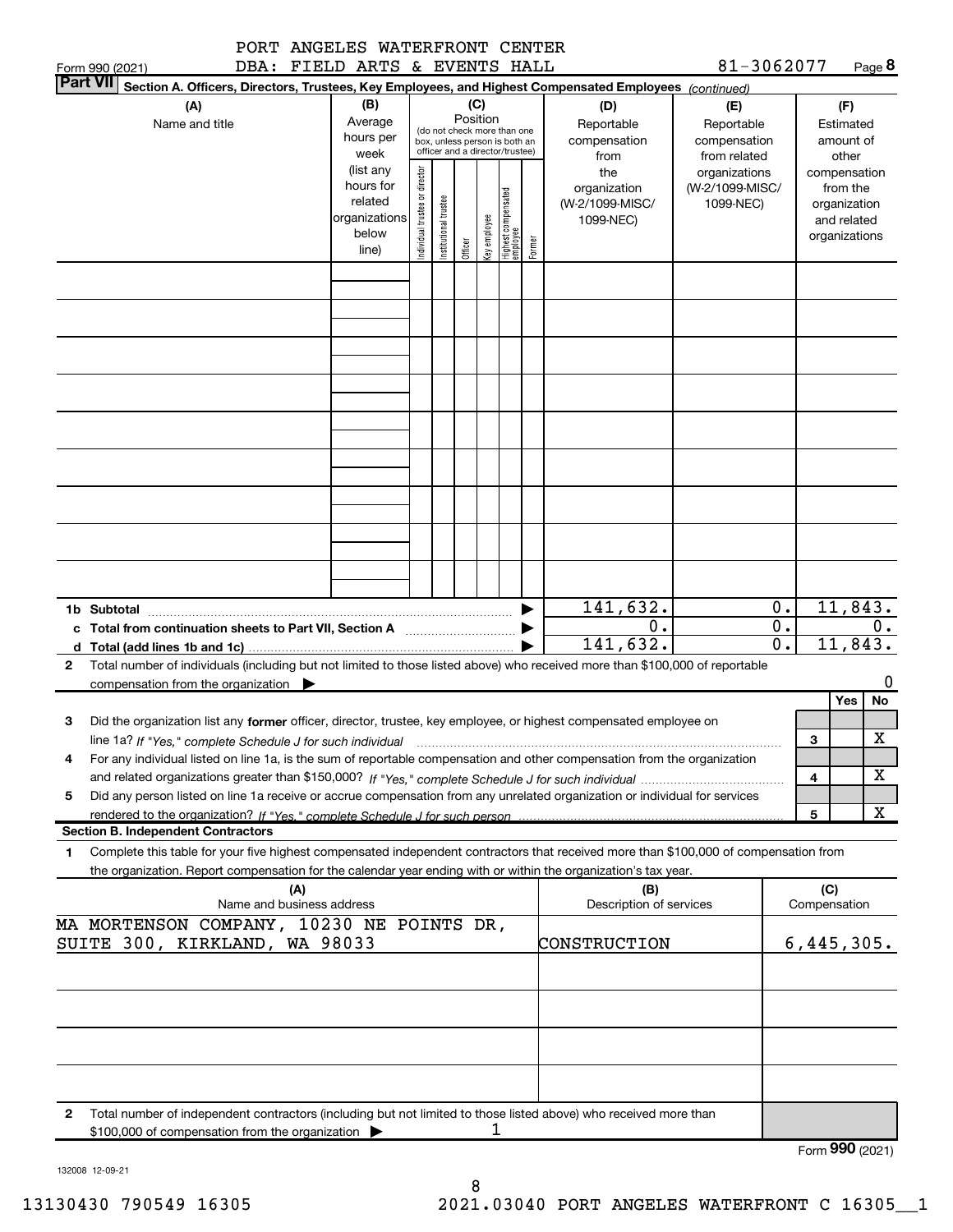|  |  | PORT ANGELES WATERFRONT CENTER |  |
|--|--|--------------------------------|--|
|--|--|--------------------------------|--|

|                                               | <b>Part VIII</b> |   | <b>Statement of Revenue</b>                                                                                          |                      |               |                                       |                                |                         |
|-----------------------------------------------|------------------|---|----------------------------------------------------------------------------------------------------------------------|----------------------|---------------|---------------------------------------|--------------------------------|-------------------------|
|                                               |                  |   | Check if Schedule O contains a response or note to any line in this Part VIII                                        |                      |               |                                       |                                |                         |
|                                               |                  |   |                                                                                                                      |                      | (A)           | (B)                                   | $\overline{C}$                 | (D)<br>Revenue excluded |
|                                               |                  |   |                                                                                                                      |                      | Total revenue | Related or exempt<br>function revenue | Unrelated<br> business revenue | from tax under          |
|                                               |                  |   |                                                                                                                      |                      |               |                                       |                                | sections 512 - 514      |
|                                               |                  |   | 1a<br>1 a Federated campaigns                                                                                        |                      |               |                                       |                                |                         |
|                                               |                  |   | 1 <sub>b</sub><br><b>b</b> Membership dues<br>$\overline{\phantom{a}}$                                               |                      |               |                                       |                                |                         |
| s, Grants<br>Imounts                          |                  |   | 1 <sub>c</sub><br>c Fundraising events                                                                               |                      |               |                                       |                                |                         |
|                                               |                  |   | 1 <sub>d</sub><br>d Related organizations<br>.                                                                       |                      |               |                                       |                                |                         |
|                                               |                  |   | 1e<br>e Government grants (contributions)                                                                            |                      |               |                                       |                                |                         |
| Contributions, Gifts,<br>and Other Similar An |                  |   | f All other contributions, gifts, grants, and                                                                        |                      |               |                                       |                                |                         |
|                                               |                  |   | 1f<br>similar amounts not included above                                                                             | 3, 185, 571.         |               |                                       |                                |                         |
|                                               |                  |   |                                                                                                                      | 1,032.               |               |                                       |                                |                         |
|                                               |                  |   | $1g$ $\frac{1}{3}$<br>g Noncash contributions included in lines 1a-1f                                                |                      | 3, 185, 571.  |                                       |                                |                         |
|                                               |                  |   | h Total. Add lines 1a-1f                                                                                             |                      |               |                                       |                                |                         |
|                                               |                  |   |                                                                                                                      | <b>Business Code</b> |               |                                       |                                |                         |
|                                               | 2a               |   | <u> 1980 - Johann Barn, mars ann an t-Amhain Aonaich an t-Aonaich an t-Aonaich ann an t-Aonaich ann an t-Aonaich</u> |                      |               |                                       |                                |                         |
|                                               |                  | b | <u> 1999 - Johann Barbara, martin amerikan basar dan berasal dalam basa dalam basar dalam basar dalam basa dalam</u> |                      |               |                                       |                                |                         |
|                                               |                  | с | <u> Albanya (Albanya Albanya) albanyi di sebagai sebagai sebagai sebagai sebagai sebagai sebagai sebagai sebagai</u> |                      |               |                                       |                                |                         |
|                                               |                  | d | <u> 1989 - Johann Stein, marwolaethau a bhann an t-Amhair an t-Amhair an t-Amhair an t-Amhair an t-Amhair an t-A</u> |                      |               |                                       |                                |                         |
| Program Service<br>Revenue                    |                  | е |                                                                                                                      |                      |               |                                       |                                |                         |
|                                               |                  |   |                                                                                                                      |                      |               |                                       |                                |                         |
|                                               |                  |   | g Total. Add lines 2a-2f                                                                                             |                      |               |                                       |                                |                         |
|                                               | 3                |   | Investment income (including dividends, interest, and                                                                |                      |               |                                       |                                |                         |
|                                               |                  |   |                                                                                                                      |                      | 78,120.       |                                       |                                | 78,120.                 |
|                                               | 4                |   | Income from investment of tax-exempt bond proceeds                                                                   |                      |               |                                       |                                |                         |
|                                               | 5                |   |                                                                                                                      |                      |               |                                       |                                |                         |
|                                               |                  |   | (i) Real                                                                                                             | (ii) Personal        |               |                                       |                                |                         |
|                                               | 6а               |   | Gross rents<br>l 6a                                                                                                  |                      |               |                                       |                                |                         |
|                                               |                  | b | Less: rental expenses<br>6 <sub>b</sub>                                                                              |                      |               |                                       |                                |                         |
|                                               |                  |   | c Rental income or (loss)<br>6c                                                                                      |                      |               |                                       |                                |                         |
|                                               |                  |   | d Net rental income or (loss)                                                                                        |                      |               |                                       |                                |                         |
|                                               |                  |   | (i) Securities<br>7 a Gross amount from sales of                                                                     | (ii) Other           |               |                                       |                                |                         |
|                                               |                  |   | 3,975,144.<br>assets other than inventory<br>7a                                                                      |                      |               |                                       |                                |                         |
|                                               |                  |   | <b>b</b> Less: cost or other basis                                                                                   |                      |               |                                       |                                |                         |
|                                               |                  |   | 3,290,885.<br><b>7b</b><br>and sales expenses                                                                        |                      |               |                                       |                                |                         |
|                                               |                  |   | 684,259.<br>7c<br>c Gain or (loss)                                                                                   |                      |               |                                       |                                |                         |
| Revenue                                       |                  |   |                                                                                                                      | ▶                    | 684,259.      |                                       |                                | 684,259.                |
|                                               |                  |   | 8 a Gross income from fundraising events (not                                                                        |                      |               |                                       |                                |                         |
| Other                                         |                  |   | including \$                                                                                                         |                      |               |                                       |                                |                         |
|                                               |                  |   | contributions reported on line 1c). See                                                                              |                      |               |                                       |                                |                         |
|                                               |                  |   | 8a                                                                                                                   |                      |               |                                       |                                |                         |
|                                               |                  |   | 8b                                                                                                                   |                      |               |                                       |                                |                         |
|                                               |                  |   | c Net income or (loss) from fundraising events                                                                       |                      |               |                                       |                                |                         |
|                                               |                  |   | 9 a Gross income from gaming activities. See                                                                         |                      |               |                                       |                                |                         |
|                                               |                  |   | 9a                                                                                                                   |                      |               |                                       |                                |                         |
|                                               |                  |   | 9 <sub>b</sub>                                                                                                       |                      |               |                                       |                                |                         |
|                                               |                  |   |                                                                                                                      |                      |               |                                       |                                |                         |
|                                               |                  |   | c Net income or (loss) from gaming activities                                                                        |                      |               |                                       |                                |                         |
|                                               |                  |   | 10 a Gross sales of inventory, less returns                                                                          |                      |               |                                       |                                |                         |
|                                               |                  |   | 10a                                                                                                                  |                      |               |                                       |                                |                         |
|                                               |                  |   | 10 <sub>b</sub><br><b>b</b> Less: cost of goods sold                                                                 |                      |               |                                       |                                |                         |
|                                               |                  |   | c Net income or (loss) from sales of inventory                                                                       |                      |               |                                       |                                |                         |
|                                               |                  |   |                                                                                                                      | <b>Business Code</b> |               |                                       |                                |                         |
|                                               | 11 a             |   | <u> 1989 - Johann Barbara, martin amerikan basar dan berasal dalam basa dalam basar dalam basar dalam basar dala</u> |                      |               |                                       |                                |                         |
|                                               |                  | b |                                                                                                                      |                      |               |                                       |                                |                         |
|                                               |                  | c |                                                                                                                      |                      |               |                                       |                                |                         |
| Miscellaneous<br>Revenue                      |                  |   |                                                                                                                      |                      |               |                                       |                                |                         |
|                                               |                  |   |                                                                                                                      | ▶                    |               |                                       |                                |                         |
|                                               | 12               |   |                                                                                                                      |                      | 3,947,950.    | 0.                                    | 0.                             | 762,379.                |
| 132009 12-09-21                               |                  |   |                                                                                                                      |                      |               |                                       |                                | Form 990 (2021)         |

9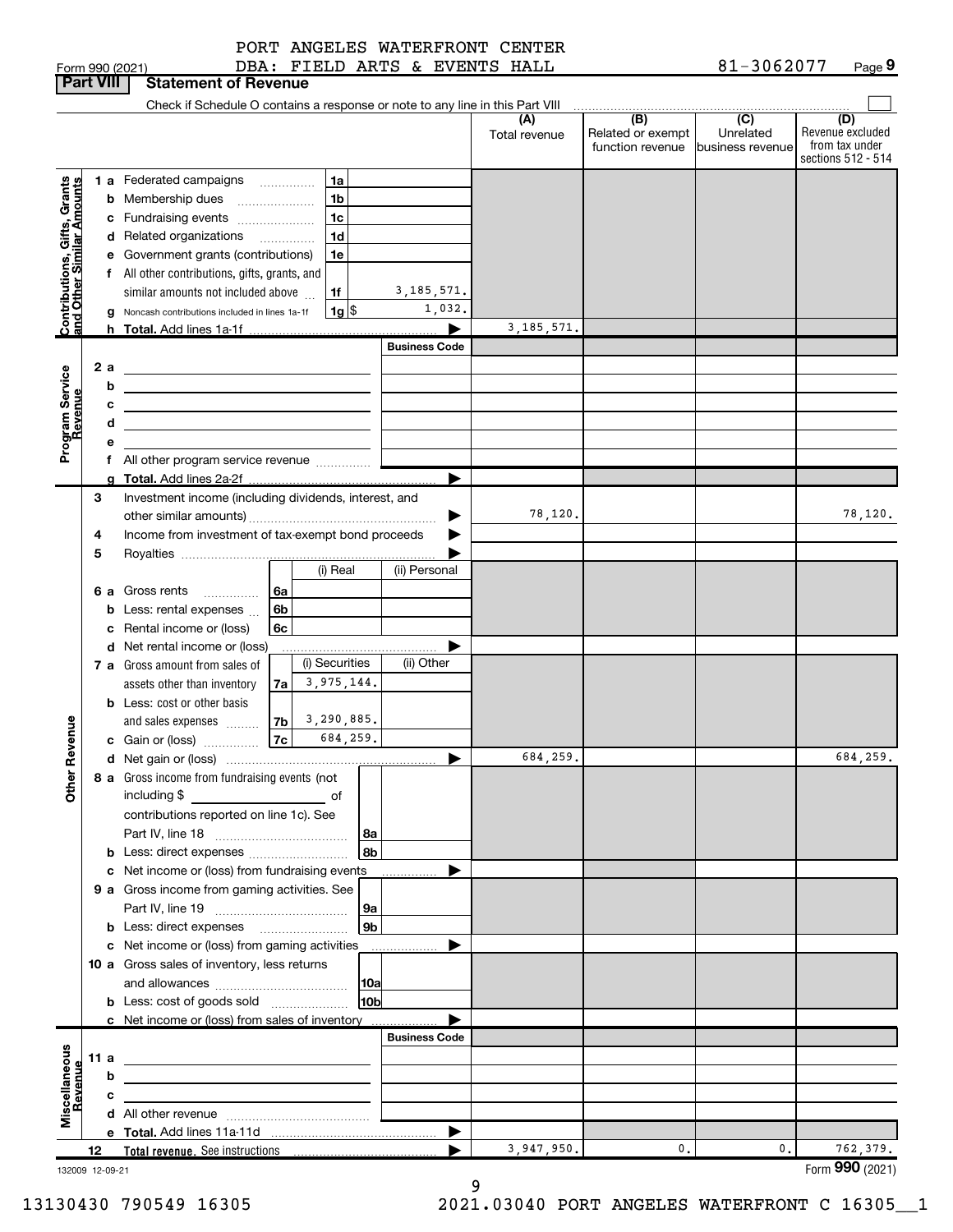### DBA: FIELD ARTS & EVENTS HALL 81-3062077 PORT ANGELES WATERFRONT CENTER

|              | Form 990 (2021)<br>DBA: FIELD ARTS & EVENTS HALL<br><b>Part IX   Statement of Functional Expenses</b>                                                                                                        |                        |                                    |                                           | 81-3062077<br>Page 10           |
|--------------|--------------------------------------------------------------------------------------------------------------------------------------------------------------------------------------------------------------|------------------------|------------------------------------|-------------------------------------------|---------------------------------|
|              | Section 501(c)(3) and 501(c)(4) organizations must complete all columns. All other organizations must complete column (A).                                                                                   |                        |                                    |                                           |                                 |
|              | Check if Schedule O contains a response or note to any line in this Part IX                                                                                                                                  |                        |                                    |                                           | $\overline{\mathbf{x}}$         |
|              | Do not include amounts reported on lines 6b,<br>7b, 8b, 9b, and 10b of Part VIII.                                                                                                                            | (A)<br>Total expenses  | (B)<br>Program service<br>expenses | (C)<br>Management and<br>general expenses | (D)<br>Fundraising<br>expenses  |
| 1.           | Grants and other assistance to domestic organizations                                                                                                                                                        |                        |                                    |                                           |                                 |
|              | and domestic governments. See Part IV, line 21                                                                                                                                                               |                        |                                    |                                           |                                 |
| $\mathbf{2}$ | Grants and other assistance to domestic                                                                                                                                                                      |                        |                                    |                                           |                                 |
|              | individuals. See Part IV, line 22                                                                                                                                                                            |                        |                                    |                                           |                                 |
| 3            | Grants and other assistance to foreign                                                                                                                                                                       |                        |                                    |                                           |                                 |
|              | organizations, foreign governments, and foreign                                                                                                                                                              |                        |                                    |                                           |                                 |
|              | individuals. See Part IV, lines 15 and 16                                                                                                                                                                    |                        |                                    |                                           |                                 |
| 4            | Benefits paid to or for members                                                                                                                                                                              |                        |                                    |                                           |                                 |
| 5            | Compensation of current officers, directors,                                                                                                                                                                 |                        |                                    |                                           |                                 |
|              | trustees, and key employees                                                                                                                                                                                  | 153,476.               | 96,591.                            | 11,734.                                   | 45, 151.                        |
| 6            | Compensation not included above to disqualified                                                                                                                                                              |                        |                                    |                                           |                                 |
|              | persons (as defined under section 4958(f)(1)) and                                                                                                                                                            |                        |                                    |                                           |                                 |
|              | persons described in section 4958(c)(3)(B)<br>$\overline{\phantom{a}}$                                                                                                                                       |                        |                                    |                                           |                                 |
| 7            | Other salaries and wages                                                                                                                                                                                     | 49,422.                | 31, 103.                           | 3,779.                                    | 14,540.                         |
| 8            | Pension plan accruals and contributions (include                                                                                                                                                             |                        |                                    |                                           |                                 |
|              | section 401(k) and 403(b) employer contributions)                                                                                                                                                            | $\frac{1,084}{12,135}$ | $\frac{682}{7,637}$ .              | 83.<br>928.                               |                                 |
| 9            |                                                                                                                                                                                                              | 14.171.                | 8,918.                             | 1,083.                                    | $\frac{319}{3,570}$ .<br>4,170. |
| 10           |                                                                                                                                                                                                              |                        |                                    |                                           |                                 |
| 11           | Fees for services (nonemployees):                                                                                                                                                                            |                        |                                    |                                           |                                 |
| a            |                                                                                                                                                                                                              |                        |                                    |                                           |                                 |
| b<br>с       |                                                                                                                                                                                                              | 13,796.                |                                    | 13,796.                                   |                                 |
| d            |                                                                                                                                                                                                              |                        |                                    |                                           |                                 |
| е            | Professional fundraising services. See Part IV, line 17                                                                                                                                                      |                        |                                    |                                           |                                 |
| f            | Investment management fees                                                                                                                                                                                   |                        |                                    |                                           |                                 |
| g            | Other. (If line 11g amount exceeds 10% of line 25,                                                                                                                                                           |                        |                                    |                                           |                                 |
|              | column (A), amount, list line 11g expenses on Sch O.)                                                                                                                                                        | <u>148,764.</u>        |                                    |                                           |                                 |
| 12           |                                                                                                                                                                                                              | 13,705.                |                                    | $\frac{72,989}{5,293}$ .                  | $\frac{75,775.}{8,412.}$        |
| 13           |                                                                                                                                                                                                              | 19,034.                | 8,072.                             | 7,462.                                    | 3,500.                          |
| 14           |                                                                                                                                                                                                              |                        |                                    |                                           |                                 |
| 15           |                                                                                                                                                                                                              |                        |                                    |                                           |                                 |
| 16           | Occupancy                                                                                                                                                                                                    | 43,269.                | 27,790.                            | 3,189.                                    | 12,290.                         |
| 17           | Travel                                                                                                                                                                                                       | $\overline{51}$ , 705. | 32,543.                            | 3,952.                                    | 15, 210.                        |
| 18           | Payments of travel or entertainment expenses                                                                                                                                                                 |                        |                                    |                                           |                                 |
|              | for any federal, state, or local public officials                                                                                                                                                            |                        |                                    |                                           |                                 |
| 19           | Conferences, conventions, and meetings                                                                                                                                                                       |                        |                                    |                                           |                                 |
| 20           | Interest                                                                                                                                                                                                     | 200,000.               | 200,000.                           |                                           |                                 |
| 21           |                                                                                                                                                                                                              |                        |                                    |                                           |                                 |
| 22           | Depreciation, depletion, and amortization                                                                                                                                                                    |                        |                                    |                                           |                                 |
| 23           | Insurance                                                                                                                                                                                                    | 5,634.                 |                                    | 5,634.                                    |                                 |
| 24           | Other expenses. Itemize expenses not covered<br>above. (List miscellaneous expenses on line 24e. If<br>line 24e amount exceeds 10% of line 25, column (A),<br>amount, list line 24e expenses on Schedule O.) |                        |                                    |                                           |                                 |
| a            | LICENSES & FEES                                                                                                                                                                                              | 3,843.                 |                                    | 3,843.                                    |                                 |
| b            | INKIND EXPENSES                                                                                                                                                                                              | $\overline{2,032}$ .   |                                    | $\overline{2,032}$ .                      |                                 |
| c            |                                                                                                                                                                                                              |                        |                                    |                                           |                                 |
| d            |                                                                                                                                                                                                              |                        |                                    |                                           |                                 |
|              | e All other expenses                                                                                                                                                                                         |                        |                                    |                                           |                                 |
| 25           | Total functional expenses. Add lines 1 through 24e                                                                                                                                                           | 732,070.               | 413,336.                           | 135,797.                                  | 182,937.                        |
| 26           | Joint costs. Complete this line only if the organization                                                                                                                                                     |                        |                                    |                                           |                                 |
|              | reported in column (B) joint costs from a combined                                                                                                                                                           |                        |                                    |                                           |                                 |
|              | educational campaign and fundraising solicitation.<br>Check here $\blacktriangleright$<br>if following SOP 98-2 (ASC 958-720)                                                                                |                        |                                    |                                           |                                 |
|              |                                                                                                                                                                                                              |                        |                                    |                                           |                                 |

10

132010 12-09-21

Form **990** (2021)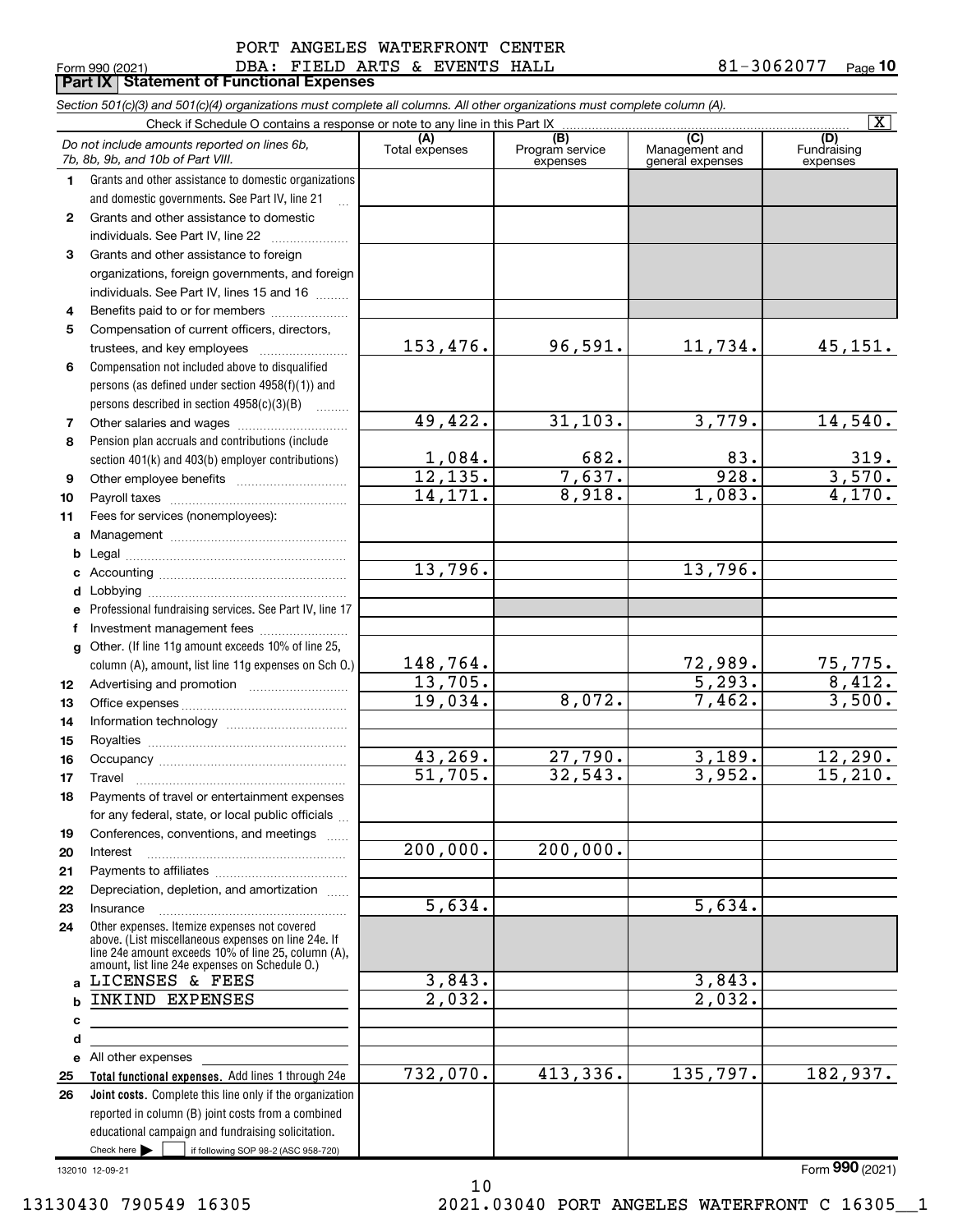|  | Form 990 (2021) |
|--|-----------------|
|  |                 |

Form 990 (2021) **DBA: FIELD ARTS & EVENTS HALL**  $81-3062077$  Page

|                             |                         | <b>Part X   Balance Sheet</b>                                                                                                                                                                                                  |                             |                 |                    |
|-----------------------------|-------------------------|--------------------------------------------------------------------------------------------------------------------------------------------------------------------------------------------------------------------------------|-----------------------------|-----------------|--------------------|
|                             |                         |                                                                                                                                                                                                                                |                             |                 |                    |
|                             |                         |                                                                                                                                                                                                                                | (A)<br>Beginning of year    |                 | (B)<br>End of year |
|                             | 1                       |                                                                                                                                                                                                                                | 5,154,221.                  | $\mathbf{1}$    | 816, 155.          |
|                             | 2                       |                                                                                                                                                                                                                                |                             | $\mathbf{2}$    |                    |
|                             | 3                       |                                                                                                                                                                                                                                | 205, 145.                   | $\mathbf{3}$    | 779,536.           |
|                             | 4                       |                                                                                                                                                                                                                                | 39,500.                     | 4               |                    |
|                             | 5                       | Loans and other receivables from any current or former officer, director,                                                                                                                                                      |                             |                 |                    |
|                             |                         | trustee, key employee, creator or founder, substantial contributor, or 35%                                                                                                                                                     |                             |                 |                    |
|                             |                         | controlled entity or family member of any of these persons                                                                                                                                                                     |                             | 5               |                    |
|                             | 6                       | Loans and other receivables from other disqualified persons (as defined                                                                                                                                                        |                             |                 |                    |
|                             |                         | under section $4958(f)(1)$ , and persons described in section $4958(c)(3)(B)$<br>$\ldots$                                                                                                                                      |                             | 6               |                    |
|                             | $\overline{\mathbf{r}}$ |                                                                                                                                                                                                                                |                             | 7               |                    |
| Assets                      | 8                       |                                                                                                                                                                                                                                |                             | 8               |                    |
|                             | 9                       | Prepaid expenses and deferred charges [11] [11] prepaid expenses and deferred charges [11] [11] minimum materials                                                                                                              | 3,977.                      | 9               | 5,287.             |
|                             |                         | <b>10a</b> Land, buildings, and equipment: cost or other                                                                                                                                                                       |                             |                 |                    |
|                             |                         | <u>1,766,324.</u><br>basis. Complete Part VI of Schedule D  10a                                                                                                                                                                |                             |                 |                    |
|                             |                         |                                                                                                                                                                                                                                | 1,766,324.                  | 10 <sub>c</sub> | 1,766,324.         |
|                             | 11                      |                                                                                                                                                                                                                                |                             | 11              |                    |
|                             | 12                      |                                                                                                                                                                                                                                | 3,384,654.                  | 12              | 3,796,079.         |
|                             | 13                      |                                                                                                                                                                                                                                |                             | 13              |                    |
|                             | 14                      |                                                                                                                                                                                                                                |                             | 14              |                    |
|                             | 15                      |                                                                                                                                                                                                                                | 32,006,384.                 | 15              | 35,639,371.        |
|                             | 16                      |                                                                                                                                                                                                                                | $\overline{42,560,205}$ .   | 16              | 42,802,752.        |
|                             | 17                      |                                                                                                                                                                                                                                | 2,830,323.                  | 17              | 20,037.            |
|                             | 18                      |                                                                                                                                                                                                                                |                             | 18              |                    |
|                             | 19                      | Deferred revenue manual contracts and contracts are contracted and contract and contract are contracted and contract are contracted and contract are contracted and contract are contracted and contract are contracted and co |                             | 19              |                    |
|                             | 20                      |                                                                                                                                                                                                                                |                             | 20              |                    |
|                             | 21                      | Escrow or custodial account liability. Complete Part IV of Schedule D                                                                                                                                                          |                             | 21              |                    |
|                             | 22                      | Loans and other payables to any current or former officer, director,                                                                                                                                                           |                             |                 |                    |
|                             |                         | trustee, key employee, creator or founder, substantial contributor, or 35%                                                                                                                                                     |                             |                 |                    |
| Liabilities                 |                         | controlled entity or family member of any of these persons                                                                                                                                                                     |                             | 22              |                    |
|                             | 23                      | Secured mortgages and notes payable to unrelated third parties                                                                                                                                                                 |                             | 23              |                    |
|                             | 24                      |                                                                                                                                                                                                                                |                             | 24              |                    |
|                             | 25                      | Other liabilities (including federal income tax, payables to related third                                                                                                                                                     |                             |                 |                    |
|                             |                         | parties, and other liabilities not included on lines 17-24). Complete Part X                                                                                                                                                   | 10, 279, 848.               | 25              | 10,279,848.        |
|                             | 26                      | of Schedule D<br>Total liabilities. Add lines 17 through 25                                                                                                                                                                    | $\overline{13}$ , 110, 171. | 26              | 10, 299, 885.      |
|                             |                         | Organizations that follow FASB ASC 958, check here $\blacktriangleright \boxed{X}$                                                                                                                                             |                             |                 |                    |
|                             |                         | and complete lines 27, 28, 32, and 33.                                                                                                                                                                                         |                             |                 |                    |
|                             | 27                      |                                                                                                                                                                                                                                | 25,858,687.                 | 27              | 27,927,252.        |
|                             | 28                      |                                                                                                                                                                                                                                | 3,591,347.                  | 28              | 4,575,615.         |
|                             |                         | Organizations that do not follow FASB ASC 958, check here $\blacktriangleright$                                                                                                                                                |                             |                 |                    |
|                             |                         | and complete lines 29 through 33.                                                                                                                                                                                              |                             |                 |                    |
|                             | 29                      |                                                                                                                                                                                                                                |                             | 29              |                    |
|                             | 30                      | Paid-in or capital surplus, or land, building, or equipment fund                                                                                                                                                               |                             | 30              |                    |
| Net Assets or Fund Balances | 31                      | Retained earnings, endowment, accumulated income, or other funds                                                                                                                                                               |                             | 31              |                    |
|                             | 32                      |                                                                                                                                                                                                                                | 29,450,034.                 | 32              | 32,502,867.        |
|                             | 33                      | Total liabilities and net assets/fund balances                                                                                                                                                                                 | 42,560,205.                 | 33              | 42,802,752.        |

Form **990** (2021)

132011 12-09-21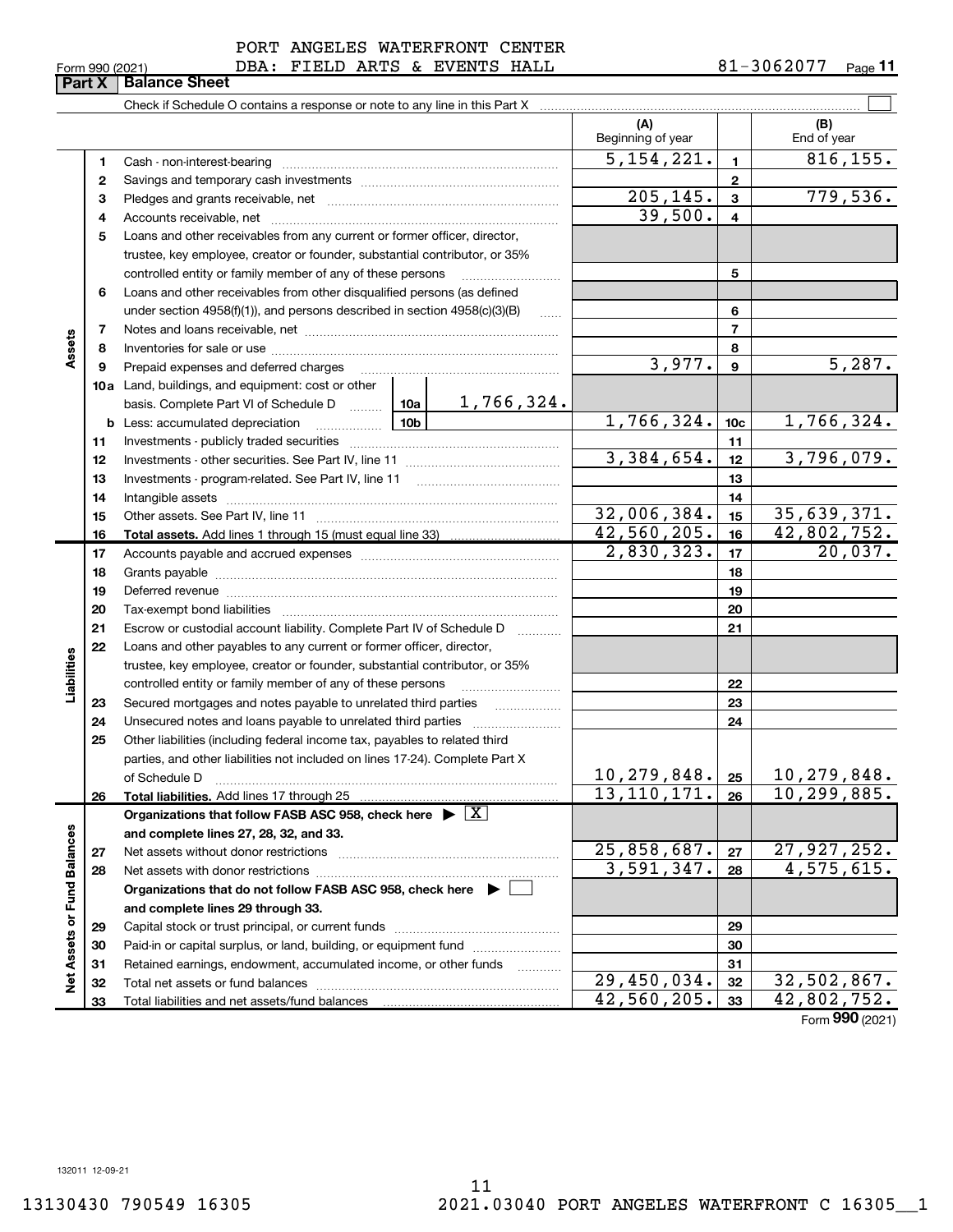|    | PORT ANGELES WATERFRONT CENTER                                                                                                                                                                                                 |                         |                                 |     |                         |
|----|--------------------------------------------------------------------------------------------------------------------------------------------------------------------------------------------------------------------------------|-------------------------|---------------------------------|-----|-------------------------|
|    | DBA: FIELD ARTS & EVENTS HALL<br>Form 990 (2021)                                                                                                                                                                               | 81-3062077              |                                 |     | Page 12                 |
|    | Part XI   Reconciliation of Net Assets                                                                                                                                                                                         |                         |                                 |     |                         |
|    |                                                                                                                                                                                                                                |                         |                                 |     |                         |
|    |                                                                                                                                                                                                                                |                         |                                 |     |                         |
| 1  | Total revenue (must equal Part VIII, column (A), line 12)                                                                                                                                                                      | 1.                      | 3,947,950.                      |     |                         |
| 2  | Total expenses (must equal Part IX, column (A), line 25)                                                                                                                                                                       | $\mathbf{2}$            | 732,070.                        |     |                         |
| 3  | Revenue less expenses. Subtract line 2 from line 1                                                                                                                                                                             | 3                       | 3,215,880.                      |     |                         |
| 4  |                                                                                                                                                                                                                                | $\overline{\mathbf{4}}$ | 29,450,034.                     |     |                         |
| 5  | Net unrealized gains (losses) on investments [11] matter contracts and the state of the state of the state of the state of the state of the state of the state of the state of the state of the state of the state of the stat | 5                       | $-163,047.$                     |     |                         |
| 6  |                                                                                                                                                                                                                                | 6                       |                                 |     |                         |
| 7  | Investment expenses www.communication.com/www.communication.com/www.communication.com/www.com                                                                                                                                  | $\overline{7}$          |                                 |     |                         |
| 8  | Prior period adjustments                                                                                                                                                                                                       | 8                       |                                 |     |                         |
| 9  | Other changes in net assets or fund balances (explain on Schedule O)                                                                                                                                                           | 9                       |                                 |     | 0.                      |
| 10 | Net assets or fund balances at end of year. Combine lines 3 through 9 (must equal Part X, line 32,                                                                                                                             |                         |                                 |     |                         |
|    | column (B))                                                                                                                                                                                                                    | 10                      | 32,502,867.                     |     |                         |
|    | <b>Part XII</b> Financial Statements and Reporting                                                                                                                                                                             |                         |                                 |     |                         |
|    |                                                                                                                                                                                                                                |                         |                                 |     | $\overline{\mathbf{x}}$ |
|    |                                                                                                                                                                                                                                |                         |                                 | Yes | No                      |
| 1  | $\boxed{\mathbf{X}}$ Accrual<br>Cash<br>Other<br>Accounting method used to prepare the Form 990:                                                                                                                               |                         |                                 |     |                         |
|    | If the organization changed its method of accounting from a prior year or checked "Other," explain on Schedule O.                                                                                                              |                         |                                 |     |                         |
|    | 2a Were the organization's financial statements compiled or reviewed by an independent accountant?                                                                                                                             |                         | 2a                              |     | X                       |
|    | If "Yes," check a box below to indicate whether the financial statements for the year were compiled or reviewed on a                                                                                                           |                         |                                 |     |                         |
|    | separate basis, consolidated basis, or both:                                                                                                                                                                                   |                         |                                 |     |                         |
|    | Separate basis<br><b>Consolidated basis</b><br>Both consolidated and separate basis                                                                                                                                            |                         |                                 |     |                         |
|    | <b>b</b> Were the organization's financial statements audited by an independent accountant?                                                                                                                                    |                         | 2 <sub>b</sub>                  | X   |                         |
|    | If "Yes," check a box below to indicate whether the financial statements for the year were audited on a separate basis,                                                                                                        |                         |                                 |     |                         |
|    | consolidated basis, or both:                                                                                                                                                                                                   |                         |                                 |     |                         |
|    | $ \mathbf{X} $ Separate basis<br><b>Consolidated basis</b><br>Both consolidated and separate basis                                                                                                                             |                         |                                 |     |                         |
|    | c If "Yes" to line 2a or 2b, does the organization have a committee that assumes responsibility for oversight of the audit,                                                                                                    |                         |                                 |     |                         |
|    | review, or compilation of its financial statements and selection of an independent accountant?                                                                                                                                 |                         | 2c                              | X   |                         |
|    | If the organization changed either its oversight process or selection process during the tax year, explain on Schedule O.                                                                                                      |                         |                                 |     |                         |
|    | 3a As a result of a federal award, was the organization required to undergo an audit or audits as set forth in the Single Audit                                                                                                |                         |                                 |     |                         |
|    |                                                                                                                                                                                                                                |                         | Зa                              |     | x                       |
|    | <b>b</b> If "Yes," did the organization undergo the required audit or audits? If the organization did not undergo the required audit                                                                                           |                         |                                 |     |                         |
|    | or audits, explain why on Schedule O and describe any steps taken to undergo such audits                                                                                                                                       |                         | 3b<br>$F_{\text{Orm}}990(2021)$ |     |                         |
|    |                                                                                                                                                                                                                                |                         |                                 |     |                         |

Form **990** (2021)

132012 12-09-21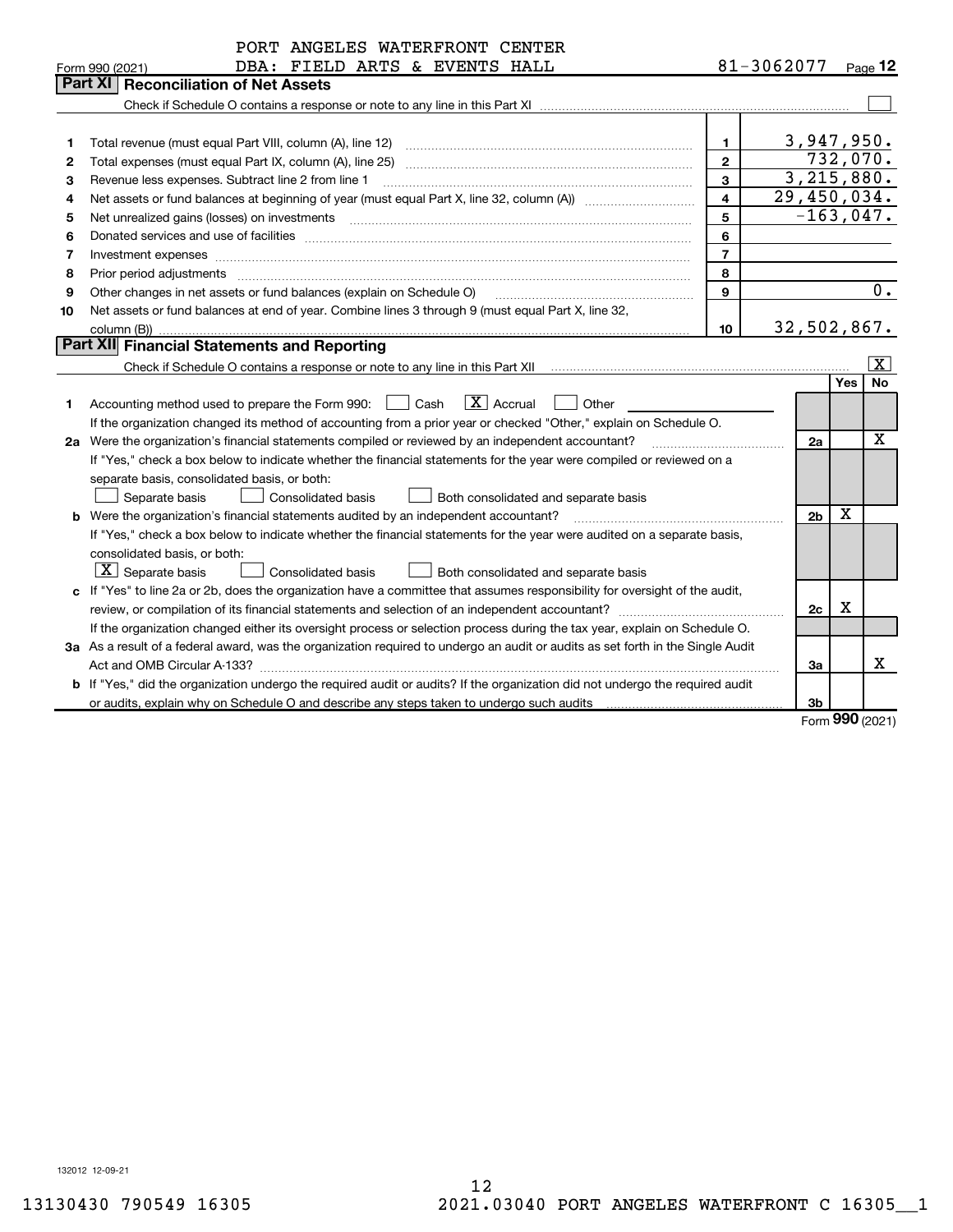| <b>SCHEDULE A</b><br>(Form 990)<br>Department of the Treasury<br>Internal Revenue Service |                                                                                                  |  | <b>Public Charity Status and Public Support</b><br>Complete if the organization is a section 501(c)(3) organization or a section<br>4947(a)(1) nonexempt charitable trust.<br>Attach to Form 990 or Form 990-EZ.<br>▶ Go to www.irs.gov/Form990 for instructions and the latest information. | OMB No. 1545-0047<br>Open to Public<br>Inspection                                                                                            |                                    |    |                            |  |                                       |  |  |
|-------------------------------------------------------------------------------------------|--------------------------------------------------------------------------------------------------|--|----------------------------------------------------------------------------------------------------------------------------------------------------------------------------------------------------------------------------------------------------------------------------------------------|----------------------------------------------------------------------------------------------------------------------------------------------|------------------------------------|----|----------------------------|--|---------------------------------------|--|--|
|                                                                                           | Name of the organization                                                                         |  |                                                                                                                                                                                                                                                                                              | PORT ANGELES WATERFRONT CENTER                                                                                                               |                                    |    |                            |  | <b>Employer identification number</b> |  |  |
|                                                                                           |                                                                                                  |  |                                                                                                                                                                                                                                                                                              | DBA: FIELD ARTS & EVENTS HALL                                                                                                                |                                    |    |                            |  | 81-3062077                            |  |  |
| Part I                                                                                    | Reason for Public Charity Status. (All organizations must complete this part.) See instructions. |  |                                                                                                                                                                                                                                                                                              |                                                                                                                                              |                                    |    |                            |  |                                       |  |  |
|                                                                                           |                                                                                                  |  |                                                                                                                                                                                                                                                                                              | The organization is not a private foundation because it is: (For lines 1 through 12, check only one box.)                                    |                                    |    |                            |  |                                       |  |  |
| 1                                                                                         |                                                                                                  |  |                                                                                                                                                                                                                                                                                              | A church, convention of churches, or association of churches described in section 170(b)(1)(A)(i).                                           |                                    |    |                            |  |                                       |  |  |
| 2                                                                                         |                                                                                                  |  |                                                                                                                                                                                                                                                                                              | A school described in section 170(b)(1)(A)(ii). (Attach Schedule E (Form 990).)                                                              |                                    |    |                            |  |                                       |  |  |
| 3                                                                                         |                                                                                                  |  |                                                                                                                                                                                                                                                                                              | A hospital or a cooperative hospital service organization described in section 170(b)(1)(A)(iii).                                            |                                    |    |                            |  |                                       |  |  |
| 4                                                                                         |                                                                                                  |  |                                                                                                                                                                                                                                                                                              | A medical research organization operated in conjunction with a hospital described in section 170(b)(1)(A)(iii). Enter the hospital's name,   |                                    |    |                            |  |                                       |  |  |
|                                                                                           | city, and state:                                                                                 |  |                                                                                                                                                                                                                                                                                              |                                                                                                                                              |                                    |    |                            |  |                                       |  |  |
| 5                                                                                         |                                                                                                  |  |                                                                                                                                                                                                                                                                                              | An organization operated for the benefit of a college or university owned or operated by a governmental unit described in                    |                                    |    |                            |  |                                       |  |  |
|                                                                                           |                                                                                                  |  | section 170(b)(1)(A)(iv). (Complete Part II.)                                                                                                                                                                                                                                                |                                                                                                                                              |                                    |    |                            |  |                                       |  |  |
| 6                                                                                         |                                                                                                  |  |                                                                                                                                                                                                                                                                                              | A federal, state, or local government or governmental unit described in section 170(b)(1)(A)(v).                                             |                                    |    |                            |  |                                       |  |  |
| $\vert$ X $\vert$<br>$\overline{\phantom{a}}$                                             |                                                                                                  |  |                                                                                                                                                                                                                                                                                              | An organization that normally receives a substantial part of its support from a governmental unit or from the general public described in    |                                    |    |                            |  |                                       |  |  |
|                                                                                           |                                                                                                  |  | section 170(b)(1)(A)(vi). (Complete Part II.)                                                                                                                                                                                                                                                |                                                                                                                                              |                                    |    |                            |  |                                       |  |  |
| 8                                                                                         |                                                                                                  |  |                                                                                                                                                                                                                                                                                              | A community trust described in section 170(b)(1)(A)(vi). (Complete Part II.)                                                                 |                                    |    |                            |  |                                       |  |  |
| 9                                                                                         |                                                                                                  |  |                                                                                                                                                                                                                                                                                              | An agricultural research organization described in section 170(b)(1)(A)(ix) operated in conjunction with a land-grant college                |                                    |    |                            |  |                                       |  |  |
|                                                                                           | university:                                                                                      |  |                                                                                                                                                                                                                                                                                              | or university or a non-land-grant college of agriculture (see instructions). Enter the name, city, and state of the college or               |                                    |    |                            |  |                                       |  |  |
| 10                                                                                        |                                                                                                  |  |                                                                                                                                                                                                                                                                                              | An organization that normally receives (1) more than 33 1/3% of its support from contributions, membership fees, and gross receipts from     |                                    |    |                            |  |                                       |  |  |
|                                                                                           |                                                                                                  |  |                                                                                                                                                                                                                                                                                              | activities related to its exempt functions, subject to certain exceptions; and (2) no more than 33 1/3% of its support from gross investment |                                    |    |                            |  |                                       |  |  |
|                                                                                           |                                                                                                  |  |                                                                                                                                                                                                                                                                                              | income and unrelated business taxable income (less section 511 tax) from businesses acquired by the organization after June 30, 1975.        |                                    |    |                            |  |                                       |  |  |
|                                                                                           |                                                                                                  |  | See section 509(a)(2). (Complete Part III.)                                                                                                                                                                                                                                                  |                                                                                                                                              |                                    |    |                            |  |                                       |  |  |
| 11                                                                                        |                                                                                                  |  |                                                                                                                                                                                                                                                                                              | An organization organized and operated exclusively to test for public safety. See section 509(a)(4).                                         |                                    |    |                            |  |                                       |  |  |
| 12                                                                                        |                                                                                                  |  |                                                                                                                                                                                                                                                                                              | An organization organized and operated exclusively for the benefit of, to perform the functions of, or to carry out the purposes of one or   |                                    |    |                            |  |                                       |  |  |
|                                                                                           |                                                                                                  |  |                                                                                                                                                                                                                                                                                              | more publicly supported organizations described in section 509(a)(1) or section 509(a)(2). See section 509(a)(3). Check the box on           |                                    |    |                            |  |                                       |  |  |
|                                                                                           |                                                                                                  |  |                                                                                                                                                                                                                                                                                              | lines 12a through 12d that describes the type of supporting organization and complete lines 12e, 12f, and 12g.                               |                                    |    |                            |  |                                       |  |  |
| a                                                                                         |                                                                                                  |  |                                                                                                                                                                                                                                                                                              | Type I. A supporting organization operated, supervised, or controlled by its supported organization(s), typically by giving                  |                                    |    |                            |  |                                       |  |  |
|                                                                                           |                                                                                                  |  |                                                                                                                                                                                                                                                                                              | the supported organization(s) the power to regularly appoint or elect a majority of the directors or trustees of the supporting              |                                    |    |                            |  |                                       |  |  |
| b                                                                                         |                                                                                                  |  | organization. You must complete Part IV, Sections A and B.                                                                                                                                                                                                                                   | Type II. A supporting organization supervised or controlled in connection with its supported organization(s), by having                      |                                    |    |                            |  |                                       |  |  |
|                                                                                           |                                                                                                  |  |                                                                                                                                                                                                                                                                                              | control or management of the supporting organization vested in the same persons that control or manage the supported                         |                                    |    |                            |  |                                       |  |  |
|                                                                                           |                                                                                                  |  | organization(s). You must complete Part IV, Sections A and C.                                                                                                                                                                                                                                |                                                                                                                                              |                                    |    |                            |  |                                       |  |  |
|                                                                                           |                                                                                                  |  |                                                                                                                                                                                                                                                                                              | Type III functionally integrated. A supporting organization operated in connection with, and functionally integrated with,                   |                                    |    |                            |  |                                       |  |  |
|                                                                                           |                                                                                                  |  |                                                                                                                                                                                                                                                                                              | its supported organization(s) (see instructions). You must complete Part IV, Sections A, D, and E.                                           |                                    |    |                            |  |                                       |  |  |
| d                                                                                         |                                                                                                  |  |                                                                                                                                                                                                                                                                                              | Type III non-functionally integrated. A supporting organization operated in connection with its supported organization(s)                    |                                    |    |                            |  |                                       |  |  |
|                                                                                           |                                                                                                  |  |                                                                                                                                                                                                                                                                                              | that is not functionally integrated. The organization generally must satisfy a distribution requirement and an attentiveness                 |                                    |    |                            |  |                                       |  |  |
|                                                                                           |                                                                                                  |  |                                                                                                                                                                                                                                                                                              | requirement (see instructions). You must complete Part IV, Sections A and D, and Part V.                                                     |                                    |    |                            |  |                                       |  |  |
| е                                                                                         |                                                                                                  |  |                                                                                                                                                                                                                                                                                              | Check this box if the organization received a written determination from the IRS that it is a Type I, Type II, Type III                      |                                    |    |                            |  |                                       |  |  |
|                                                                                           |                                                                                                  |  |                                                                                                                                                                                                                                                                                              | functionally integrated, or Type III non-functionally integrated supporting organization.                                                    |                                    |    |                            |  |                                       |  |  |
|                                                                                           | <b>f</b> Enter the number of supported organizations                                             |  |                                                                                                                                                                                                                                                                                              |                                                                                                                                              |                                    |    |                            |  |                                       |  |  |
|                                                                                           | (i) Name of supported                                                                            |  | Provide the following information about the supported organization(s).<br>(ii) EIN                                                                                                                                                                                                           | (iii) Type of organization                                                                                                                   | (iv) Is the organization listed    |    | (v) Amount of monetary     |  | (vi) Amount of other                  |  |  |
|                                                                                           | organization                                                                                     |  |                                                                                                                                                                                                                                                                                              | (described on lines 1-10)                                                                                                                    | in your governing document?<br>Yes | No | support (see instructions) |  | support (see instructions)            |  |  |
|                                                                                           |                                                                                                  |  |                                                                                                                                                                                                                                                                                              | above (see instructions))                                                                                                                    |                                    |    |                            |  |                                       |  |  |
|                                                                                           |                                                                                                  |  |                                                                                                                                                                                                                                                                                              |                                                                                                                                              |                                    |    |                            |  |                                       |  |  |
|                                                                                           |                                                                                                  |  |                                                                                                                                                                                                                                                                                              |                                                                                                                                              |                                    |    |                            |  |                                       |  |  |
|                                                                                           |                                                                                                  |  |                                                                                                                                                                                                                                                                                              |                                                                                                                                              |                                    |    |                            |  |                                       |  |  |
|                                                                                           |                                                                                                  |  |                                                                                                                                                                                                                                                                                              |                                                                                                                                              |                                    |    |                            |  |                                       |  |  |
|                                                                                           |                                                                                                  |  |                                                                                                                                                                                                                                                                                              |                                                                                                                                              |                                    |    |                            |  |                                       |  |  |
|                                                                                           |                                                                                                  |  |                                                                                                                                                                                                                                                                                              |                                                                                                                                              |                                    |    |                            |  |                                       |  |  |
|                                                                                           |                                                                                                  |  |                                                                                                                                                                                                                                                                                              |                                                                                                                                              |                                    |    |                            |  |                                       |  |  |
| Total                                                                                     |                                                                                                  |  |                                                                                                                                                                                                                                                                                              |                                                                                                                                              |                                    |    |                            |  |                                       |  |  |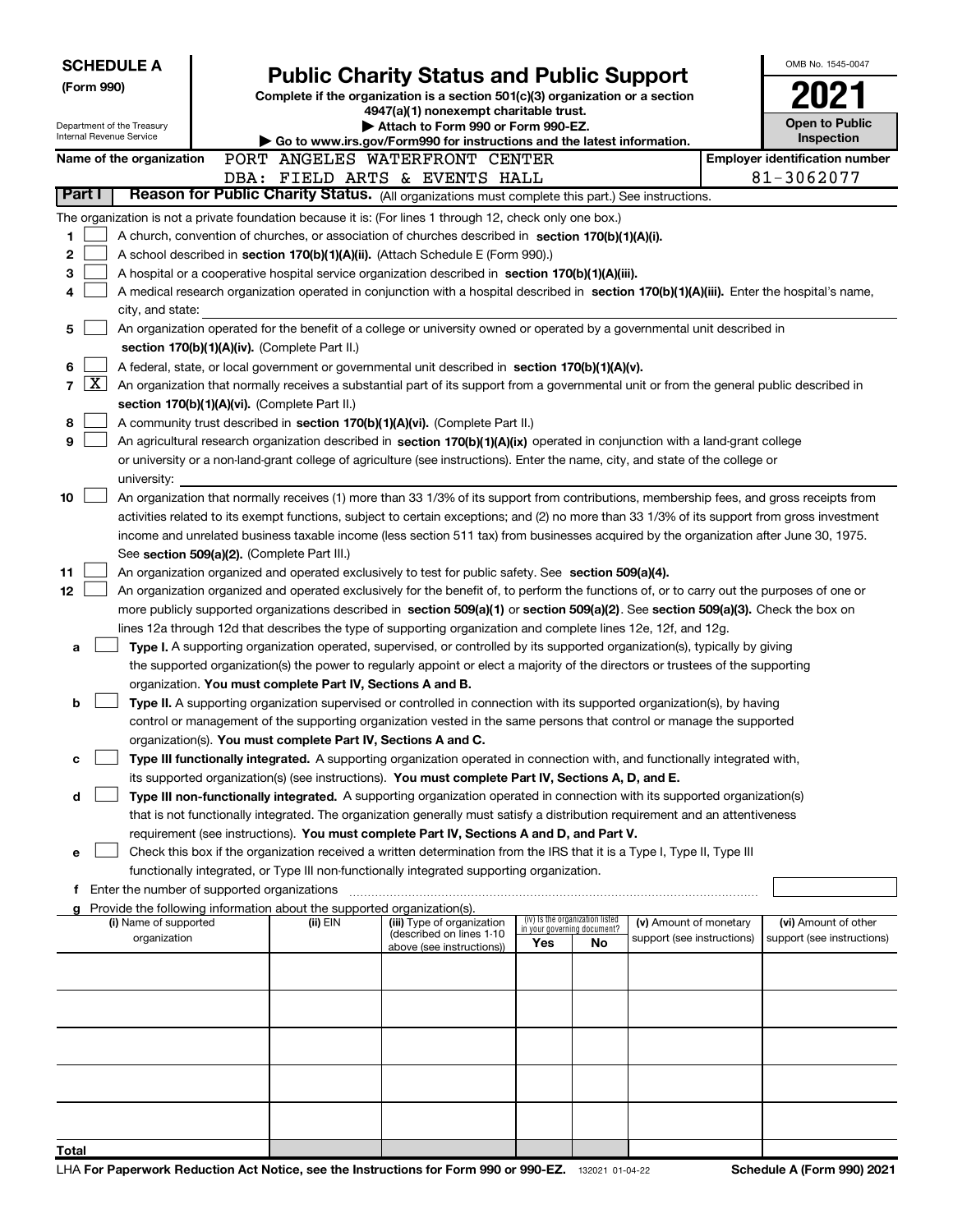|  | PORT ANGELES WATERFRONT CENTER |  |
|--|--------------------------------|--|
|  |                                |  |

|    | Schedule A (Form 990) 2021                                                                                                                                                                                                    |          | DBA: FIELD ARTS & EVENTS HALL |            |                       |          | 81-3062077 | Page 2                                      |
|----|-------------------------------------------------------------------------------------------------------------------------------------------------------------------------------------------------------------------------------|----------|-------------------------------|------------|-----------------------|----------|------------|---------------------------------------------|
|    | Support Schedule for Organizations Described in Sections 170(b)(1)(A)(iv) and 170(b)(1)(A)(vi)<br>Part II                                                                                                                     |          |                               |            |                       |          |            |                                             |
|    | (Complete only if you checked the box on line 5, 7, or 8 of Part I or if the organization failed to qualify under Part III. If the organization<br>fails to qualify under the tests listed below, please complete Part III.)  |          |                               |            |                       |          |            |                                             |
|    | <b>Section A. Public Support</b>                                                                                                                                                                                              |          |                               |            |                       |          |            |                                             |
|    |                                                                                                                                                                                                                               |          |                               |            |                       |          |            |                                             |
|    | Calendar year (or fiscal year beginning in) $\blacktriangleright$<br>1 Gifts, grants, contributions, and                                                                                                                      | (a) 2017 | (b) 2018                      | $(c)$ 2019 | $(d)$ 2020            | (e) 2021 |            | (f) Total                                   |
|    | membership fees received. (Do not                                                                                                                                                                                             |          |                               |            |                       |          |            |                                             |
|    | include any "unusual grants.")                                                                                                                                                                                                |          | 1019091.12905576.             | 1448838.   | 3265794.              |          |            | 3185571.21824870.                           |
|    | 2 Tax revenues levied for the organ-                                                                                                                                                                                          |          |                               |            |                       |          |            |                                             |
|    | ization's benefit and either paid to                                                                                                                                                                                          |          |                               |            |                       |          |            |                                             |
|    | or expended on its behalf                                                                                                                                                                                                     |          |                               |            |                       |          |            |                                             |
|    | 3 The value of services or facilities                                                                                                                                                                                         |          |                               |            |                       |          |            |                                             |
|    | furnished by a governmental unit to                                                                                                                                                                                           |          |                               |            |                       |          |            |                                             |
|    | the organization without charge                                                                                                                                                                                               |          |                               |            |                       |          |            |                                             |
| 4  | Total. Add lines 1 through 3                                                                                                                                                                                                  |          | 1019091.12905576.             | 1448838.   | 3265794.              |          |            | 3185571.21824870.                           |
| 5  | The portion of total contributions                                                                                                                                                                                            |          |                               |            |                       |          |            |                                             |
|    | by each person (other than a                                                                                                                                                                                                  |          |                               |            |                       |          |            |                                             |
|    | governmental unit or publicly                                                                                                                                                                                                 |          |                               |            |                       |          |            |                                             |
|    | supported organization) included                                                                                                                                                                                              |          |                               |            |                       |          |            |                                             |
|    | on line 1 that exceeds 2% of the                                                                                                                                                                                              |          |                               |            |                       |          |            |                                             |
|    | amount shown on line 11,                                                                                                                                                                                                      |          |                               |            |                       |          |            |                                             |
|    | column (f)                                                                                                                                                                                                                    |          |                               |            |                       |          |            |                                             |
|    | 6 Public support. Subtract line 5 from line 4.                                                                                                                                                                                |          |                               |            |                       |          |            | 21824870.                                   |
|    | <b>Section B. Total Support</b>                                                                                                                                                                                               |          |                               |            |                       |          |            |                                             |
|    | Calendar year (or fiscal year beginning in)                                                                                                                                                                                   | (a) 2017 | $(b)$ 2018                    | $(c)$ 2019 | $(d)$ 2020            | (e) 2021 |            | (f) Total                                   |
|    | 7 Amounts from line 4                                                                                                                                                                                                         |          | 1019091.12905576.             | 1448838.   | 3265794.              |          |            | 3185571.21824870.                           |
| 8  | Gross income from interest,                                                                                                                                                                                                   |          |                               |            |                       |          |            |                                             |
|    | dividends, payments received on                                                                                                                                                                                               |          |                               |            |                       |          |            |                                             |
|    | securities loans, rents, royalties,                                                                                                                                                                                           |          | 283, 179.                     |            | $306,830.$   181,441. | 78, 120. |            | 878,401.                                    |
|    | and income from similar sources                                                                                                                                                                                               | 28,831.  |                               |            |                       |          |            |                                             |
| 9  | Net income from unrelated business                                                                                                                                                                                            |          |                               |            |                       |          |            |                                             |
|    | activities, whether or not the                                                                                                                                                                                                |          |                               |            |                       |          |            |                                             |
|    | business is regularly carried on<br>10 Other income. Do not include gain                                                                                                                                                      |          |                               |            |                       |          |            |                                             |
|    | or loss from the sale of capital                                                                                                                                                                                              |          |                               |            |                       |          |            |                                             |
|    | assets (Explain in Part VI.)                                                                                                                                                                                                  | 20,870.  | 20,716.                       | 16,034.    |                       |          |            | 57,620.                                     |
|    | <b>11 Total support.</b> Add lines 7 through 10                                                                                                                                                                               |          |                               |            |                       |          |            | 22760891.                                   |
| 12 | Gross receipts from related activities, etc. (see instructions)                                                                                                                                                               |          |                               |            |                       | 12       |            |                                             |
| 13 | First 5 years. If the Form 990 is for the organization's first, second, third, fourth, or fifth tax year as a section 501(c)(3)                                                                                               |          |                               |            |                       |          |            |                                             |
|    | organization, check this box and stop here                                                                                                                                                                                    |          |                               |            |                       |          |            |                                             |
|    | <b>Section C. Computation of Public Support Percentage</b>                                                                                                                                                                    |          |                               |            |                       |          |            |                                             |
| 14 |                                                                                                                                                                                                                               |          |                               |            |                       | 14       |            | 95.89<br>%                                  |
| 15 |                                                                                                                                                                                                                               |          |                               |            |                       | 15       |            | 97.18<br>%                                  |
|    | 16a 33 1/3% support test - 2021. If the organization did not check the box on line 13, and line 14 is 33 1/3% or more, check this box and                                                                                     |          |                               |            |                       |          |            |                                             |
|    |                                                                                                                                                                                                                               |          |                               |            |                       |          |            | $\blacktriangleright$ $\lfloor$ X $\rfloor$ |
|    | b 33 1/3% support test - 2020. If the organization did not check a box on line 13 or 16a, and line 15 is 33 1/3% or more, check this box                                                                                      |          |                               |            |                       |          |            |                                             |
|    | and stop here. The organization qualifies as a publicly supported organization manufaction manufacture or the organization manufacture or and a state of the organization of the organization of the organization manufacture |          |                               |            |                       |          |            |                                             |
|    | 17a 10% -facts-and-circumstances test - 2021. If the organization did not check a box on line 13, 16a, or 16b, and line 14 is 10% or more,                                                                                    |          |                               |            |                       |          |            |                                             |
|    | and if the organization meets the facts-and-circumstances test, check this box and stop here. Explain in Part VI how the organization                                                                                         |          |                               |            |                       |          |            |                                             |
|    | meets the facts-and-circumstances test. The organization qualifies as a publicly supported organization                                                                                                                       |          |                               |            |                       |          |            |                                             |
|    | b 10% -facts-and-circumstances test - 2020. If the organization did not check a box on line 13, 16a, 16b, or 17a, and line 15 is 10% or                                                                                       |          |                               |            |                       |          |            |                                             |

more, and if the organization meets the facts-and-circumstances test, check this box and stop here. Explain in Part VI how the organization meets the facts-and-circumstances test. The organization qualifies as a publicly supported organization  $^{(1)}$ 

18 Private foundation. If the organization did not check a box on line 13, 16a, 16b, 17a, or 17b, check this box and see instructions .........

Schedule A (Form 990) 2021

 $\vdash$  $\cdot$   $\Box$ 

132022 01-04-22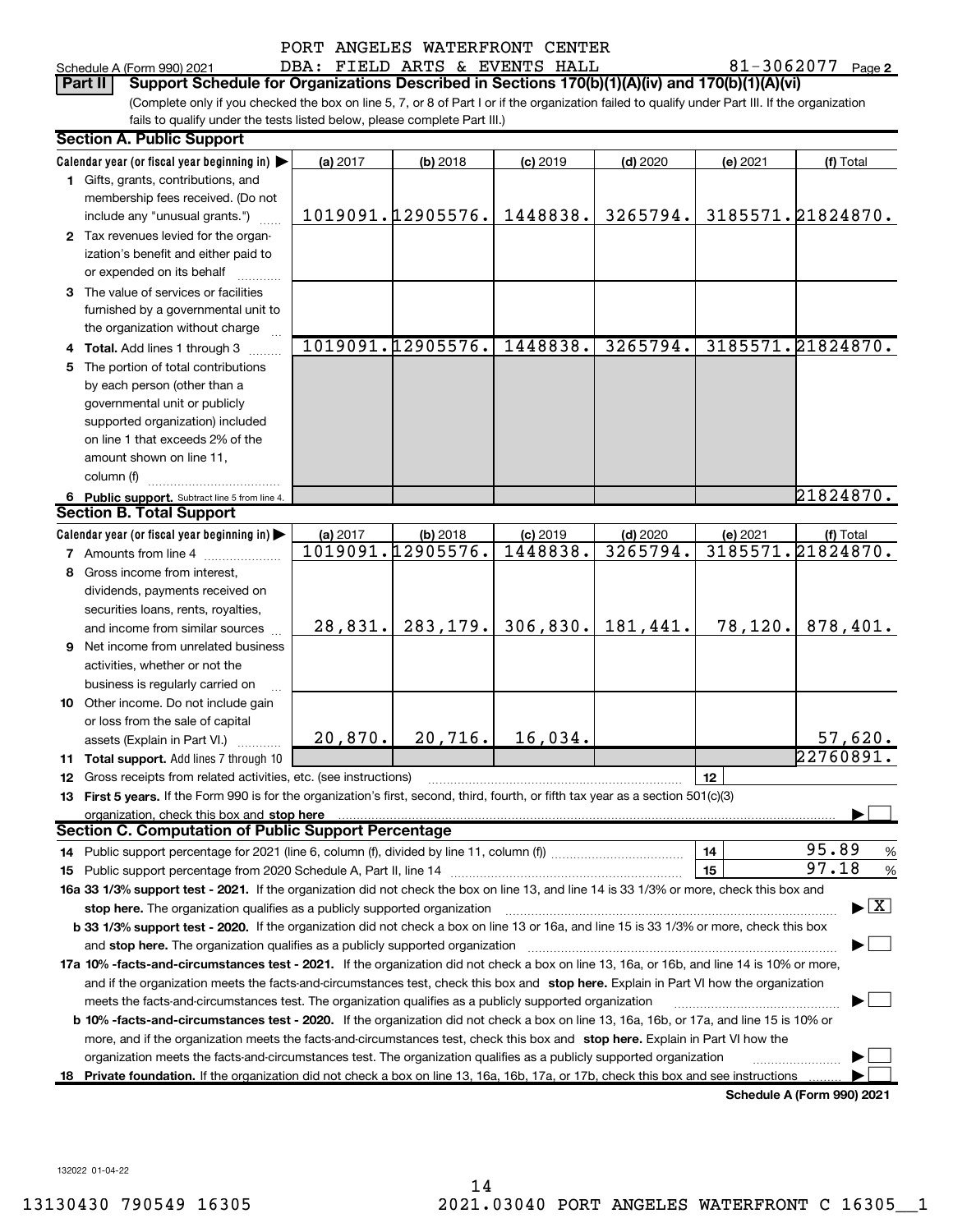| chedule A (Form 990) 2021 |  |  |
|---------------------------|--|--|

# **Part III | Support Schedule for Organizations Described in Section 509(a)(2)**

(Complete only if you checked the box on line 10 of Part I or if the organization failed to qualify under Part II. If the organization fails to qualify under the tests listed below, please complete Part II.)

|    | <b>Section A. Public Support</b>                                                                                                                 |          |          |            |            |          |                            |
|----|--------------------------------------------------------------------------------------------------------------------------------------------------|----------|----------|------------|------------|----------|----------------------------|
|    | Calendar year (or fiscal year beginning in) $\blacktriangleright$                                                                                | (a) 2017 | (b) 2018 | $(c)$ 2019 | $(d)$ 2020 | (e) 2021 | (f) Total                  |
|    | 1 Gifts, grants, contributions, and                                                                                                              |          |          |            |            |          |                            |
|    | membership fees received. (Do not                                                                                                                |          |          |            |            |          |                            |
|    | include any "unusual grants.")                                                                                                                   |          |          |            |            |          |                            |
|    | 2 Gross receipts from admissions,                                                                                                                |          |          |            |            |          |                            |
|    | merchandise sold or services per-                                                                                                                |          |          |            |            |          |                            |
|    | formed, or facilities furnished in                                                                                                               |          |          |            |            |          |                            |
|    | any activity that is related to the<br>organization's tax-exempt purpose                                                                         |          |          |            |            |          |                            |
|    | 3 Gross receipts from activities that                                                                                                            |          |          |            |            |          |                            |
|    | are not an unrelated trade or bus-                                                                                                               |          |          |            |            |          |                            |
|    | iness under section 513                                                                                                                          |          |          |            |            |          |                            |
|    | 4 Tax revenues levied for the organ-                                                                                                             |          |          |            |            |          |                            |
|    | ization's benefit and either paid to                                                                                                             |          |          |            |            |          |                            |
|    | or expended on its behalf                                                                                                                        |          |          |            |            |          |                            |
|    |                                                                                                                                                  |          |          |            |            |          |                            |
| 5. | The value of services or facilities                                                                                                              |          |          |            |            |          |                            |
|    | furnished by a governmental unit to                                                                                                              |          |          |            |            |          |                            |
|    | the organization without charge                                                                                                                  |          |          |            |            |          |                            |
|    | <b>6 Total.</b> Add lines 1 through 5 $\dots$                                                                                                    |          |          |            |            |          |                            |
|    | 7a Amounts included on lines 1, 2, and                                                                                                           |          |          |            |            |          |                            |
|    | 3 received from disqualified persons                                                                                                             |          |          |            |            |          |                            |
|    | <b>b</b> Amounts included on lines 2 and 3 received<br>from other than disqualified persons that                                                 |          |          |            |            |          |                            |
|    | exceed the greater of \$5,000 or 1% of the                                                                                                       |          |          |            |            |          |                            |
|    | amount on line 13 for the year                                                                                                                   |          |          |            |            |          |                            |
|    | c Add lines 7a and 7b                                                                                                                            |          |          |            |            |          |                            |
|    | 8 Public support. (Subtract line 7c from line 6.)                                                                                                |          |          |            |            |          |                            |
|    | <b>Section B. Total Support</b>                                                                                                                  |          |          |            |            |          |                            |
|    | Calendar year (or fiscal year beginning in)                                                                                                      | (a) 2017 | (b) 2018 | $(c)$ 2019 | $(d)$ 2020 | (e) 2021 | (f) Total                  |
|    | 9 Amounts from line 6                                                                                                                            |          |          |            |            |          |                            |
|    | <b>10a</b> Gross income from interest,<br>dividends, payments received on                                                                        |          |          |            |            |          |                            |
|    | securities loans, rents, royalties,                                                                                                              |          |          |            |            |          |                            |
|    | and income from similar sources                                                                                                                  |          |          |            |            |          |                            |
|    | <b>b</b> Unrelated business taxable income                                                                                                       |          |          |            |            |          |                            |
|    | (less section 511 taxes) from businesses                                                                                                         |          |          |            |            |          |                            |
|    | acquired after June 30, 1975                                                                                                                     |          |          |            |            |          |                            |
|    | c Add lines 10a and 10b                                                                                                                          |          |          |            |            |          |                            |
|    | <b>11</b> Net income from unrelated business<br>activities not included on line 10b.                                                             |          |          |            |            |          |                            |
|    | whether or not the business is                                                                                                                   |          |          |            |            |          |                            |
|    | regularly carried on                                                                                                                             |          |          |            |            |          |                            |
|    | 12 Other income. Do not include gain                                                                                                             |          |          |            |            |          |                            |
|    | or loss from the sale of capital<br>assets (Explain in Part VI.)                                                                                 |          |          |            |            |          |                            |
|    | 13 Total support. (Add lines 9, 10c, 11, and 12.)                                                                                                |          |          |            |            |          |                            |
|    | 14 First 5 years. If the Form 990 is for the organization's first, second, third, fourth, or fifth tax year as a section 501(c)(3) organization, |          |          |            |            |          |                            |
|    | check this box and stop here                                                                                                                     |          |          |            |            |          |                            |
|    | <b>Section C. Computation of Public Support Percentage</b>                                                                                       |          |          |            |            |          |                            |
|    | 15 Public support percentage for 2021 (line 8, column (f), divided by line 13, column (f))                                                       |          |          |            |            | 15       | %                          |
|    | 16 Public support percentage from 2020 Schedule A, Part III, line 15                                                                             |          |          |            |            | 16       | %                          |
|    | <b>Section D. Computation of Investment Income Percentage</b>                                                                                    |          |          |            |            |          |                            |
| 17 | Investment income percentage for 2021 (line 10c, column (f), divided by line 13, column (f) <i></i>                                              |          |          |            |            | 17       | %                          |
| 18 | Investment income percentage from 2020 Schedule A, Part III, line 17                                                                             |          |          |            |            | 18       | %                          |
|    | 19a 33 1/3% support tests - 2021. If the organization did not check the box on line 14, and line 15 is more than 33 1/3%, and line 17 is not     |          |          |            |            |          |                            |
|    | more than 33 1/3%, check this box and stop here. The organization qualifies as a publicly supported organization                                 |          |          |            |            |          |                            |
|    | b 33 1/3% support tests - 2020. If the organization did not check a box on line 14 or line 19a, and line 16 is more than 33 1/3%, and            |          |          |            |            |          |                            |
|    | line 18 is not more than 33 1/3%, check this box and stop here. The organization qualifies as a publicly supported organization                  |          |          |            |            |          |                            |
|    | Private foundation. If the organization did not check a box on line 14, 19a, or 19b, check this box and see instructions                         |          |          |            |            |          |                            |
|    | 132023 01-04-22                                                                                                                                  |          |          |            |            |          | Schedule A (Form 990) 2021 |

15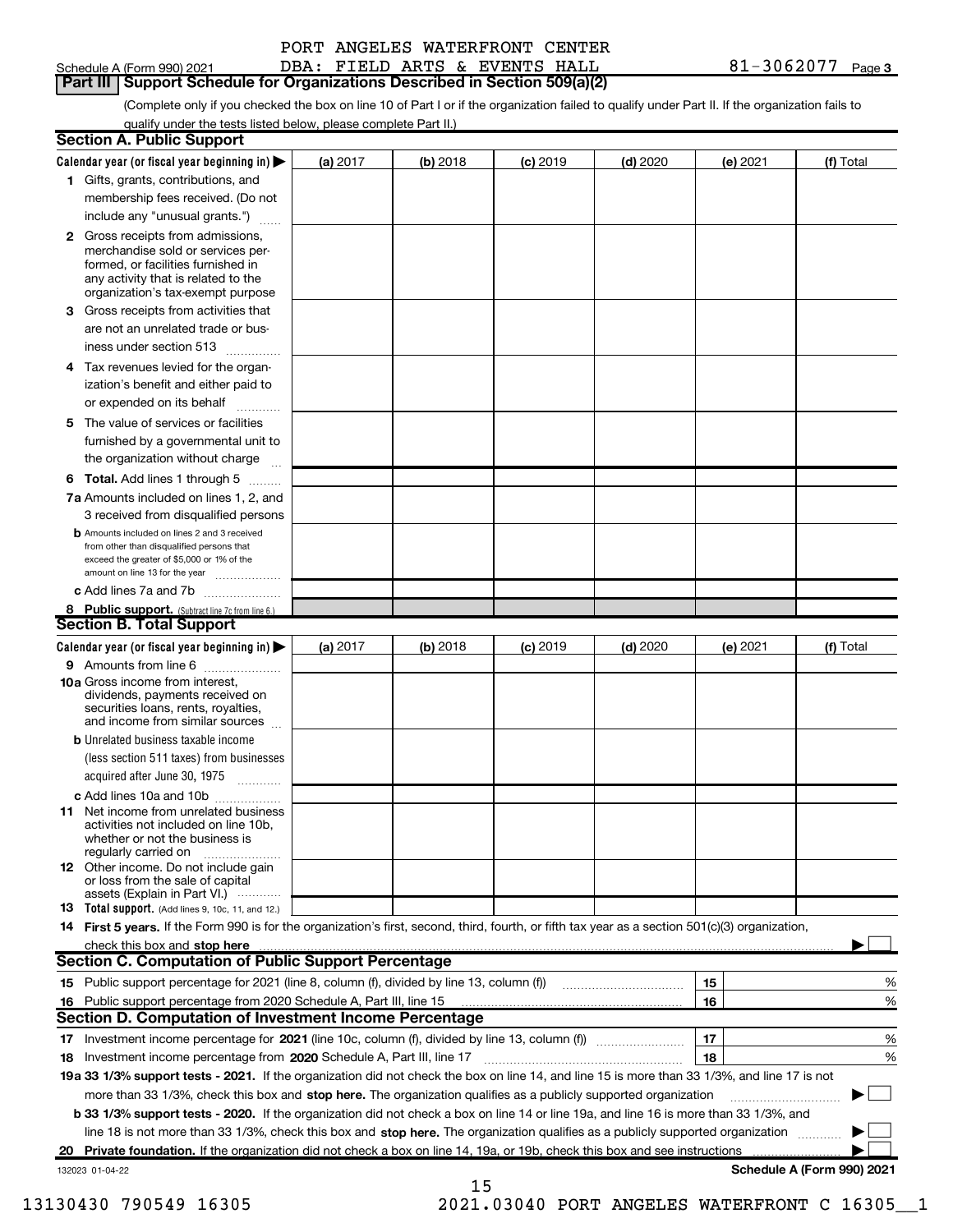Yes | No

## Part IV | Supporting Organizations

(Complete only if you checked a box in line 12 on Part I. If you checked box 12a, Part I, complete Sections A and B. If you checked box 12b, Part I, complete Sections A and C. If you checked box 12c, Part I, complete Sections A, D, and E. If you checked box 12d, Part I, complete Sections A and D, and complete Part V.)

### Section A. All Supporting Organizations

- 1 Are all of the organization's supported organizations listed by name in the organization's governing documents? If "No," describe in Part VI how the supported organizations are designated. If designated by class or purpose, describe the designation. If historic and continuing relationship, explain.
- 2 Did the organization have any supported organization that does not have an IRS determination of status under section 509(a)(1) or (2)? If "Yes," explain in Part VI how the organization determined that the supported organization was described in section 509(a)(1) or (2).
- 3a Did the organization have a supported organization described in section 501(c)(4), (5), or (6)? If "Yes," answer lines 3b and 3c below.
- b Did the organization confirm that each supported organization qualified under section 501(c)(4), (5), or (6) and satisfied the public support tests under section 509(a)(2)? If "Yes," describe in Part VI when and how the organization made the determination.
- c Did the organization ensure that all support to such organizations was used exclusively for section 170(c)(2)(B) purposes? If "Yes," explain in Part VI what controls the organization put in place to ensure such use.
- 4a Was any supported organization not organized in the United States ("foreign supported organization")? If "Yes," and if you checked box 12a or 12b in Part I, answer lines 4b and 4c below.
- b Did the organization have ultimate control and discretion in deciding whether to make grants to the foreign supported organization? If "Yes," describe in Part VI how the organization had such control and discretion despite being controlled or supervised by or in connection with its supported organizations.
- c Did the organization support any foreign supported organization that does not have an IRS determination under sections 501(c)(3) and 509(a)(1) or (2)? If "Yes," explain in Part VI what controls the organization used to ensure that all support to the foreign supported organization was used exclusively for section 170(c)(2)(B) purposes.
- 5a Did the organization add, substitute, or remove any supported organizations during the tax year? If "Yes," answer lines 5b and 5c below (if applicable). Also, provide detail in **Part VI,** including (i) the names and EIN numbers of the supported organizations added, substituted, or removed; (ii) the reasons for each such action; (iii) the authority under the organization's organizing document authorizing such action; and (iv) how the action was accomplished (such as by amendment to the organizing document).
- **b Type I or Type II only.** Was any added or substituted supported organization part of a class already designated in the organization's organizing document?
- c Substitutions only. Was the substitution the result of an event beyond the organization's control?
- 6 Did the organization provide support (whether in the form of grants or the provision of services or facilities) to Part VI. support or benefit one or more of the filing organization's supported organizations? If "Yes," provide detail in anyone other than (i) its supported organizations, (ii) individuals that are part of the charitable class benefited by one or more of its supported organizations, or (iii) other supporting organizations that also
- 7 Did the organization provide a grant, loan, compensation, or other similar payment to a substantial contributor regard to a substantial contributor? If "Yes," complete Part I of Schedule L (Form 990). (as defined in section 4958(c)(3)(C)), a family member of a substantial contributor, or a 35% controlled entity with
- 8 Did the organization make a loan to a disqualified person (as defined in section 4958) not described on line 7? If "Yes," complete Part I of Schedule L (Form 990).
- **9a** Was the organization controlled directly or indirectly at any time during the tax year by one or more in section 509(a)(1) or (2))? If "Yes," provide detail in Part VI. disqualified persons, as defined in section 4946 (other than foundation managers and organizations described
- b Did one or more disqualified persons (as defined on line 9a) hold a controlling interest in any entity in which the supporting organization had an interest? If "Yes," provide detail in Part VI.
- c Did a disqualified person (as defined on line 9a) have an ownership interest in, or derive any personal benefit from, assets in which the supporting organization also had an interest? If "Yes," provide detail in Part VI.
- 10a Was the organization subject to the excess business holdings rules of section 4943 because of section supporting organizations)? If "Yes," answer line 10b below. 4943(f) (regarding certain Type II supporting organizations, and all Type III non-functionally integrated
- **b** Did the organization have any excess business holdings in the tax year? (Use Schedule C, Form 4720, to determine whether the organization had excess business holdings.)

132024 01-04-21



Schedule A (Form 990) 2021

16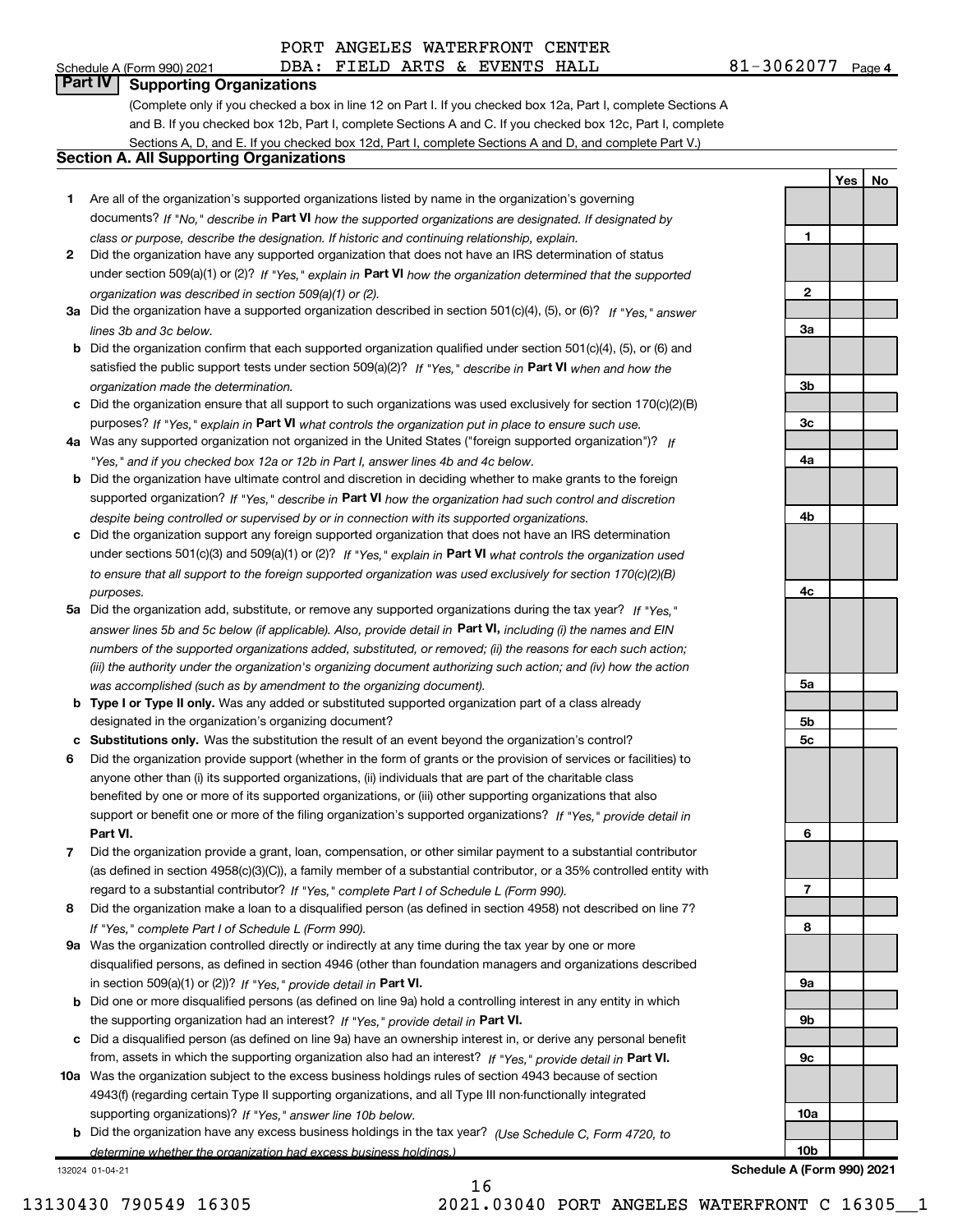$81 - 3062077$  Page 5 Yes | No 11 Has the organization accepted a gift or contribution from any of the following persons? a A person who directly or indirectly controls, either alone or together with persons described on lines 11b and b A family member of a person described on line 11a above? c A 35% controlled entity of a person described on line 11a or 11b above? If "Yes" to line 11a, 11b, or 11c, provide 11a 11b Part VI. 11c Yes | No 1 2 Did the organization operate for the benefit of any supported organization other than the supported directors, or trustees at all times during the tax year? If "No," describe in Part VI how the supported organization(s) 1 2 Part VI how providing such benefit carried out the purposes of the supported organization(s) that operated, Yes | No 1 Were a majority of the organization's directors or trustees during the tax year also a majority of the directors or trustees of each of the organization's supported organization(s)? If "No," describe in Part VI how control 1 Yes | No 1 Did the organization provide to each of its supported organizations, by the last day of the fifth month of the 2 Were any of the organization's officers, directors, or trustees either (i) appointed or elected by the supported 3 1 2 organization(s) or (ii) serving on the governing body of a supported organization? If "No," explain in Part VI how income or assets at all times during the tax year? If "Yes," describe in Part VI the role the organization's detail in **Part VI** effectively operated, supervised, or controlled the organization's activities. If the organization had more than one supported organization, describe how the powers to appoint and/or remove officers, directors, or trustees were allocated among the supported organizations and what conditions or restrictions, if any, applied to such powers during the tax year. organization(s) that operated, supervised, or controlled the supporting organization? If "Yes," explain in supervised, or controlled the supporting organization. or management of the supporting organization was vested in the same persons that controlled or managed the supported organization(s). the organization maintained a close and continuous working relationship with the supported organization(s). Schedule A (Form 990) 2021 **DBA: FIELD ARTS & EVENTS HALL**  $81-3062077$  Page 11c below, the governing body of a supported organization? Did the governing body, members of the governing body, officers acting in their official capacity, or membership of one or more supported organizations have the power to regularly appoint or elect at least a majority of the organization's officers, organization's tax year, (i) a written notice describing the type and amount of support provided during the prior tax year, (ii) a copy of the Form 990 that was most recently filed as of the date of notification, and (iii) copies of the organization's governing documents in effect on the date of notification, to the extent not previously provided? By reason of the relationship described on line 2, above, did the organization's supported organizations have a significant voice in the organization's investment policies and in directing the use of the organization's Part IV | Supporting Organizations (continued) Section B. Type I Supporting Organizations Section C. Type II Supporting Organizations Section D. All Type III Supporting Organizations

#### supported organizations played in this regard. Section E. Type III Functionally Integrated Supporting Organizations

| * Check the box next to the method that the organization used to satisfy the Integral Part Test during the year (see instructions). |  |
|-------------------------------------------------------------------------------------------------------------------------------------|--|
|-------------------------------------------------------------------------------------------------------------------------------------|--|

- a The organization satisfied the Activities Test. Complete line 2 below.  $\begin{array}{c} \hline \end{array}$
- b The organization is the parent of each of its supported organizations. Complete line 3 below.  $\begin{array}{c} \hline \end{array}$

|  |  |  | The organization supported a governmental entity. Describe in Part VI how you supported a governmental entity (see instructions). |  |
|--|--|--|-----------------------------------------------------------------------------------------------------------------------------------|--|
|--|--|--|-----------------------------------------------------------------------------------------------------------------------------------|--|

- 2 Activities Test. Answer lines 2a and 2b below. No recorded the control of the control of the control of the control of the control of the control of the control of the control of the control of the control of the contro
- a Did substantially all of the organization's activities during the tax year directly further the exempt purposes of the supported organization(s) to which the organization was responsive? If "Yes," then in Part VI identify those supported organizations and explain how these activities directly furthered their exempt purposes, how the organization was responsive to those supported organizations, and how the organization determined that these activities constituted substantially all of its activities.
- b Did the activities described on line 2a, above, constitute activities that, but for the organization's involvement, Part VI the reasons for the organization's position that its supported organization(s) would have engaged in one or more of the organization's supported organization(s) would have been engaged in? If "Yes," explain in these activities but for the organization's involvement.
- 3 Parent of Supported Organizations. Answer lines 3a and 3b below.

a Did the organization have the power to regularly appoint or elect a majority of the officers, directors, or trustees of each of the supported organizations? If "Yes" or "No" provide details in Part VI.

132025 01-04-22 b Did the organization exercise a substantial degree of direction over the policies, programs, and activities of each of its supported organizations? If "Yes," describe in Part VI the role played by the organization in this regard.

3b Schedule A (Form 990) 2021

3

2a

2b

3a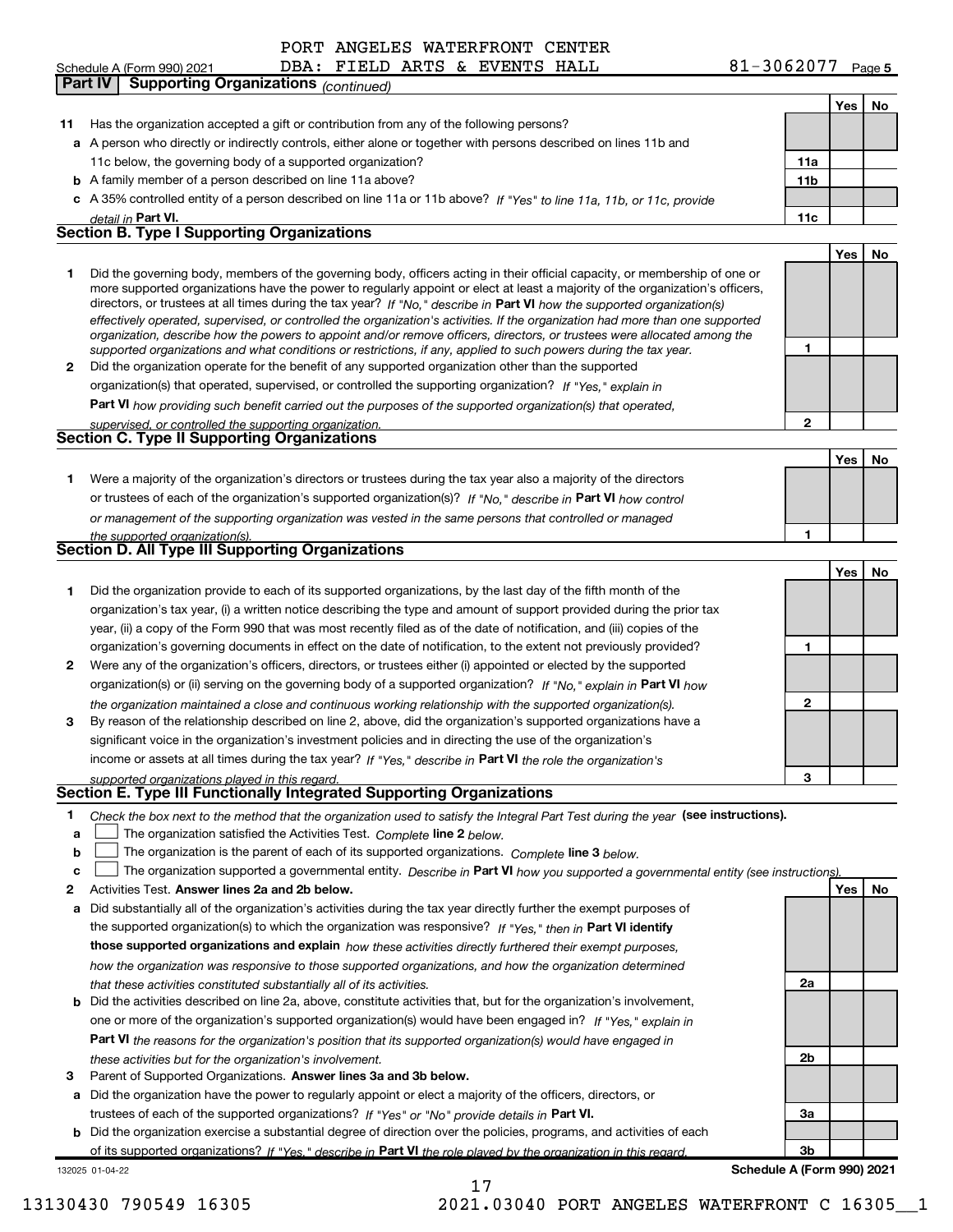| PORT ANGELES WATERFRONT CENTER |
|--------------------------------|
|--------------------------------|

|        | DBA: FIELD ARTS & EVENTS HALL<br>Schedule A (Form 990) 2021                                                                                    |                |                | 81-3062077 Page 6              |
|--------|------------------------------------------------------------------------------------------------------------------------------------------------|----------------|----------------|--------------------------------|
| Part V | Type III Non-Functionally Integrated 509(a)(3) Supporting Organizations                                                                        |                |                |                                |
| 1      | Check here if the organization satisfied the Integral Part Test as a qualifying trust on Nov. 20, 1970 (explain in Part VI). See instructions. |                |                |                                |
|        | All other Type III non-functionally integrated supporting organizations must complete Sections A through E.                                    |                |                |                                |
|        | <b>Section A - Adjusted Net Income</b>                                                                                                         |                | (A) Prior Year | (B) Current Year<br>(optional) |
| 1      | Net short-term capital gain                                                                                                                    | 1              |                |                                |
| 2      | Recoveries of prior-year distributions                                                                                                         | $\mathbf{2}$   |                |                                |
| З      | Other gross income (see instructions)                                                                                                          | 3              |                |                                |
| 4      | Add lines 1 through 3.                                                                                                                         | 4              |                |                                |
| 5      | Depreciation and depletion                                                                                                                     | 5              |                |                                |
| 6      | Portion of operating expenses paid or incurred for production or                                                                               |                |                |                                |
|        | collection of gross income or for management, conservation, or                                                                                 |                |                |                                |
|        | maintenance of property held for production of income (see instructions)                                                                       | 6              |                |                                |
| 7      | Other expenses (see instructions)                                                                                                              | $\overline{7}$ |                |                                |
| 8      | Adjusted Net Income (subtract lines 5, 6, and 7 from line 4)                                                                                   | 8              |                |                                |
|        | <b>Section B - Minimum Asset Amount</b>                                                                                                        |                | (A) Prior Year | (B) Current Year<br>(optional) |
| 1      | Aggregate fair market value of all non-exempt-use assets (see                                                                                  |                |                |                                |
|        | instructions for short tax year or assets held for part of year):                                                                              |                |                |                                |
|        | a Average monthly value of securities                                                                                                          | 1a             |                |                                |
|        | <b>b</b> Average monthly cash balances                                                                                                         | 1 <sub>b</sub> |                |                                |
|        | <b>c</b> Fair market value of other non-exempt-use assets                                                                                      | 1c             |                |                                |
|        | d Total (add lines 1a, 1b, and 1c)                                                                                                             | 1d             |                |                                |
|        | e Discount claimed for blockage or other factors                                                                                               |                |                |                                |
|        | (explain in detail in Part VI):                                                                                                                |                |                |                                |
| 2      | Acquisition indebtedness applicable to non-exempt-use assets                                                                                   | $\mathbf{2}$   |                |                                |
| 3      | Subtract line 2 from line 1d.                                                                                                                  | 3              |                |                                |
| 4      | Cash deemed held for exempt use. Enter 0.015 of line 3 (for greater amount,                                                                    |                |                |                                |
|        | see instructions).                                                                                                                             | 4              |                |                                |
| 5      | Net value of non-exempt-use assets (subtract line 4 from line 3)                                                                               | 5              |                |                                |
| 6      | Multiply line 5 by 0.035.                                                                                                                      | 6              |                |                                |
| 7      | Recoveries of prior-year distributions                                                                                                         | $\overline{7}$ |                |                                |
| 8      | Minimum Asset Amount (add line 7 to line 6)                                                                                                    | 8              |                |                                |
|        | <b>Section C - Distributable Amount</b>                                                                                                        |                |                | <b>Current Year</b>            |
|        | Adjusted net income for prior year (from Section A, line 8, column A)                                                                          | 1              |                |                                |
| 2      | Enter 0.85 of line 1.                                                                                                                          | 2              |                |                                |
| 3      | Minimum asset amount for prior year (from Section B, line 8, column A)                                                                         | 3              |                |                                |
| 4      | Enter greater of line 2 or line 3.                                                                                                             | 4              |                |                                |
| 5      | Income tax imposed in prior year                                                                                                               | 5              |                |                                |
| 6      | Distributable Amount. Subtract line 5 from line 4, unless subject to                                                                           |                |                |                                |
|        | emergency temporary reduction (see instructions).                                                                                              | 6              |                |                                |
| 7      | Check here if the current year is the organization's first as a non-functionally integrated Type III supporting organization (see              |                |                |                                |

instructions).

Schedule A (Form 990) 2021

132026 01-04-22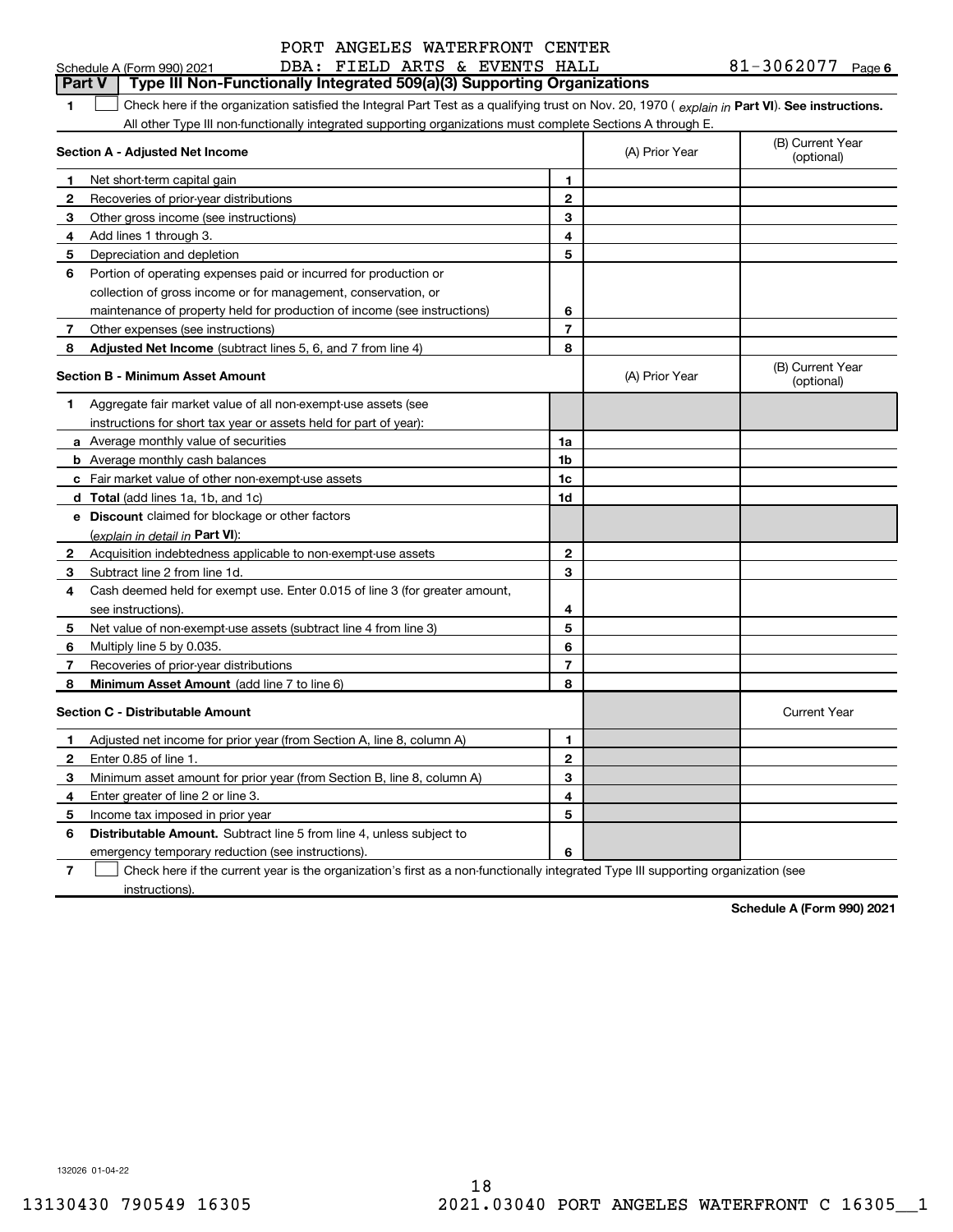| PORT ANGELES WATERFRONT CENTER |
|--------------------------------|
|--------------------------------|

| <b>Part V</b> | Schedule A (Form 990) 2021<br>Type III Non-Functionally Integrated 509(a)(3) Supporting Organizations | DBA: FIELD ARTS & EVENTS HALL      |                                               |    | 81-3062077 Page 7                                |
|---------------|-------------------------------------------------------------------------------------------------------|------------------------------------|-----------------------------------------------|----|--------------------------------------------------|
|               | <b>Section D - Distributions</b>                                                                      |                                    | (continued)                                   |    | <b>Current Year</b>                              |
| 1             | Amounts paid to supported organizations to accomplish exempt purposes                                 |                                    |                                               | 1. |                                                  |
| 2             | Amounts paid to perform activity that directly furthers exempt purposes of supported                  |                                    |                                               |    |                                                  |
|               | organizations, in excess of income from activity                                                      |                                    | 2                                             |    |                                                  |
| 3             | Administrative expenses paid to accomplish exempt purposes of supported organizations                 |                                    |                                               | 3  |                                                  |
| 4             | Amounts paid to acquire exempt-use assets                                                             |                                    |                                               | 4  |                                                  |
| 5             | Qualified set-aside amounts (prior IRS approval required - provide details in Part VI)                |                                    |                                               | 5  |                                                  |
| 6             | Other distributions ( <i>describe in</i> Part VI). See instructions.                                  |                                    |                                               | 6  |                                                  |
| 7             | <b>Total annual distributions.</b> Add lines 1 through 6.                                             |                                    |                                               | 7  |                                                  |
| 8             | Distributions to attentive supported organizations to which the organization is responsive            |                                    |                                               |    |                                                  |
|               | (provide details in Part VI). See instructions.                                                       |                                    |                                               | 8  |                                                  |
| 9             | Distributable amount for 2021 from Section C, line 6                                                  |                                    |                                               | 9  |                                                  |
| 10            | Line 8 amount divided by line 9 amount                                                                |                                    |                                               | 10 |                                                  |
|               | <b>Section E - Distribution Allocations</b> (see instructions)                                        | (i)<br><b>Excess Distributions</b> | (ii)<br><b>Underdistributions</b><br>Pre-2021 |    | (iii)<br><b>Distributable</b><br>Amount for 2021 |
| 1.            | Distributable amount for 2021 from Section C, line 6                                                  |                                    |                                               |    |                                                  |
| 2             | Underdistributions, if any, for years prior to 2021 (reason-                                          |                                    |                                               |    |                                                  |
|               | able cause required - explain in Part VI). See instructions.                                          |                                    |                                               |    |                                                  |
| 3             | Excess distributions carryover, if any, to 2021                                                       |                                    |                                               |    |                                                  |
|               | <b>a</b> From 2016                                                                                    |                                    |                                               |    |                                                  |
|               | <b>b</b> From $2017$                                                                                  |                                    |                                               |    |                                                  |
|               | $c$ From 2018                                                                                         |                                    |                                               |    |                                                  |
|               | $d$ From 2019                                                                                         |                                    |                                               |    |                                                  |
|               | e From 2020                                                                                           |                                    |                                               |    |                                                  |
|               | f Total of lines 3a through 3e                                                                        |                                    |                                               |    |                                                  |
|               | g Applied to underdistributions of prior years                                                        |                                    |                                               |    |                                                  |
|               | <b>h</b> Applied to 2021 distributable amount                                                         |                                    |                                               |    |                                                  |
| j.            | Carryover from 2016 not applied (see instructions)                                                    |                                    |                                               |    |                                                  |
|               | Remainder. Subtract lines 3g, 3h, and 3i from line 3f.                                                |                                    |                                               |    |                                                  |
| 4             | Distributions for 2021 from Section D.                                                                |                                    |                                               |    |                                                  |
|               | \$<br>line $7:$                                                                                       |                                    |                                               |    |                                                  |
|               | a Applied to underdistributions of prior years                                                        |                                    |                                               |    |                                                  |
|               | <b>b</b> Applied to 2021 distributable amount                                                         |                                    |                                               |    |                                                  |
|               | c Remainder. Subtract lines 4a and 4b from line 4.                                                    |                                    |                                               |    |                                                  |
| 5             | Remaining underdistributions for years prior to 2021, if                                              |                                    |                                               |    |                                                  |
|               | any. Subtract lines 3g and 4a from line 2. For result greater                                         |                                    |                                               |    |                                                  |
|               | than zero, explain in Part VI. See instructions.                                                      |                                    |                                               |    |                                                  |
| 6             | Remaining underdistributions for 2021. Subtract lines 3h                                              |                                    |                                               |    |                                                  |
|               | and 4b from line 1. For result greater than zero, explain in                                          |                                    |                                               |    |                                                  |
|               | Part VI. See instructions.                                                                            |                                    |                                               |    |                                                  |
| 7             | Excess distributions carryover to 2022. Add lines 3j<br>and 4c.                                       |                                    |                                               |    |                                                  |
| 8             | Breakdown of line 7:                                                                                  |                                    |                                               |    |                                                  |
|               | a Excess from 2017                                                                                    |                                    |                                               |    |                                                  |
|               | <b>b</b> Excess from 2018                                                                             |                                    |                                               |    |                                                  |
|               | c Excess from 2019                                                                                    |                                    |                                               |    |                                                  |
|               | d Excess from 2020                                                                                    |                                    |                                               |    |                                                  |
|               | e Excess from 2021                                                                                    |                                    |                                               |    |                                                  |
|               |                                                                                                       |                                    |                                               |    |                                                  |

Schedule A (Form 990) 2021

132027 01-04-22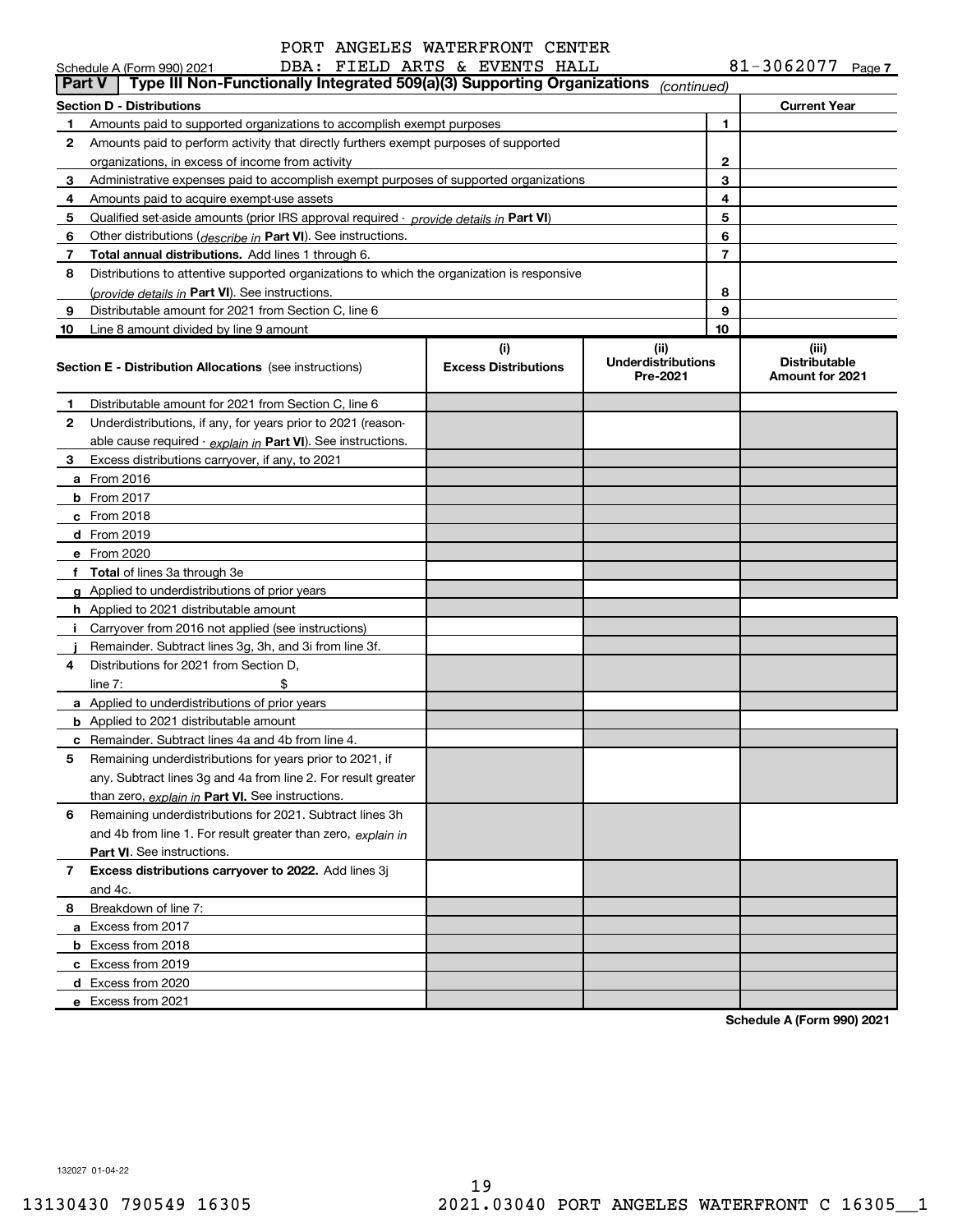|                 | Schedule A (Form 990) 2021                                                                                                                                                                                                                                                                                                                                                                                                                                                                                                                                                                  | PORT ANGELES WATERFRONT CENTER<br>DBA: FIELD ARTS & EVENTS HALL |  |  |  | 81-3062077 Page 8          |  |
|-----------------|---------------------------------------------------------------------------------------------------------------------------------------------------------------------------------------------------------------------------------------------------------------------------------------------------------------------------------------------------------------------------------------------------------------------------------------------------------------------------------------------------------------------------------------------------------------------------------------------|-----------------------------------------------------------------|--|--|--|----------------------------|--|
| <b>Part VI</b>  | Supplemental Information. Provide the explanations required by Part II, line 10; Part II, line 17a or 17b; Part III, line 12;<br>Part IV, Section A, lines 1, 2, 3b, 3c, 4b, 4c, 5a, 6, 9a, 9b, 9c, 11a, 11b, and 11c; Part IV, Section B, lines 1 and 2; Part IV, Section C,<br>line 1; Part IV, Section D, lines 2 and 3; Part IV, Section E, lines 1c, 2a, 2b, 3a, and 3b; Part V, line 1; Part V, Section B, line 1e; Part V,<br>Section D, lines 5, 6, and 8; and Part V, Section E, lines 2, 5, and 6. Also complete this part for any additional information.<br>(See instructions.) |                                                                 |  |  |  |                            |  |
|                 |                                                                                                                                                                                                                                                                                                                                                                                                                                                                                                                                                                                             |                                                                 |  |  |  |                            |  |
|                 |                                                                                                                                                                                                                                                                                                                                                                                                                                                                                                                                                                                             |                                                                 |  |  |  |                            |  |
|                 |                                                                                                                                                                                                                                                                                                                                                                                                                                                                                                                                                                                             |                                                                 |  |  |  |                            |  |
|                 |                                                                                                                                                                                                                                                                                                                                                                                                                                                                                                                                                                                             |                                                                 |  |  |  |                            |  |
|                 |                                                                                                                                                                                                                                                                                                                                                                                                                                                                                                                                                                                             |                                                                 |  |  |  |                            |  |
|                 |                                                                                                                                                                                                                                                                                                                                                                                                                                                                                                                                                                                             |                                                                 |  |  |  |                            |  |
|                 |                                                                                                                                                                                                                                                                                                                                                                                                                                                                                                                                                                                             |                                                                 |  |  |  |                            |  |
|                 |                                                                                                                                                                                                                                                                                                                                                                                                                                                                                                                                                                                             |                                                                 |  |  |  |                            |  |
|                 |                                                                                                                                                                                                                                                                                                                                                                                                                                                                                                                                                                                             |                                                                 |  |  |  |                            |  |
|                 |                                                                                                                                                                                                                                                                                                                                                                                                                                                                                                                                                                                             |                                                                 |  |  |  |                            |  |
|                 |                                                                                                                                                                                                                                                                                                                                                                                                                                                                                                                                                                                             |                                                                 |  |  |  |                            |  |
|                 |                                                                                                                                                                                                                                                                                                                                                                                                                                                                                                                                                                                             |                                                                 |  |  |  |                            |  |
|                 |                                                                                                                                                                                                                                                                                                                                                                                                                                                                                                                                                                                             |                                                                 |  |  |  |                            |  |
|                 |                                                                                                                                                                                                                                                                                                                                                                                                                                                                                                                                                                                             |                                                                 |  |  |  |                            |  |
|                 |                                                                                                                                                                                                                                                                                                                                                                                                                                                                                                                                                                                             |                                                                 |  |  |  |                            |  |
|                 |                                                                                                                                                                                                                                                                                                                                                                                                                                                                                                                                                                                             |                                                                 |  |  |  |                            |  |
|                 |                                                                                                                                                                                                                                                                                                                                                                                                                                                                                                                                                                                             |                                                                 |  |  |  |                            |  |
|                 |                                                                                                                                                                                                                                                                                                                                                                                                                                                                                                                                                                                             |                                                                 |  |  |  |                            |  |
|                 |                                                                                                                                                                                                                                                                                                                                                                                                                                                                                                                                                                                             |                                                                 |  |  |  |                            |  |
|                 |                                                                                                                                                                                                                                                                                                                                                                                                                                                                                                                                                                                             |                                                                 |  |  |  |                            |  |
|                 |                                                                                                                                                                                                                                                                                                                                                                                                                                                                                                                                                                                             |                                                                 |  |  |  |                            |  |
|                 |                                                                                                                                                                                                                                                                                                                                                                                                                                                                                                                                                                                             |                                                                 |  |  |  |                            |  |
|                 |                                                                                                                                                                                                                                                                                                                                                                                                                                                                                                                                                                                             |                                                                 |  |  |  |                            |  |
|                 |                                                                                                                                                                                                                                                                                                                                                                                                                                                                                                                                                                                             |                                                                 |  |  |  |                            |  |
|                 |                                                                                                                                                                                                                                                                                                                                                                                                                                                                                                                                                                                             |                                                                 |  |  |  |                            |  |
|                 |                                                                                                                                                                                                                                                                                                                                                                                                                                                                                                                                                                                             |                                                                 |  |  |  |                            |  |
| 132028 01-04-22 |                                                                                                                                                                                                                                                                                                                                                                                                                                                                                                                                                                                             |                                                                 |  |  |  | Schedule A (Form 990) 2021 |  |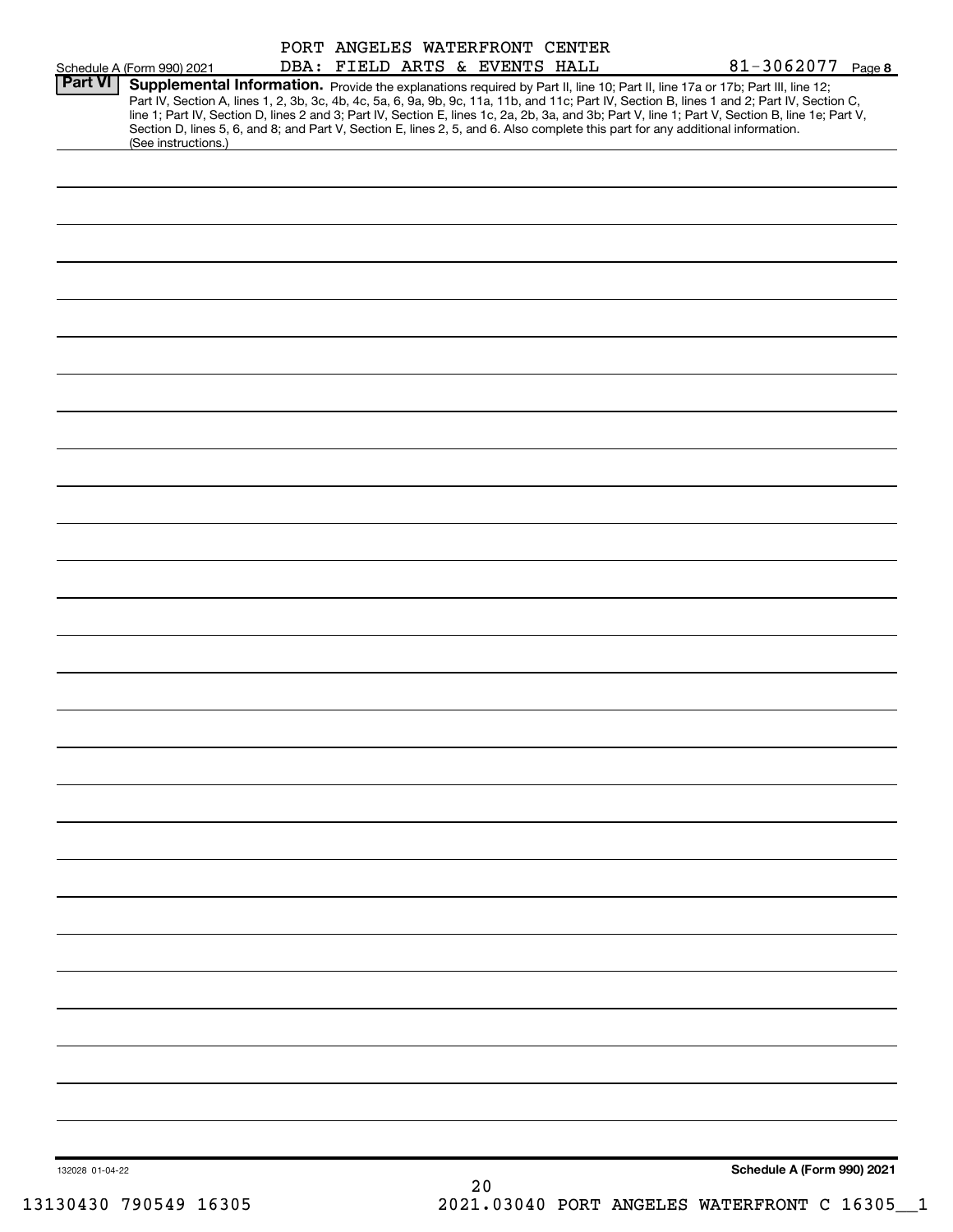123451 11-11-21

#### \*\* PUBLIC DISCLOSURE COPY \*\*

# **Schedule of Contributors**

(Form 990) | Attach to Form 990 or Form 990-PF.

| Go to www.irs.gov/Form990 for the latest information.

OMB No. 1545-0047

Employer identification number

| <b>Schedule B</b>    |  |
|----------------------|--|
| $\sim$ $\sim$ $\sim$ |  |

Department of the Treasury Internal Revenue Service

Name of the organization

| PORT ANGELES WATERFRONT CENTER |            |
|--------------------------------|------------|
| DBA: FIELD ARTS & EVENTS HALL  | 81-3062077 |

Organization type (check one):

| Filers of:         | Section:                                                                           |
|--------------------|------------------------------------------------------------------------------------|
| Form 990 or 990-EZ | $\boxed{\textbf{X}}$ 501(c)( 3) (enter number) organization                        |
|                    | $4947(a)(1)$ nonexempt charitable trust <b>not</b> treated as a private foundation |
|                    | 527 political organization                                                         |
| Form 990-PF        | 501(c)(3) exempt private foundation                                                |
|                    | 4947(a)(1) nonexempt charitable trust treated as a private foundation              |
|                    | 501(c)(3) taxable private foundation                                               |

Check if your organization is covered by the General Rule or a Special Rule. Note: Only a section 501(c)(7), (8), or (10) organization can check boxes for both the General Rule and a Special Rule. See instructions.

#### General Rule

 $\begin{array}{c} \hline \end{array}$ 

For an organization filing Form 990, 990-EZ, or 990-PF that received, during the year, contributions totaling \$5,000 or more (in money or property) from any one contributor. Complete Parts I and II. See instructions for determining a contributor's total contributions.

#### Special Rules

contributor, during the year, total contributions of the greater of (1) \$5,000; or (2) 2% of the amount on (i) Form 990, Part VIII, line 1h;  $\boxed{\textbf{X}}$  For an organization described in section 501(c)(3) filing Form 990 or 990-EZ that met the 33 1/3% support test of the regulations under sections 509(a)(1) and 170(b)(1)(A)(vi), that checked Schedule A (Form 990), Part II, line 13, 16a, or 16b, and that received from any one or (ii) Form 990-EZ, line 1. Complete Parts I and II.

For an organization described in section 501(c)(7), (8), or (10) filing Form 990 or 990-EZ that received from any one contributor, during the year, total contributions of more than \$1,000 exclusively for religious, charitable, scientific, literary, or educational purposes, or for the prevention of cruelty to children or animals. Complete Parts I (entering "N/A" in column (b) instead of the contributor name and address), II, and III.  $\begin{array}{c} \hline \end{array}$ 

purpose. Don't complete any of the parts unless the General Rule applies to this organization because it received nonexclusively year, contributions <sub>exclusively</sub> for religious, charitable, etc., purposes, but no such contributions totaled more than \$1,000. If this box is checked, enter here the total contributions that were received during the year for an exclusively religious, charitable, etc., For an organization described in section 501(c)(7), (8), or (10) filing Form 990 or 990-EZ that received from any one contributor, during the religious, charitable, etc., contributions totaling \$5,000 or more during the year  $\Box$ — $\Box$ — $\Box$  $\begin{array}{c} \hline \end{array}$ 

Caution: An organization that isn't covered by the General Rule and/or the Special Rules doesn't file Schedule B (Form 990), but it must answer "No" on Part IV, line 2, of its Form 990; or check the box on line H of its Form 990-EZ or on its Form 990-PF, Part I, line 2, to certify that it doesn't meet the filing requirements of Schedule B (Form 990).

LHA For Paperwork Reduction Act Notice, see the instructions for Form 990, 990-EZ, or 990-PF. Schedule B (Form 990) (2021) Schedule B (Form 990) (2021)

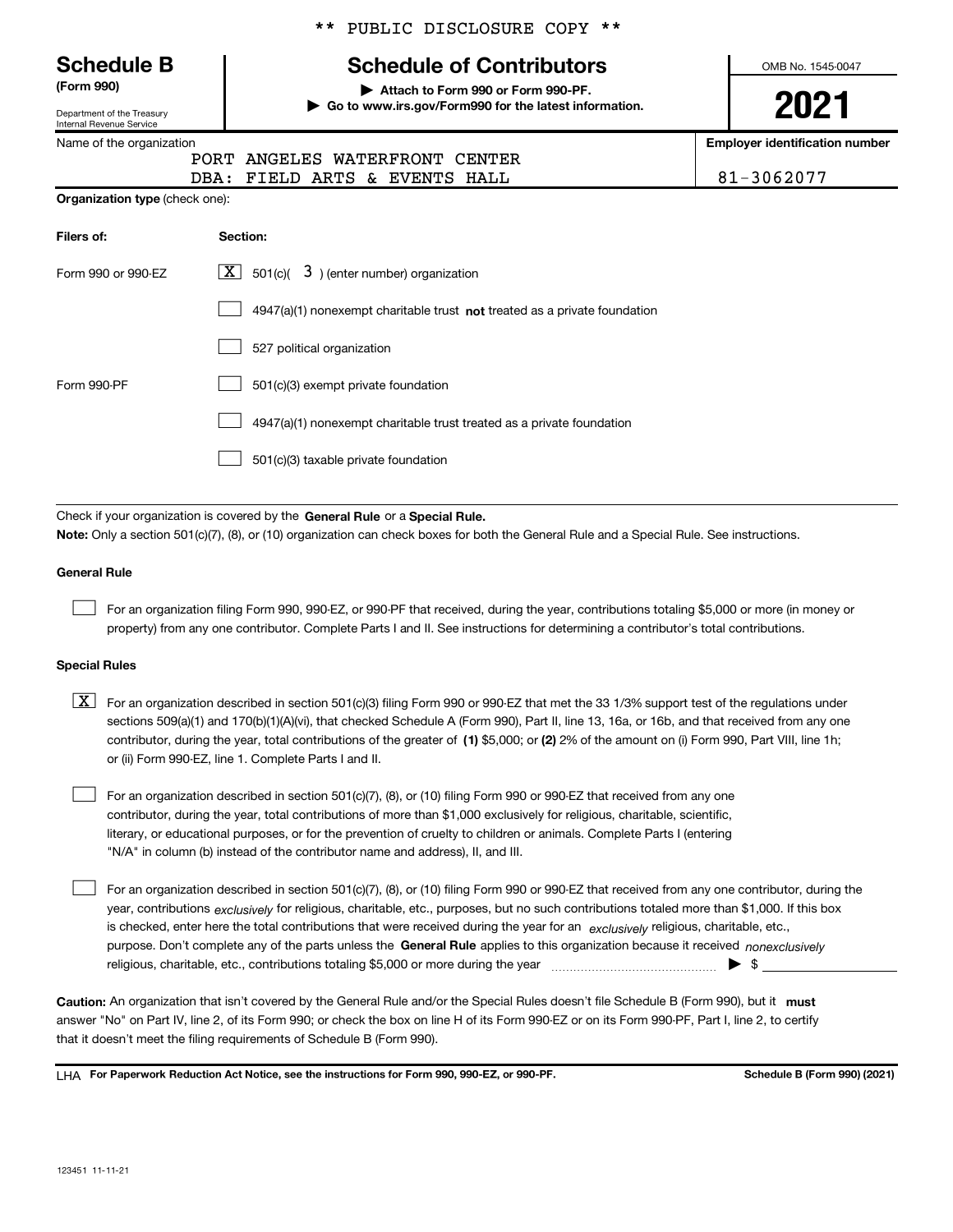| Name of organization<br>PORT ANGELES WATERFRONT CENTER<br>81-3062077<br>DBA: FIELD ARTS & EVENTS HALL<br>Part I<br><b>Contributors</b> (see instructions). Use duplicate copies of Part I if additional space is needed.<br>(b)<br>(c)<br>(d)<br>(a)<br><b>Total contributions</b><br>No.<br>Name, address, and ZIP + 4<br>Type of contribution<br>1<br>$\overline{\mathbf{X}}$<br>Person<br>Payroll<br>100, 250.<br><b>Noncash</b><br>\$<br>(Complete Part II for<br>noncash contributions.)<br>(b)<br>(c)<br>(d)<br>(a)<br><b>Total contributions</b><br>Type of contribution<br>No.<br>Name, address, and ZIP + 4<br>2<br>$\overline{\mathbf{X}}$<br>Person<br>Payroll<br>1,041,708.<br><b>Noncash</b><br>\$<br>(Complete Part II for<br>noncash contributions.)<br>(b)<br>(c)<br>(d)<br>(a)<br><b>Total contributions</b><br>Type of contribution<br>No.<br>Name, address, and ZIP + 4<br>3<br>$\overline{\mathbf{X}}$<br>Person<br>Payroll<br>100,000.<br>Noncash<br>\$<br>(Complete Part II for<br>noncash contributions.)<br>(d)<br>(b)<br>(c)<br>(a)<br><b>Total contributions</b><br>Type of contribution<br>No.<br>Name, address, and ZIP + 4<br>$\overline{\mathbf{X}}$<br>4<br>Person<br>Payroll<br>125,000.<br><b>Noncash</b><br>\$<br>(Complete Part II for<br>noncash contributions.)<br>(b)<br>(c)<br>(d)<br>(a)<br><b>Total contributions</b><br>No.<br>Name, address, and ZIP + 4<br>Type of contribution<br>5<br>$\overline{\mathbf{X}}$<br>Person<br>Payroll<br>350,000.<br><b>Noncash</b><br>$$\tilde{\phantom{a}}$$<br>(Complete Part II for<br>noncash contributions.)<br>(b)<br>(c)<br>(d)<br>(a)<br><b>Total contributions</b><br>No.<br>Name, address, and ZIP + 4<br>Type of contribution<br>6<br>$\overline{\mathbf{X}}$<br>Person<br>Payroll<br>100,000.<br><b>Noncash</b><br>\$<br>(Complete Part II for<br>noncash contributions.) | Schedule B (Form 990) (2021) | Page 2                                |
|-------------------------------------------------------------------------------------------------------------------------------------------------------------------------------------------------------------------------------------------------------------------------------------------------------------------------------------------------------------------------------------------------------------------------------------------------------------------------------------------------------------------------------------------------------------------------------------------------------------------------------------------------------------------------------------------------------------------------------------------------------------------------------------------------------------------------------------------------------------------------------------------------------------------------------------------------------------------------------------------------------------------------------------------------------------------------------------------------------------------------------------------------------------------------------------------------------------------------------------------------------------------------------------------------------------------------------------------------------------------------------------------------------------------------------------------------------------------------------------------------------------------------------------------------------------------------------------------------------------------------------------------------------------------------------------------------------------------------------------------------------------------------------------------------------------------------------------------------------------------|------------------------------|---------------------------------------|
|                                                                                                                                                                                                                                                                                                                                                                                                                                                                                                                                                                                                                                                                                                                                                                                                                                                                                                                                                                                                                                                                                                                                                                                                                                                                                                                                                                                                                                                                                                                                                                                                                                                                                                                                                                                                                                                                   |                              | <b>Employer identification number</b> |
|                                                                                                                                                                                                                                                                                                                                                                                                                                                                                                                                                                                                                                                                                                                                                                                                                                                                                                                                                                                                                                                                                                                                                                                                                                                                                                                                                                                                                                                                                                                                                                                                                                                                                                                                                                                                                                                                   |                              |                                       |
|                                                                                                                                                                                                                                                                                                                                                                                                                                                                                                                                                                                                                                                                                                                                                                                                                                                                                                                                                                                                                                                                                                                                                                                                                                                                                                                                                                                                                                                                                                                                                                                                                                                                                                                                                                                                                                                                   |                              |                                       |
|                                                                                                                                                                                                                                                                                                                                                                                                                                                                                                                                                                                                                                                                                                                                                                                                                                                                                                                                                                                                                                                                                                                                                                                                                                                                                                                                                                                                                                                                                                                                                                                                                                                                                                                                                                                                                                                                   |                              |                                       |
|                                                                                                                                                                                                                                                                                                                                                                                                                                                                                                                                                                                                                                                                                                                                                                                                                                                                                                                                                                                                                                                                                                                                                                                                                                                                                                                                                                                                                                                                                                                                                                                                                                                                                                                                                                                                                                                                   |                              |                                       |
|                                                                                                                                                                                                                                                                                                                                                                                                                                                                                                                                                                                                                                                                                                                                                                                                                                                                                                                                                                                                                                                                                                                                                                                                                                                                                                                                                                                                                                                                                                                                                                                                                                                                                                                                                                                                                                                                   |                              |                                       |
|                                                                                                                                                                                                                                                                                                                                                                                                                                                                                                                                                                                                                                                                                                                                                                                                                                                                                                                                                                                                                                                                                                                                                                                                                                                                                                                                                                                                                                                                                                                                                                                                                                                                                                                                                                                                                                                                   |                              |                                       |
|                                                                                                                                                                                                                                                                                                                                                                                                                                                                                                                                                                                                                                                                                                                                                                                                                                                                                                                                                                                                                                                                                                                                                                                                                                                                                                                                                                                                                                                                                                                                                                                                                                                                                                                                                                                                                                                                   |                              |                                       |
|                                                                                                                                                                                                                                                                                                                                                                                                                                                                                                                                                                                                                                                                                                                                                                                                                                                                                                                                                                                                                                                                                                                                                                                                                                                                                                                                                                                                                                                                                                                                                                                                                                                                                                                                                                                                                                                                   |                              |                                       |
|                                                                                                                                                                                                                                                                                                                                                                                                                                                                                                                                                                                                                                                                                                                                                                                                                                                                                                                                                                                                                                                                                                                                                                                                                                                                                                                                                                                                                                                                                                                                                                                                                                                                                                                                                                                                                                                                   |                              |                                       |
|                                                                                                                                                                                                                                                                                                                                                                                                                                                                                                                                                                                                                                                                                                                                                                                                                                                                                                                                                                                                                                                                                                                                                                                                                                                                                                                                                                                                                                                                                                                                                                                                                                                                                                                                                                                                                                                                   |                              |                                       |
|                                                                                                                                                                                                                                                                                                                                                                                                                                                                                                                                                                                                                                                                                                                                                                                                                                                                                                                                                                                                                                                                                                                                                                                                                                                                                                                                                                                                                                                                                                                                                                                                                                                                                                                                                                                                                                                                   |                              |                                       |
|                                                                                                                                                                                                                                                                                                                                                                                                                                                                                                                                                                                                                                                                                                                                                                                                                                                                                                                                                                                                                                                                                                                                                                                                                                                                                                                                                                                                                                                                                                                                                                                                                                                                                                                                                                                                                                                                   |                              |                                       |
|                                                                                                                                                                                                                                                                                                                                                                                                                                                                                                                                                                                                                                                                                                                                                                                                                                                                                                                                                                                                                                                                                                                                                                                                                                                                                                                                                                                                                                                                                                                                                                                                                                                                                                                                                                                                                                                                   |                              |                                       |
|                                                                                                                                                                                                                                                                                                                                                                                                                                                                                                                                                                                                                                                                                                                                                                                                                                                                                                                                                                                                                                                                                                                                                                                                                                                                                                                                                                                                                                                                                                                                                                                                                                                                                                                                                                                                                                                                   |                              |                                       |
|                                                                                                                                                                                                                                                                                                                                                                                                                                                                                                                                                                                                                                                                                                                                                                                                                                                                                                                                                                                                                                                                                                                                                                                                                                                                                                                                                                                                                                                                                                                                                                                                                                                                                                                                                                                                                                                                   |                              |                                       |
|                                                                                                                                                                                                                                                                                                                                                                                                                                                                                                                                                                                                                                                                                                                                                                                                                                                                                                                                                                                                                                                                                                                                                                                                                                                                                                                                                                                                                                                                                                                                                                                                                                                                                                                                                                                                                                                                   |                              |                                       |
| 123452 11-11-21                                                                                                                                                                                                                                                                                                                                                                                                                                                                                                                                                                                                                                                                                                                                                                                                                                                                                                                                                                                                                                                                                                                                                                                                                                                                                                                                                                                                                                                                                                                                                                                                                                                                                                                                                                                                                                                   |                              | Schedule B (Form 990) (2021)          |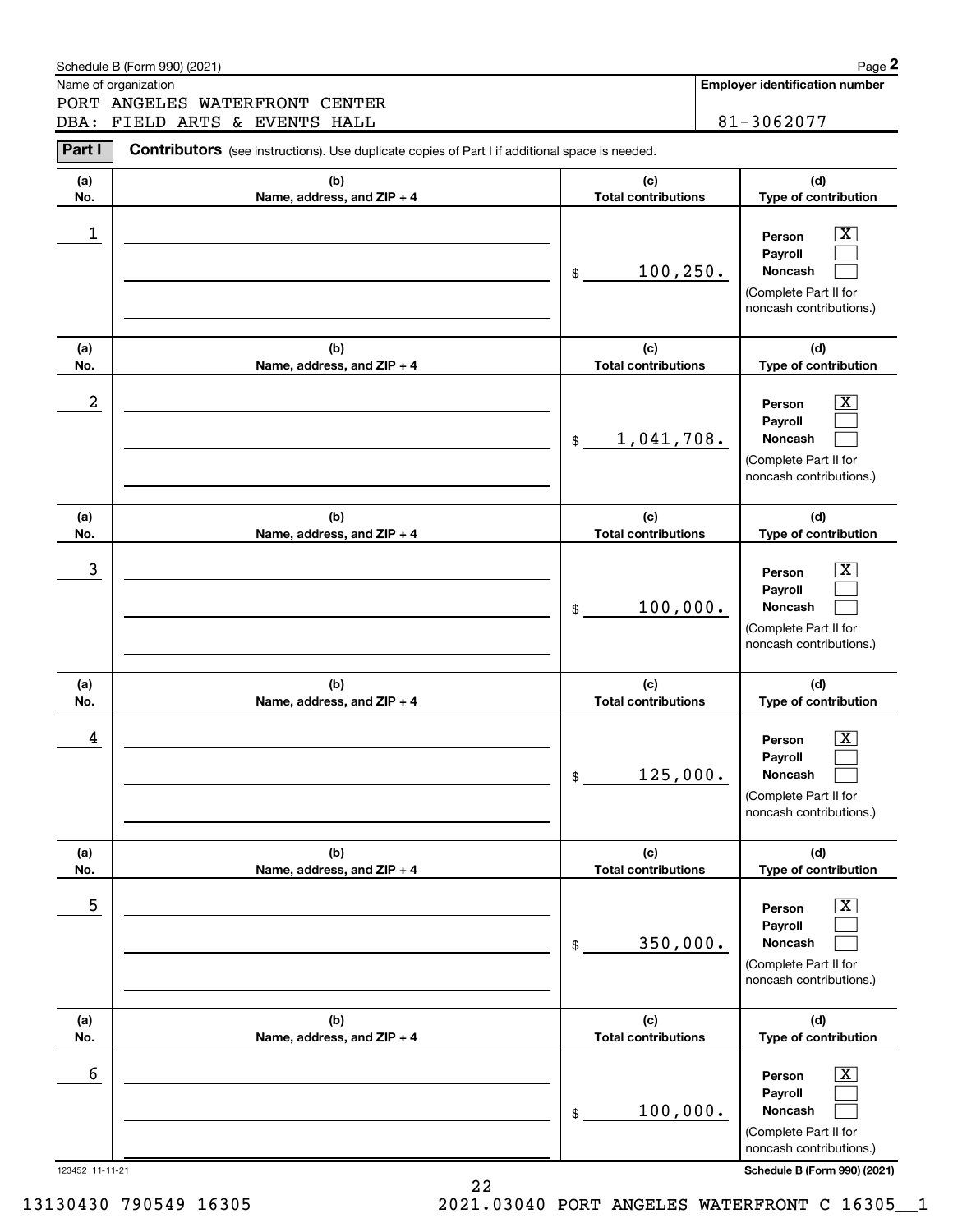|                              | Schedule B (Form 990) (2021)                                                                        |                                                 | Page 3                                |
|------------------------------|-----------------------------------------------------------------------------------------------------|-------------------------------------------------|---------------------------------------|
|                              | Name of organization                                                                                |                                                 | <b>Employer identification number</b> |
|                              | PORT ANGELES WATERFRONT CENTER<br>DBA: FIELD ARTS & EVENTS HALL                                     |                                                 | 81-3062077                            |
|                              |                                                                                                     |                                                 |                                       |
| Part II                      | Noncash Property (see instructions). Use duplicate copies of Part II if additional space is needed. |                                                 |                                       |
| (a)<br>No.<br>from<br>Part I | (b)<br>Description of noncash property given                                                        | (c)<br>FMV (or estimate)<br>(See instructions.) | (d)<br>Date received                  |
|                              |                                                                                                     |                                                 |                                       |
|                              |                                                                                                     | $\frac{1}{2}$                                   |                                       |
| (a)<br>No.<br>from<br>Part I | (b)<br>Description of noncash property given                                                        | (c)<br>FMV (or estimate)<br>(See instructions.) | (d)<br>Date received                  |
|                              |                                                                                                     |                                                 |                                       |
|                              |                                                                                                     | $\frac{1}{2}$                                   |                                       |
| (a)<br>No.<br>from<br>Part I | (b)<br>Description of noncash property given                                                        | (c)<br>FMV (or estimate)<br>(See instructions.) | (d)<br>Date received                  |
|                              |                                                                                                     |                                                 |                                       |
|                              |                                                                                                     | $\frac{1}{2}$                                   |                                       |
| (a)<br>No.<br>from<br>Part I | (b)<br>Description of noncash property given                                                        | (c)<br>FMV (or estimate)<br>(See instructions.) | (d)<br>Date received                  |
|                              |                                                                                                     |                                                 |                                       |
|                              |                                                                                                     | $\mathsf{\$}$                                   |                                       |
| (a)<br>No.<br>from<br>Part I | (b)<br>Description of noncash property given                                                        | (c)<br>FMV (or estimate)<br>(See instructions.) | (d)<br>Date received                  |
|                              |                                                                                                     |                                                 |                                       |
|                              |                                                                                                     | \$                                              |                                       |
| (a)<br>No.<br>from<br>Part I | (b)<br>Description of noncash property given                                                        | (c)<br>FMV (or estimate)<br>(See instructions.) | (d)<br>Date received                  |
|                              |                                                                                                     |                                                 |                                       |
|                              |                                                                                                     | \$                                              |                                       |
| 123453 11-11-21              |                                                                                                     |                                                 | Schedule B (Form 990) (2021)          |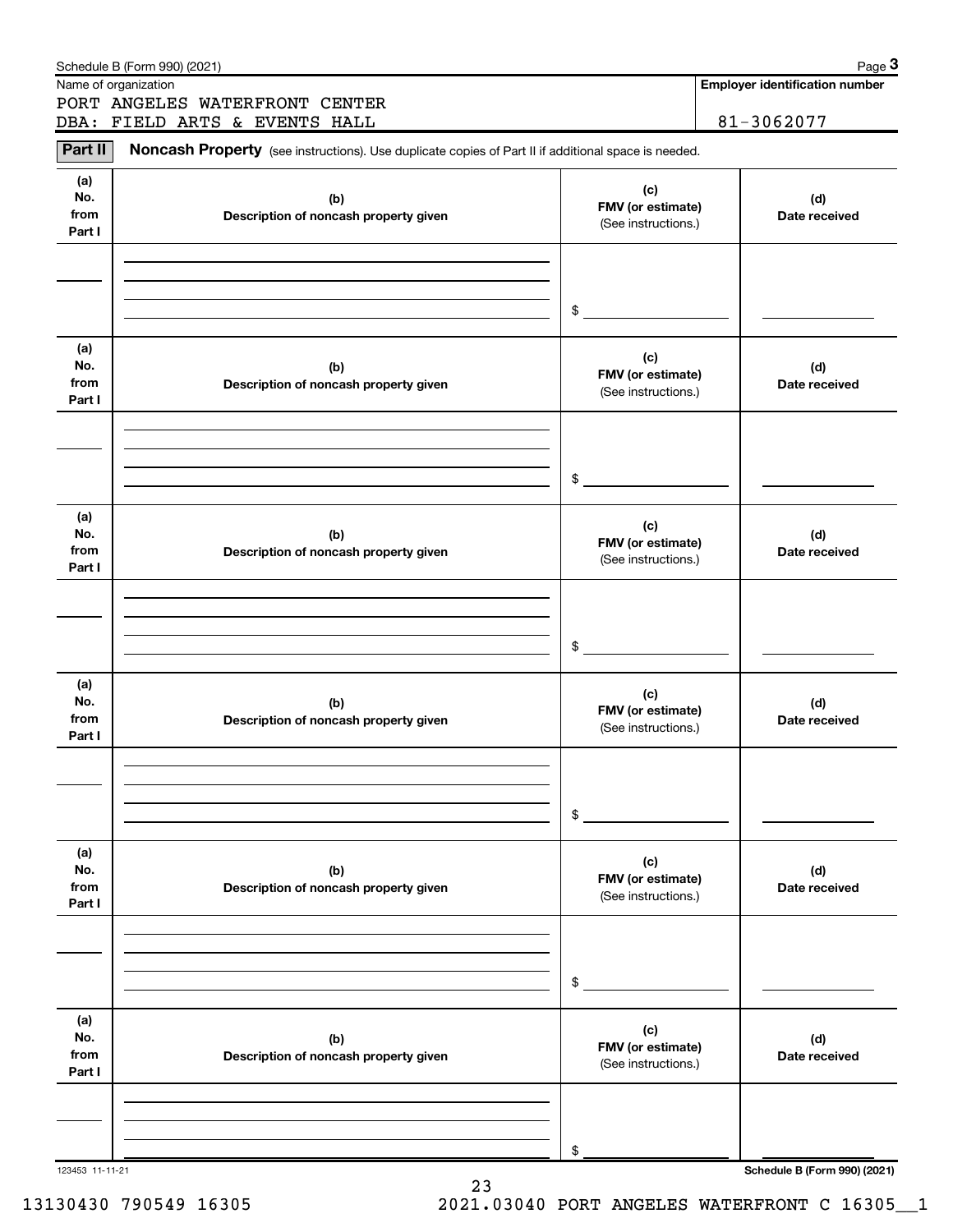|                           | Schedule B (Form 990) (2021)                                                                                                                                                                                                                                               |                      | Page 4                                                                                                                                                         |  |  |  |  |  |
|---------------------------|----------------------------------------------------------------------------------------------------------------------------------------------------------------------------------------------------------------------------------------------------------------------------|----------------------|----------------------------------------------------------------------------------------------------------------------------------------------------------------|--|--|--|--|--|
|                           | Name of organization                                                                                                                                                                                                                                                       |                      | <b>Employer identification number</b>                                                                                                                          |  |  |  |  |  |
|                           | PORT ANGELES WATERFRONT CENTER                                                                                                                                                                                                                                             |                      |                                                                                                                                                                |  |  |  |  |  |
|                           | DBA: FIELD ARTS & EVENTS HALL                                                                                                                                                                                                                                              |                      | 81-3062077                                                                                                                                                     |  |  |  |  |  |
| Part III                  | from any one contributor. Complete columns (a) through (e) and the following line entry. For organizations<br>completing Part III, enter the total of exclusively religious, charitable, etc., contributions of \$1,000 or less for the year. (Enter this info. once.) \\$ |                      | Exclusively religious, charitable, etc., contributions to organizations described in section 501(c)(7), (8), or (10) that total more than \$1,000 for the year |  |  |  |  |  |
|                           | Use duplicate copies of Part III if additional space is needed.                                                                                                                                                                                                            |                      |                                                                                                                                                                |  |  |  |  |  |
| (a) No.<br>from<br>Part I | (b) Purpose of gift                                                                                                                                                                                                                                                        | (c) Use of gift      | (d) Description of how gift is held                                                                                                                            |  |  |  |  |  |
|                           |                                                                                                                                                                                                                                                                            |                      |                                                                                                                                                                |  |  |  |  |  |
|                           |                                                                                                                                                                                                                                                                            | (e) Transfer of gift |                                                                                                                                                                |  |  |  |  |  |
|                           | Transferee's name, address, and ZIP + 4                                                                                                                                                                                                                                    |                      | Relationship of transferor to transferee                                                                                                                       |  |  |  |  |  |
|                           |                                                                                                                                                                                                                                                                            |                      |                                                                                                                                                                |  |  |  |  |  |
| (a) No.<br>from           |                                                                                                                                                                                                                                                                            |                      |                                                                                                                                                                |  |  |  |  |  |
| Part I                    | (b) Purpose of gift                                                                                                                                                                                                                                                        | (c) Use of gift      | (d) Description of how gift is held                                                                                                                            |  |  |  |  |  |
|                           |                                                                                                                                                                                                                                                                            |                      |                                                                                                                                                                |  |  |  |  |  |
|                           | (e) Transfer of gift                                                                                                                                                                                                                                                       |                      |                                                                                                                                                                |  |  |  |  |  |
|                           | Transferee's name, address, and ZIP + 4                                                                                                                                                                                                                                    |                      | Relationship of transferor to transferee                                                                                                                       |  |  |  |  |  |
|                           |                                                                                                                                                                                                                                                                            |                      |                                                                                                                                                                |  |  |  |  |  |
|                           |                                                                                                                                                                                                                                                                            |                      |                                                                                                                                                                |  |  |  |  |  |
| (a) No.<br>from<br>Part I | (b) Purpose of gift                                                                                                                                                                                                                                                        | (c) Use of gift      | (d) Description of how gift is held                                                                                                                            |  |  |  |  |  |
|                           |                                                                                                                                                                                                                                                                            |                      |                                                                                                                                                                |  |  |  |  |  |
|                           |                                                                                                                                                                                                                                                                            |                      |                                                                                                                                                                |  |  |  |  |  |
|                           | (e) Transfer of gift                                                                                                                                                                                                                                                       |                      |                                                                                                                                                                |  |  |  |  |  |
|                           | Transferee's name, address, and ZIP + 4                                                                                                                                                                                                                                    |                      | Relationship of transferor to transferee                                                                                                                       |  |  |  |  |  |
|                           |                                                                                                                                                                                                                                                                            |                      |                                                                                                                                                                |  |  |  |  |  |
|                           |                                                                                                                                                                                                                                                                            |                      |                                                                                                                                                                |  |  |  |  |  |
| (a) No.<br>from<br>Part I | (b) Purpose of gift                                                                                                                                                                                                                                                        | (c) Use of gift      | (d) Description of how gift is held                                                                                                                            |  |  |  |  |  |
|                           |                                                                                                                                                                                                                                                                            |                      |                                                                                                                                                                |  |  |  |  |  |
|                           |                                                                                                                                                                                                                                                                            | (e) Transfer of gift |                                                                                                                                                                |  |  |  |  |  |
|                           | Transferee's name, address, and ZIP + 4<br>Relationship of transferor to transferee                                                                                                                                                                                        |                      |                                                                                                                                                                |  |  |  |  |  |
|                           |                                                                                                                                                                                                                                                                            |                      |                                                                                                                                                                |  |  |  |  |  |
|                           |                                                                                                                                                                                                                                                                            |                      |                                                                                                                                                                |  |  |  |  |  |
| 123454 11-11-21           |                                                                                                                                                                                                                                                                            | 24                   | Schedule B (Form 990) (2021)                                                                                                                                   |  |  |  |  |  |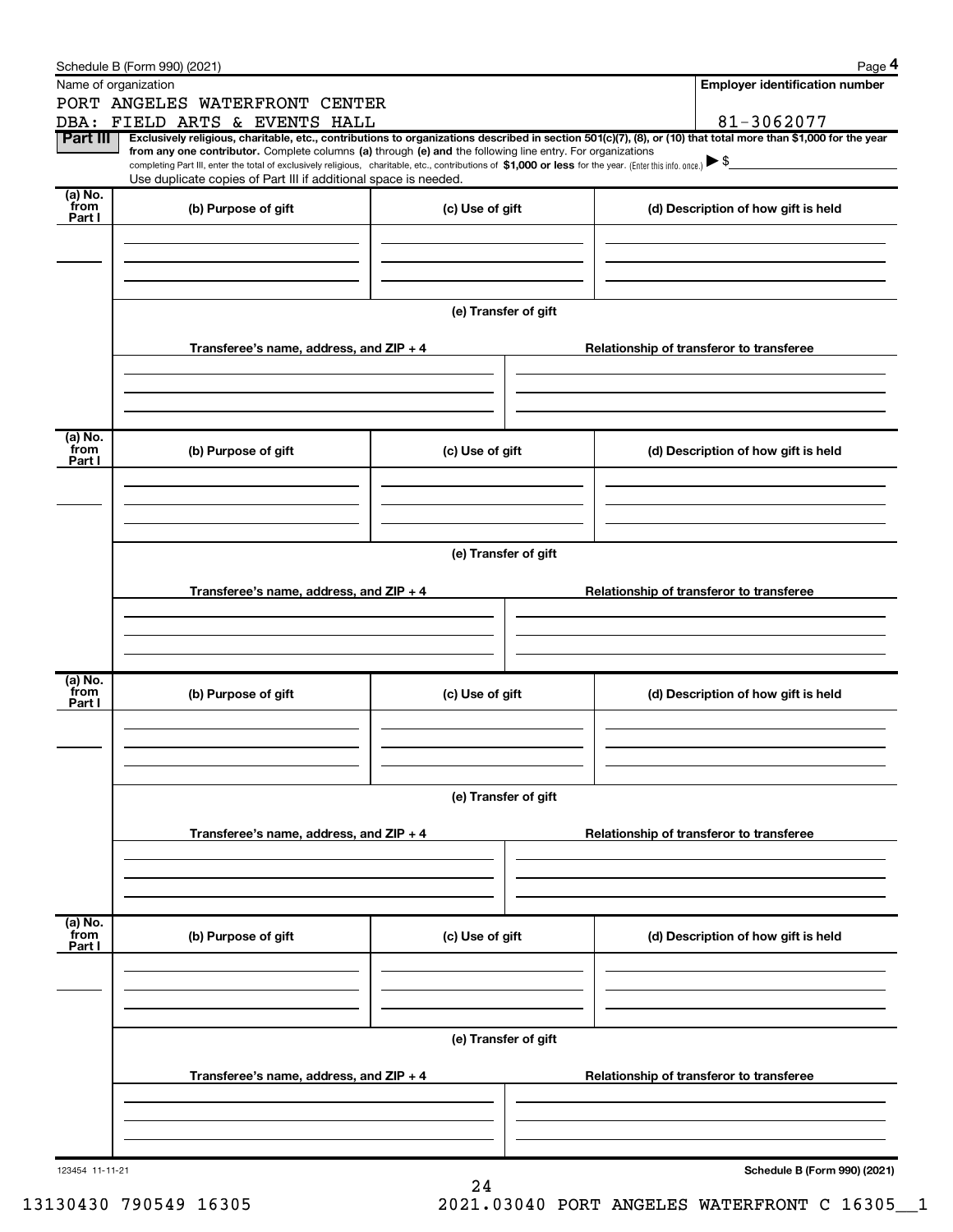| <b>Supplemental Financial Statements</b><br><b>SCHEDULE D</b> |                                                                                                                                                                                                                                                                                 |                               |                                                           |  |                                                                                                                                      | OMB No. 1545-0047       |                                                    |                          |                                                     |                       |
|---------------------------------------------------------------|---------------------------------------------------------------------------------------------------------------------------------------------------------------------------------------------------------------------------------------------------------------------------------|-------------------------------|-----------------------------------------------------------|--|--------------------------------------------------------------------------------------------------------------------------------------|-------------------------|----------------------------------------------------|--------------------------|-----------------------------------------------------|-----------------------|
|                                                               | (Form 990)                                                                                                                                                                                                                                                                      |                               |                                                           |  | Complete if the organization answered "Yes" on Form 990,<br>Part IV, line 6, 7, 8, 9, 10, 11a, 11b, 11c, 11d, 11e, 11f, 12a, or 12b. |                         |                                                    |                          |                                                     |                       |
|                                                               | Department of the Treasury                                                                                                                                                                                                                                                      |                               |                                                           |  | Attach to Form 990.                                                                                                                  |                         |                                                    |                          |                                                     | <b>Open to Public</b> |
|                                                               | Internal Revenue Service<br>Name of the organization                                                                                                                                                                                                                            |                               |                                                           |  | Go to www.irs.gov/Form990 for instructions and the latest information.<br>PORT ANGELES WATERFRONT CENTER                             |                         |                                                    |                          | Inspection<br><b>Employer identification number</b> |                       |
|                                                               |                                                                                                                                                                                                                                                                                 |                               |                                                           |  | DBA: FIELD ARTS & EVENTS HALL                                                                                                        |                         |                                                    |                          | 81-3062077                                          |                       |
| Part I                                                        |                                                                                                                                                                                                                                                                                 |                               |                                                           |  | Organizations Maintaining Donor Advised Funds or Other Similar Funds or Accounts. Complete if the                                    |                         |                                                    |                          |                                                     |                       |
|                                                               |                                                                                                                                                                                                                                                                                 |                               | organization answered "Yes" on Form 990, Part IV, line 6. |  |                                                                                                                                      |                         |                                                    |                          |                                                     |                       |
|                                                               |                                                                                                                                                                                                                                                                                 |                               |                                                           |  |                                                                                                                                      | (a) Donor advised funds |                                                    |                          | (b) Funds and other accounts                        |                       |
| 1                                                             |                                                                                                                                                                                                                                                                                 |                               |                                                           |  |                                                                                                                                      |                         |                                                    |                          |                                                     |                       |
| 2                                                             | Aggregate value of contributions to (during year)                                                                                                                                                                                                                               |                               |                                                           |  |                                                                                                                                      |                         |                                                    |                          |                                                     |                       |
| 3                                                             |                                                                                                                                                                                                                                                                                 |                               |                                                           |  |                                                                                                                                      |                         |                                                    |                          |                                                     |                       |
| 4                                                             |                                                                                                                                                                                                                                                                                 |                               |                                                           |  |                                                                                                                                      |                         |                                                    |                          |                                                     |                       |
| 5                                                             | Did the organization inform all donors and donor advisors in writing that the assets held in donor advised funds                                                                                                                                                                |                               |                                                           |  |                                                                                                                                      |                         |                                                    |                          |                                                     |                       |
|                                                               |                                                                                                                                                                                                                                                                                 |                               |                                                           |  |                                                                                                                                      |                         |                                                    |                          | Yes                                                 | No                    |
| 6                                                             | Did the organization inform all grantees, donors, and donor advisors in writing that grant funds can be used only<br>for charitable purposes and not for the benefit of the donor or donor advisor, or for any other purpose conferring                                         |                               |                                                           |  |                                                                                                                                      |                         |                                                    |                          |                                                     |                       |
|                                                               | impermissible private benefit?                                                                                                                                                                                                                                                  |                               |                                                           |  |                                                                                                                                      |                         |                                                    |                          | <b>Yes</b>                                          | No                    |
| Part II                                                       |                                                                                                                                                                                                                                                                                 |                               |                                                           |  | Conservation Easements. Complete if the organization answered "Yes" on Form 990, Part IV, line 7.                                    |                         |                                                    |                          |                                                     |                       |
| 1.                                                            | Purpose(s) of conservation easements held by the organization (check all that apply).                                                                                                                                                                                           |                               |                                                           |  |                                                                                                                                      |                         |                                                    |                          |                                                     |                       |
|                                                               |                                                                                                                                                                                                                                                                                 |                               |                                                           |  | Preservation of land for public use (for example, recreation or education)                                                           |                         | Preservation of a historically important land area |                          |                                                     |                       |
|                                                               |                                                                                                                                                                                                                                                                                 | Protection of natural habitat |                                                           |  |                                                                                                                                      |                         | Preservation of a certified historic structure     |                          |                                                     |                       |
|                                                               |                                                                                                                                                                                                                                                                                 | Preservation of open space    |                                                           |  |                                                                                                                                      |                         |                                                    |                          |                                                     |                       |
| 2                                                             | Complete lines 2a through 2d if the organization held a qualified conservation contribution in the form of a conservation easement on the last                                                                                                                                  |                               |                                                           |  |                                                                                                                                      |                         |                                                    |                          |                                                     |                       |
|                                                               | day of the tax year.                                                                                                                                                                                                                                                            |                               |                                                           |  |                                                                                                                                      |                         |                                                    |                          | Held at the End of the Tax Year                     |                       |
| а                                                             |                                                                                                                                                                                                                                                                                 |                               |                                                           |  |                                                                                                                                      |                         |                                                    | 2a                       |                                                     |                       |
| b                                                             | Total acreage restricted by conservation easements                                                                                                                                                                                                                              |                               |                                                           |  |                                                                                                                                      |                         |                                                    | 2 <sub>b</sub>           |                                                     |                       |
| с                                                             |                                                                                                                                                                                                                                                                                 |                               |                                                           |  |                                                                                                                                      |                         |                                                    | 2c                       |                                                     |                       |
| d                                                             | Number of conservation easements included in (c) acquired after 7/25/06, and not on a historic structure                                                                                                                                                                        |                               |                                                           |  |                                                                                                                                      |                         |                                                    |                          |                                                     |                       |
|                                                               |                                                                                                                                                                                                                                                                                 |                               |                                                           |  |                                                                                                                                      |                         |                                                    | 2d                       |                                                     |                       |
| 3                                                             | Number of conservation easements modified, transferred, released, extinguished, or terminated by the organization during the tax                                                                                                                                                |                               |                                                           |  |                                                                                                                                      |                         |                                                    |                          |                                                     |                       |
|                                                               | $year \blacktriangleright$                                                                                                                                                                                                                                                      |                               |                                                           |  |                                                                                                                                      |                         |                                                    |                          |                                                     |                       |
| 4                                                             | Number of states where property subject to conservation easement is located >                                                                                                                                                                                                   |                               |                                                           |  |                                                                                                                                      |                         |                                                    |                          |                                                     |                       |
| 5                                                             | Does the organization have a written policy regarding the periodic monitoring, inspection, handling of<br>violations, and enforcement of the conservation easements it holds?                                                                                                   |                               |                                                           |  |                                                                                                                                      |                         |                                                    |                          | Yes                                                 | No                    |
| 6                                                             | Staff and volunteer hours devoted to monitoring, inspecting, handling of violations, and enforcing conservation easements during the year                                                                                                                                       |                               |                                                           |  |                                                                                                                                      |                         |                                                    |                          |                                                     |                       |
|                                                               |                                                                                                                                                                                                                                                                                 |                               |                                                           |  |                                                                                                                                      |                         |                                                    |                          |                                                     |                       |
| 7                                                             | Amount of expenses incurred in monitoring, inspecting, handling of violations, and enforcing conservation easements during the year                                                                                                                                             |                               |                                                           |  |                                                                                                                                      |                         |                                                    |                          |                                                     |                       |
|                                                               | $\blacktriangleright$ \$                                                                                                                                                                                                                                                        |                               |                                                           |  |                                                                                                                                      |                         |                                                    |                          |                                                     |                       |
| 8                                                             | Does each conservation easement reported on line 2(d) above satisfy the requirements of section 170(h)(4)(B)(i)                                                                                                                                                                 |                               |                                                           |  |                                                                                                                                      |                         |                                                    |                          |                                                     |                       |
|                                                               |                                                                                                                                                                                                                                                                                 |                               |                                                           |  |                                                                                                                                      |                         |                                                    |                          | Yes                                                 | No                    |
| 9                                                             | In Part XIII, describe how the organization reports conservation easements in its revenue and expense statement and                                                                                                                                                             |                               |                                                           |  |                                                                                                                                      |                         |                                                    |                          |                                                     |                       |
|                                                               | balance sheet, and include, if applicable, the text of the footnote to the organization's financial statements that describes the                                                                                                                                               |                               |                                                           |  |                                                                                                                                      |                         |                                                    |                          |                                                     |                       |
|                                                               | organization's accounting for conservation easements.                                                                                                                                                                                                                           |                               |                                                           |  |                                                                                                                                      |                         |                                                    |                          |                                                     |                       |
|                                                               | Part III                                                                                                                                                                                                                                                                        |                               |                                                           |  | Organizations Maintaining Collections of Art, Historical Treasures, or Other Similar Assets.                                         |                         |                                                    |                          |                                                     |                       |
|                                                               |                                                                                                                                                                                                                                                                                 |                               |                                                           |  | Complete if the organization answered "Yes" on Form 990, Part IV, line 8.                                                            |                         |                                                    |                          |                                                     |                       |
|                                                               | 1a If the organization elected, as permitted under FASB ASC 958, not to report in its revenue statement and balance sheet works                                                                                                                                                 |                               |                                                           |  |                                                                                                                                      |                         |                                                    |                          |                                                     |                       |
|                                                               | of art, historical treasures, or other similar assets held for public exhibition, education, or research in furtherance of public                                                                                                                                               |                               |                                                           |  |                                                                                                                                      |                         |                                                    |                          |                                                     |                       |
|                                                               | service, provide in Part XIII the text of the footnote to its financial statements that describes these items.                                                                                                                                                                  |                               |                                                           |  |                                                                                                                                      |                         |                                                    |                          |                                                     |                       |
|                                                               | <b>b</b> If the organization elected, as permitted under FASB ASC 958, to report in its revenue statement and balance sheet works of<br>art, historical treasures, or other similar assets held for public exhibition, education, or research in furtherance of public service, |                               |                                                           |  |                                                                                                                                      |                         |                                                    |                          |                                                     |                       |
|                                                               | provide the following amounts relating to these items:                                                                                                                                                                                                                          |                               |                                                           |  |                                                                                                                                      |                         |                                                    |                          |                                                     |                       |
|                                                               |                                                                                                                                                                                                                                                                                 |                               |                                                           |  |                                                                                                                                      |                         |                                                    | - \$                     |                                                     |                       |
|                                                               | (ii) Assets included in Form 990, Part X                                                                                                                                                                                                                                        |                               |                                                           |  |                                                                                                                                      |                         |                                                    | $\blacktriangleright$ \$ |                                                     |                       |
| 2                                                             | If the organization received or held works of art, historical treasures, or other similar assets for financial gain, provide                                                                                                                                                    |                               |                                                           |  |                                                                                                                                      |                         |                                                    |                          |                                                     |                       |
|                                                               | the following amounts required to be reported under FASB ASC 958 relating to these items:                                                                                                                                                                                       |                               |                                                           |  |                                                                                                                                      |                         |                                                    |                          |                                                     |                       |
| a                                                             |                                                                                                                                                                                                                                                                                 |                               |                                                           |  |                                                                                                                                      |                         |                                                    | - \$                     |                                                     |                       |
|                                                               | <b>b</b> Assets included in Form 990, Part X                                                                                                                                                                                                                                    |                               |                                                           |  |                                                                                                                                      |                         |                                                    | -\$                      |                                                     |                       |
|                                                               | LHA For Paperwork Reduction Act Notice, see the Instructions for Form 990.                                                                                                                                                                                                      |                               |                                                           |  |                                                                                                                                      |                         |                                                    |                          | Schedule D (Form 990) 2021                          |                       |
|                                                               | 132051 10-28-21                                                                                                                                                                                                                                                                 |                               |                                                           |  |                                                                                                                                      |                         |                                                    |                          |                                                     |                       |
|                                                               |                                                                                                                                                                                                                                                                                 |                               |                                                           |  | 25                                                                                                                                   |                         |                                                    |                          |                                                     |                       |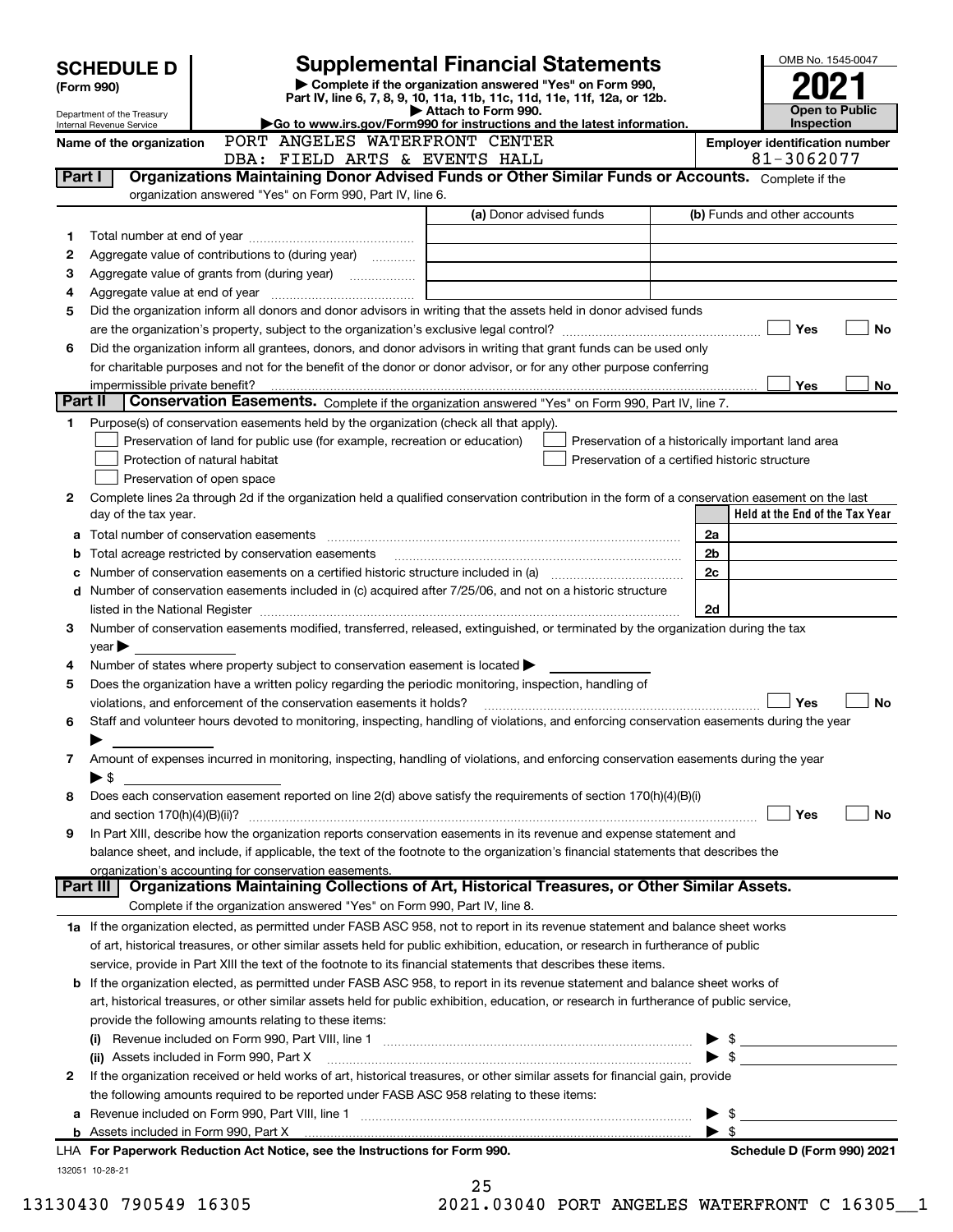|               |                                                                                                                                                                                                                                | PORT ANGELES WATERFRONT CENTER          |                |                                                                                                                                                                                                                                |                                 |                               |                         |     |          |
|---------------|--------------------------------------------------------------------------------------------------------------------------------------------------------------------------------------------------------------------------------|-----------------------------------------|----------------|--------------------------------------------------------------------------------------------------------------------------------------------------------------------------------------------------------------------------------|---------------------------------|-------------------------------|-------------------------|-----|----------|
|               | Schedule D (Form 990) 2021                                                                                                                                                                                                     | DBA: FIELD ARTS & EVENTS HALL           |                |                                                                                                                                                                                                                                |                                 | 81-3062077 $_{\text{Paqe}}$ 2 |                         |     |          |
|               | <b>Organizations Maintaining Collections of Art, Historical Treasures, or Other Similar Assets</b><br>Part III                                                                                                                 |                                         |                |                                                                                                                                                                                                                                |                                 |                               | (continued)             |     |          |
| 3             | Using the organization's acquisition, accession, and other records, check any of the following that make significant use of its                                                                                                |                                         |                |                                                                                                                                                                                                                                |                                 |                               |                         |     |          |
|               | collection items (check all that apply):                                                                                                                                                                                       |                                         |                |                                                                                                                                                                                                                                |                                 |                               |                         |     |          |
| a             | Public exhibition                                                                                                                                                                                                              |                                         |                | Loan or exchange program                                                                                                                                                                                                       |                                 |                               |                         |     |          |
| b             | Scholarly research                                                                                                                                                                                                             |                                         |                | Other and the control of the control of the control of the control of the control of the control of the control of the control of the control of the control of the control of the control of the control of the control of th |                                 |                               |                         |     |          |
| с             | Preservation for future generations                                                                                                                                                                                            |                                         |                |                                                                                                                                                                                                                                |                                 |                               |                         |     |          |
|               | Provide a description of the organization's collections and explain how they further the organization's exempt purpose in Part XIII.                                                                                           |                                         |                |                                                                                                                                                                                                                                |                                 |                               |                         |     |          |
| 5             | During the year, did the organization solicit or receive donations of art, historical treasures, or other similar assets                                                                                                       |                                         |                |                                                                                                                                                                                                                                |                                 |                               |                         |     |          |
|               | to be sold to raise funds rather than to be maintained as part of the organization's collection?                                                                                                                               |                                         |                |                                                                                                                                                                                                                                |                                 |                               | Yes                     |     | $No$     |
|               | <b>Part IV</b><br>Escrow and Custodial Arrangements. Complete if the organization answered "Yes" on Form 990, Part IV, line 9, or                                                                                              |                                         |                |                                                                                                                                                                                                                                |                                 |                               |                         |     |          |
|               | reported an amount on Form 990, Part X, line 21.                                                                                                                                                                               |                                         |                |                                                                                                                                                                                                                                |                                 |                               |                         |     |          |
|               | 1a Is the organization an agent, trustee, custodian or other intermediary for contributions or other assets not included                                                                                                       |                                         |                |                                                                                                                                                                                                                                |                                 |                               |                         |     |          |
|               |                                                                                                                                                                                                                                |                                         |                |                                                                                                                                                                                                                                |                                 |                               | Yes                     |     | No       |
|               | b If "Yes," explain the arrangement in Part XIII and complete the following table:                                                                                                                                             |                                         |                |                                                                                                                                                                                                                                |                                 |                               |                         |     |          |
|               |                                                                                                                                                                                                                                |                                         |                |                                                                                                                                                                                                                                |                                 |                               | Amount                  |     |          |
|               | c Beginning balance measurements and the state of the state of the state of the state of the state of the state of the state of the state of the state of the state of the state of the state of the state of the state of the |                                         |                |                                                                                                                                                                                                                                | 1c                              |                               |                         |     |          |
|               | d Additions during the year measurements are all an according to the year.                                                                                                                                                     |                                         |                |                                                                                                                                                                                                                                | 1d                              |                               |                         |     |          |
|               | e Distributions during the year manufactured and continuum and control of the control of the control of the control of the control of the control of the control of the control of the control of the control of the control o |                                         |                |                                                                                                                                                                                                                                | 1e                              |                               |                         |     |          |
|               |                                                                                                                                                                                                                                |                                         |                |                                                                                                                                                                                                                                | 1f                              |                               |                         |     |          |
|               | 2a Did the organization include an amount on Form 990, Part X, line 21, for escrow or custodial account liability?                                                                                                             |                                         |                |                                                                                                                                                                                                                                |                                 | .                             | Yes                     |     | No       |
|               | <b>b</b> If "Yes," explain the arrangement in Part XIII. Check here if the explanation has been provided on Part XIII                                                                                                          |                                         |                |                                                                                                                                                                                                                                |                                 |                               |                         |     |          |
| <b>Part V</b> | Endowment Funds. Complete if the organization answered "Yes" on Form 990, Part IV, line 10.                                                                                                                                    |                                         |                |                                                                                                                                                                                                                                |                                 |                               |                         |     |          |
|               |                                                                                                                                                                                                                                | (a) Current year                        | (b) Prior year | (c) Two years back                                                                                                                                                                                                             |                                 | (d) Three years back          | (e) Four years back     |     |          |
|               | 1a Beginning of year balance                                                                                                                                                                                                   | 3,384,654.                              | 3,025,067.     | 2,589,180.                                                                                                                                                                                                                     |                                 | 881,977.                      |                         |     |          |
|               |                                                                                                                                                                                                                                |                                         |                | 2,524.                                                                                                                                                                                                                         |                                 | 1,979,944.                    |                         |     | 896,631. |
|               | Net investment earnings, gains, and losses                                                                                                                                                                                     | 553,084.                                | 405,633.       | 559,940.                                                                                                                                                                                                                       |                                 | $-259,522.$                   |                         |     | 27,837.  |
|               |                                                                                                                                                                                                                                |                                         |                |                                                                                                                                                                                                                                |                                 |                               |                         |     |          |
|               | e Other expenditures for facilities                                                                                                                                                                                            |                                         |                |                                                                                                                                                                                                                                |                                 |                               |                         |     |          |
|               | and programs                                                                                                                                                                                                                   | 120,786.                                | 28,575.        | 109,904.                                                                                                                                                                                                                       |                                 | 13,219.                       |                         |     | 42,491.  |
|               | f Administrative expenses <i>manually communicative</i>                                                                                                                                                                        | 20,873.                                 | 17,471.        | 16,673.                                                                                                                                                                                                                        |                                 |                               |                         |     |          |
|               | <b>g</b> End of year balance $\ldots$                                                                                                                                                                                          | 3,796,079.                              | 3, 384, 654.   | 3,025,067.                                                                                                                                                                                                                     |                                 | 2,589,180.                    |                         |     | 881,977. |
| 2             | Provide the estimated percentage of the current year end balance (line 1g, column (a)) held as:                                                                                                                                |                                         |                |                                                                                                                                                                                                                                |                                 |                               |                         |     |          |
|               | a Board designated or quasi-endowment >                                                                                                                                                                                        |                                         | %              |                                                                                                                                                                                                                                |                                 |                               |                         |     |          |
|               | Permanent endowment $\blacktriangleright$ __ 100                                                                                                                                                                               | %                                       |                |                                                                                                                                                                                                                                |                                 |                               |                         |     |          |
|               | $\mathbf c$ Term endowment $\blacktriangleright$                                                                                                                                                                               | %                                       |                |                                                                                                                                                                                                                                |                                 |                               |                         |     |          |
|               | The percentages on lines 2a, 2b, and 2c should equal 100%.                                                                                                                                                                     |                                         |                |                                                                                                                                                                                                                                |                                 |                               |                         |     |          |
|               | 3a Are there endowment funds not in the possession of the organization that are held and administered for the organization                                                                                                     |                                         |                |                                                                                                                                                                                                                                |                                 |                               |                         |     |          |
|               | by:                                                                                                                                                                                                                            |                                         |                |                                                                                                                                                                                                                                |                                 |                               |                         | Yes | No       |
|               | (i)                                                                                                                                                                                                                            |                                         |                |                                                                                                                                                                                                                                |                                 |                               | 3a(i)                   |     | X        |
|               |                                                                                                                                                                                                                                |                                         |                |                                                                                                                                                                                                                                |                                 |                               | 3a(ii)                  |     | X        |
|               |                                                                                                                                                                                                                                |                                         |                |                                                                                                                                                                                                                                |                                 |                               | 3b                      |     |          |
|               | Describe in Part XIII the intended uses of the organization's endowment funds.                                                                                                                                                 |                                         |                |                                                                                                                                                                                                                                |                                 |                               |                         |     |          |
|               | Land, Buildings, and Equipment.<br><b>Part VI</b>                                                                                                                                                                              |                                         |                |                                                                                                                                                                                                                                |                                 |                               |                         |     |          |
|               | Complete if the organization answered "Yes" on Form 990, Part IV, line 11a. See Form 990, Part X, line 10.                                                                                                                     |                                         |                |                                                                                                                                                                                                                                |                                 |                               |                         |     |          |
|               | Description of property                                                                                                                                                                                                        | (a) Cost or other<br>basis (investment) | basis (other)  | (b) Cost or other                                                                                                                                                                                                              | (c) Accumulated<br>depreciation |                               | (d) Book value          |     |          |
|               |                                                                                                                                                                                                                                |                                         |                | 1,766,324.                                                                                                                                                                                                                     |                                 |                               | $\overline{1,}766,324.$ |     |          |
|               |                                                                                                                                                                                                                                |                                         |                |                                                                                                                                                                                                                                |                                 |                               |                         |     |          |
|               |                                                                                                                                                                                                                                |                                         |                |                                                                                                                                                                                                                                |                                 |                               |                         |     |          |
|               |                                                                                                                                                                                                                                |                                         |                |                                                                                                                                                                                                                                |                                 |                               |                         |     |          |
|               | e Other                                                                                                                                                                                                                        |                                         |                |                                                                                                                                                                                                                                |                                 |                               |                         |     |          |
|               | Total. Add lines 1a through 1e. (Column (d) must equal Form 990. Part X, column (B), line 10c.)                                                                                                                                |                                         |                |                                                                                                                                                                                                                                |                                 |                               | 1,766,324.              |     |          |
|               |                                                                                                                                                                                                                                |                                         |                |                                                                                                                                                                                                                                |                                 |                               |                         |     |          |

Schedule D (Form 990) 2021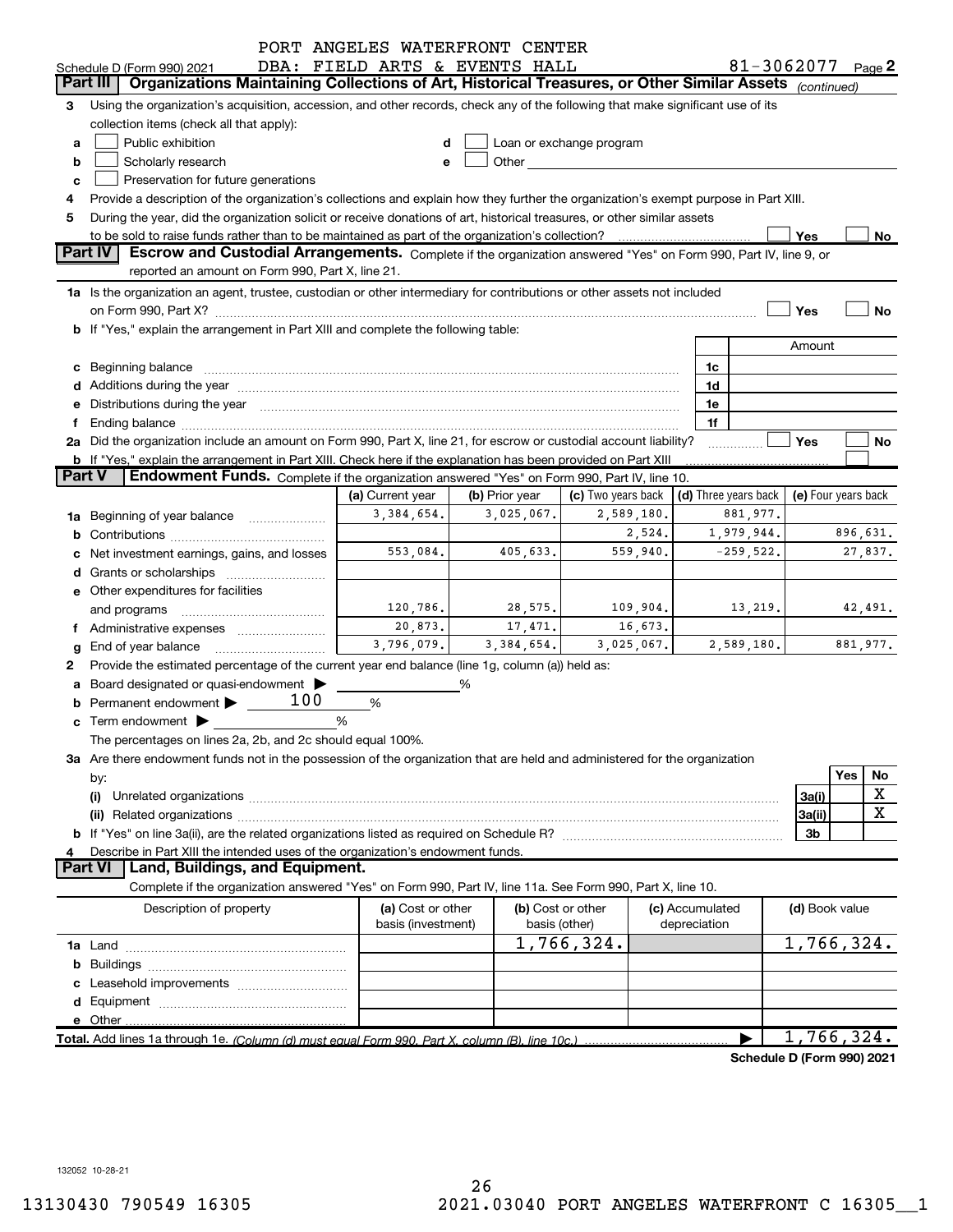|  |  |                               | PORT ANGELES WATERFRONT CENTER |
|--|--|-------------------------------|--------------------------------|
|  |  | DBA: FIELD ARTS & EVENTS HALL |                                |

| DBA: FIELD ARTS & EVENTS HALL<br>Schedule D (Form 990) 2021                                                            |                 |                |                                                    | 81-3062077<br>Page $3$                                    |
|------------------------------------------------------------------------------------------------------------------------|-----------------|----------------|----------------------------------------------------|-----------------------------------------------------------|
| <b>Investments - Other Securities.</b><br>  Part VIII                                                                  |                 |                |                                                    |                                                           |
| Complete if the organization answered "Yes" on Form 990, Part IV, line 11b. See Form 990, Part X, line 12.             |                 |                |                                                    |                                                           |
| (a) Description of security or category (including name of security)                                                   |                 | (b) Book value |                                                    | (c) Method of valuation: Cost or end-of-year market value |
| (1) Financial derivatives                                                                                              |                 |                |                                                    |                                                           |
| (2) Closely held equity interests [11] [12] Closely held equity interests                                              |                 |                |                                                    |                                                           |
| (3) Other<br><b>ENDOWMENT</b>                                                                                          |                 | 3,796,079.     | END-OF-YEAR MARKET VALUE                           |                                                           |
| (A)                                                                                                                    |                 |                |                                                    |                                                           |
| (B)<br>(C)                                                                                                             |                 |                |                                                    |                                                           |
| (D)                                                                                                                    |                 |                |                                                    |                                                           |
| (E)                                                                                                                    |                 |                |                                                    |                                                           |
| (F)                                                                                                                    |                 |                |                                                    |                                                           |
| (G)                                                                                                                    |                 |                |                                                    |                                                           |
| (H)                                                                                                                    |                 |                |                                                    |                                                           |
| Total. (Col. (b) must equal Form 990, Part X, col. (B) line 12.)                                                       |                 | 3,796,079.     |                                                    |                                                           |
| Part VIII Investments - Program Related.                                                                               |                 |                |                                                    |                                                           |
| Complete if the organization answered "Yes" on Form 990, Part IV, line 11c. See Form 990, Part X, line 13.             |                 |                |                                                    |                                                           |
| (a) Description of investment                                                                                          |                 | (b) Book value |                                                    | (c) Method of valuation: Cost or end-of-year market value |
| (1)                                                                                                                    |                 |                |                                                    |                                                           |
| (2)                                                                                                                    |                 |                |                                                    |                                                           |
| (3)                                                                                                                    |                 |                |                                                    |                                                           |
| (4)                                                                                                                    |                 |                |                                                    |                                                           |
| (5)                                                                                                                    |                 |                |                                                    |                                                           |
| (6)                                                                                                                    |                 |                |                                                    |                                                           |
| (7)                                                                                                                    |                 |                |                                                    |                                                           |
| (8)                                                                                                                    |                 |                |                                                    |                                                           |
| (9)                                                                                                                    |                 |                |                                                    |                                                           |
| Total. (Col. (b) must equal Form 990, Part X, col. (B) line 13.)<br>Part IX<br><b>Other Assets.</b>                    |                 |                |                                                    |                                                           |
| Complete if the organization answered "Yes" on Form 990, Part IV, line 11d. See Form 990, Part X, line 15.             |                 |                |                                                    |                                                           |
|                                                                                                                        | (a) Description |                |                                                    | (b) Book value                                            |
| <b>INVESTMENTS</b>                                                                                                     |                 |                |                                                    | 4,305,076.                                                |
| (1)<br>CONSTRUCTION<br>IN PROCESS<br>(2)                                                                               |                 |                |                                                    | 31, 334, 295.                                             |
| (3)                                                                                                                    |                 |                |                                                    |                                                           |
| (4)                                                                                                                    |                 |                |                                                    |                                                           |
| (5)                                                                                                                    |                 |                |                                                    |                                                           |
| (6)                                                                                                                    |                 |                |                                                    |                                                           |
| (7)                                                                                                                    |                 |                |                                                    |                                                           |
| (8)                                                                                                                    |                 |                |                                                    |                                                           |
| (9)                                                                                                                    |                 |                |                                                    |                                                           |
| Total. (Column (b) must equal Form 990, Part X, col. (B) line 15.)                                                     |                 |                |                                                    | 35,639,371.                                               |
| <b>Other Liabilities.</b><br>Part X                                                                                    |                 |                |                                                    |                                                           |
| Complete if the organization answered "Yes" on Form 990, Part IV, line 11e or 11f. See Form 990, Part X, line 25.      |                 |                |                                                    |                                                           |
| (a) Description of liability<br>1.                                                                                     |                 |                |                                                    | (b) Book value                                            |
| (1)<br>Federal income taxes                                                                                            |                 |                |                                                    |                                                           |
| LEASE DEPOSIT<br>(2)                                                                                                   |                 |                |                                                    | 228, 210.                                                 |
| DOROTHY FIELD LOAN<br>(3)                                                                                              |                 |                |                                                    | 10,051,638.                                               |
| (4)                                                                                                                    |                 |                |                                                    |                                                           |
| (5)                                                                                                                    |                 |                |                                                    |                                                           |
| (6)                                                                                                                    |                 |                |                                                    |                                                           |
| (7)                                                                                                                    |                 |                |                                                    |                                                           |
| (8)                                                                                                                    |                 |                |                                                    |                                                           |
| (9)                                                                                                                    |                 |                |                                                    |                                                           |
| Total. (Column (b) must equal Form 990. Part X, col. (B) line 25.)<br>toin toy positions In Dart VIII provide the toyt |                 |                | conjustion's financial etatomonte that roporte the | 10,279,848.                                               |

2. Liability for uncertain tax positions. In Part XIII, provide the text of the footnote to the organization's financial statements that reports the organization's liability for uncertain tax positions under FASB ASC 740. Check here if the text of the footnote has been provided in Part XIII  $\boxed{\text{X}}$ 

Schedule D (Form 990) 2021

132053 10-28-21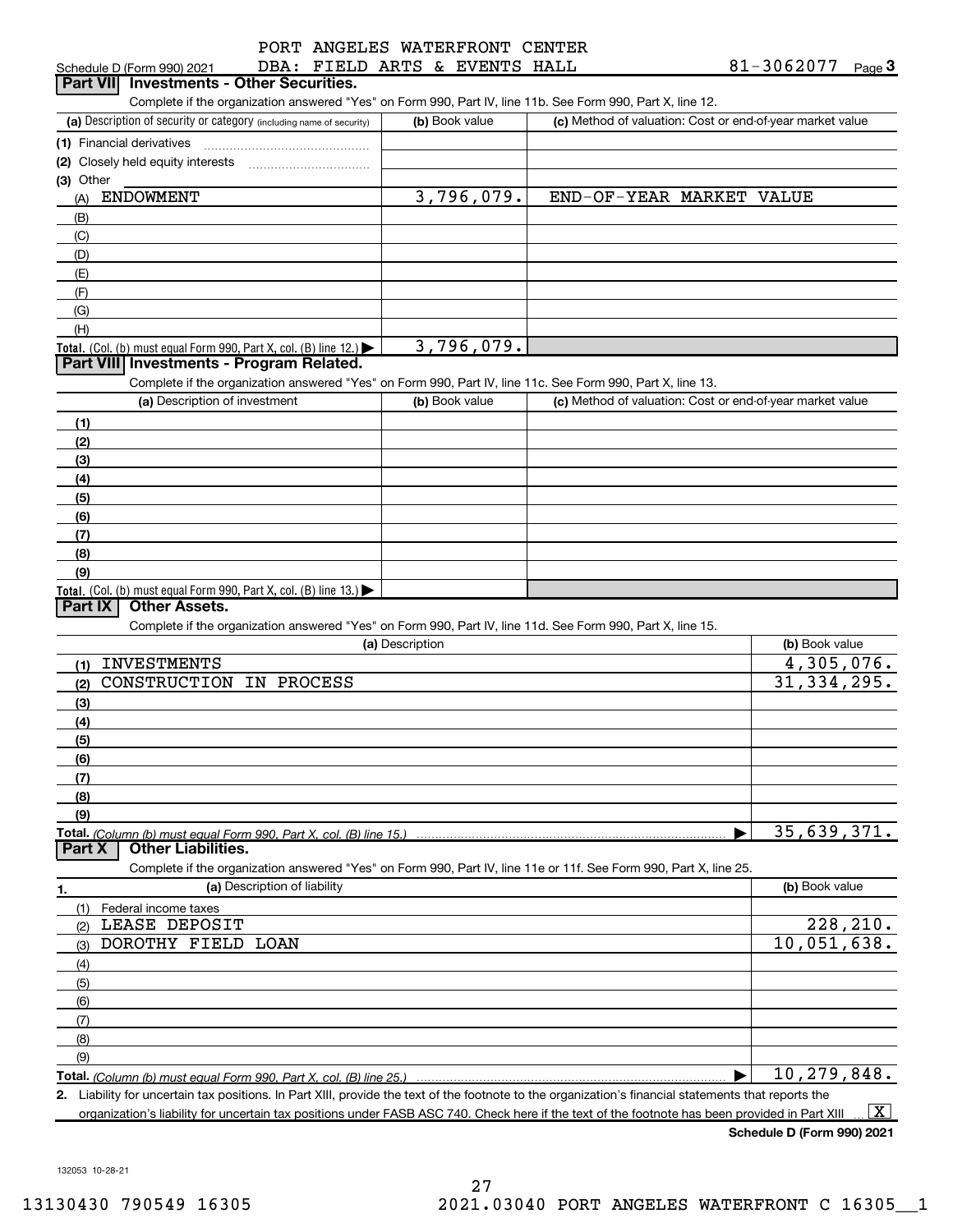|        | PORT ANGELLS WATERFRONT CENTER                                                                                                                                                                                                       |                      |                        |                      |                          |
|--------|--------------------------------------------------------------------------------------------------------------------------------------------------------------------------------------------------------------------------------------|----------------------|------------------------|----------------------|--------------------------|
|        | DBA: FIELD ARTS & EVENTS HALL<br>Schedule D (Form 990) 2021<br>Reconciliation of Revenue per Audited Financial Statements With Revenue per Return.<br>Part XI                                                                        |                      |                        | 81-3062077<br>Page 4 |                          |
|        |                                                                                                                                                                                                                                      |                      |                        |                      |                          |
|        | Complete if the organization answered "Yes" on Form 990, Part IV, line 12a.                                                                                                                                                          |                      |                        | $\blacksquare$       | 3,855,903.               |
| 1      | Total revenue, gains, and other support per audited financial statements                                                                                                                                                             |                      |                        |                      |                          |
| 2      | Amounts included on line 1 but not on Form 990, Part VIII, line 12:                                                                                                                                                                  |                      |                        |                      |                          |
| a      |                                                                                                                                                                                                                                      | 2a<br>2 <sub>b</sub> | $-163,047.$<br>71,000. |                      |                          |
| b      |                                                                                                                                                                                                                                      |                      |                        |                      |                          |
| с      |                                                                                                                                                                                                                                      | 2c<br>2d             |                        |                      |                          |
| d      | Other (Describe in Part XIII.) <b>Construction Contract Construction</b> Chemistry Chemistry Chemistry Chemistry Chemistry<br>Add lines 2a through 2d                                                                                |                      |                        | 2e                   |                          |
| е<br>з |                                                                                                                                                                                                                                      |                      |                        | 3                    | $-92,047.$ 3,947,950.    |
| 4      | Amounts included on Form 990, Part VIII, line 12, but not on line 1:                                                                                                                                                                 |                      |                        |                      |                          |
| a      |                                                                                                                                                                                                                                      | 4a                   |                        |                      |                          |
| b      | Other (Describe in Part XIII.)                                                                                                                                                                                                       | 4 <sub>b</sub>       |                        |                      |                          |
| c.     | Add lines 4a and 4b                                                                                                                                                                                                                  |                      |                        | 4с                   |                          |
|        | Total revenue. Add lines 3 and 4c. (This must equal Form 990. Part I. line 12.)                                                                                                                                                      |                      |                        | 5                    | 3,947,950.               |
|        | Part XII   Reconciliation of Expenses per Audited Financial Statements With Expenses per Return.                                                                                                                                     |                      |                        |                      |                          |
|        | Complete if the organization answered "Yes" on Form 990, Part IV, line 12a.                                                                                                                                                          |                      |                        |                      |                          |
| 1      | Total expenses and losses per audited financial statements                                                                                                                                                                           |                      |                        | $\blacksquare$       | 803,070.                 |
| 2      | Amounts included on line 1 but not on Form 990, Part IX, line 25:                                                                                                                                                                    |                      |                        |                      |                          |
| a      |                                                                                                                                                                                                                                      | 2a                   | 71,000.                |                      |                          |
| b      |                                                                                                                                                                                                                                      | 2 <sub>b</sub>       |                        |                      |                          |
|        | Other losses                                                                                                                                                                                                                         | 2 <sub>c</sub>       |                        |                      |                          |
|        |                                                                                                                                                                                                                                      | 2d                   |                        |                      |                          |
| е      | Add lines 2a through 2d <b>contained a manufacture of the contract of the contract of the contract of the contract of the contract of the contract of the contract of the contract of the contract of the contract of the contra</b> |                      |                        | 2e                   | $\frac{71,000}{732,070}$ |
| 3      |                                                                                                                                                                                                                                      |                      |                        | 3                    |                          |
| 4      | Amounts included on Form 990, Part IX, line 25, but not on line 1:                                                                                                                                                                   |                      |                        |                      |                          |
| a      | Investment expenses not included on Form 990, Part VIII, line 7b [1000111111111111111111111111111111                                                                                                                                 | 4a                   |                        |                      |                          |
| b      | Other (Describe in Part XIII.) <b>COLOGIST:</b> (2010)                                                                                                                                                                               | 4 <sub>b</sub>       |                        |                      |                          |
|        | Add lines 4a and 4b                                                                                                                                                                                                                  |                      |                        | 4c                   | 0.                       |
|        |                                                                                                                                                                                                                                      |                      |                        | 5                    | 732,070.                 |
|        | Part XIII Supplemental Information.                                                                                                                                                                                                  |                      |                        |                      |                          |

Provide the descriptions required for Part II, lines 3, 5, and 9; Part III, lines 1a and 4; Part IV, lines 1b and 2b; Part V, line 4; Part X, line 2; Part XI, lines 2d and 4b; and Part XII, lines 2d and 4b. Also complete this part to provide any additional information.

PART V, LINE 4:

FOR THE CONSTRUCTION OF A PERFORMING ARTS AND CONFERENCE CENTER, HAS ALSO

RECEIVED FUNDS TO SUPPORT THE OPERATION OF THE FACILITY ONCE BUILT AND TO

HELP DEFRAY THE COSTS FOR THE USE OF THE FACILITY BY LOCAL PERFORMING AND

FINE ARTS GROUPS.

PART X, LINE 2:

THE CENTER FILES INCOME TAX RETURNS IN THE U.S. FEDERAL JURISDICTION. THE

28

CENTER IS SUBJECT TO INCOME TAX EXAMINATION FOR TAX RETURNS FOR THE 2021,

2020,AND 2019 YEARS. CURRENTLY, THERE IS NO EXAMINATION OR PENDING

EXAMINATION WITH THE INTERNAL REVENUE SERVICE (IRS).

132054 10-28-21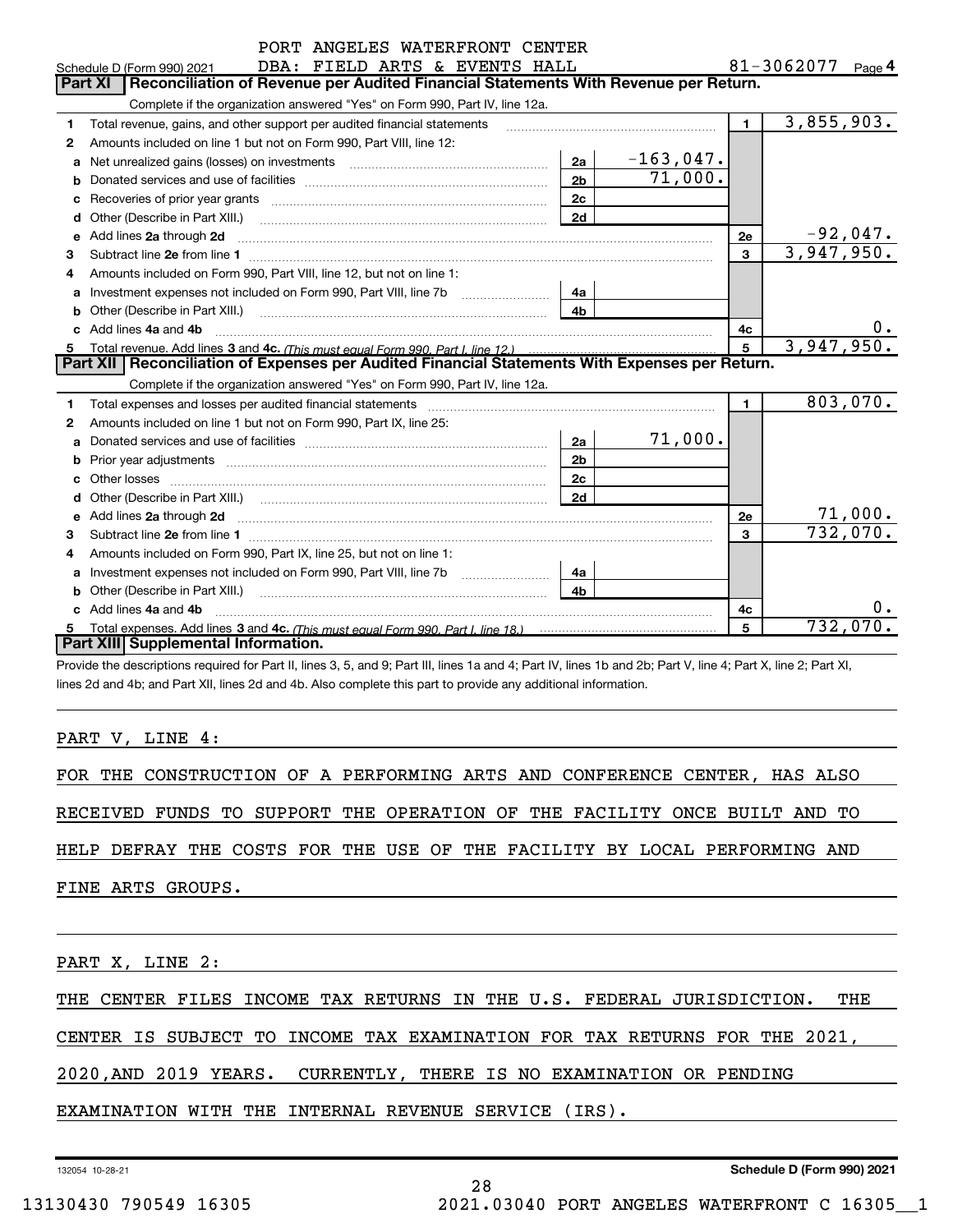| PORT ANGELES WATERFRONT CENTER<br>DBA: FIELD ARTS & EVENTS HALL<br>Schedule D (Form 990) 2021<br><b>Part XIII Supplemental Information</b> (continued) | $81 - 3062077$ Page 5      |
|--------------------------------------------------------------------------------------------------------------------------------------------------------|----------------------------|
| AS OF DECEMBER 31, 2021, THERE ARE NO TAX POSITIONS FOR WHICH THE                                                                                      |                            |
| DEDUCTIBILITY IS CERTAIN BUT FOR WHICH THERE IS UNCERTAINTY REGARDING THE                                                                              |                            |
| TIMING OF SUCH DEDUCTIBILITY.                                                                                                                          |                            |
|                                                                                                                                                        |                            |
|                                                                                                                                                        |                            |
|                                                                                                                                                        |                            |
|                                                                                                                                                        |                            |
|                                                                                                                                                        |                            |
|                                                                                                                                                        |                            |
|                                                                                                                                                        |                            |
|                                                                                                                                                        |                            |
|                                                                                                                                                        |                            |
|                                                                                                                                                        |                            |
|                                                                                                                                                        |                            |
|                                                                                                                                                        |                            |
|                                                                                                                                                        |                            |
|                                                                                                                                                        |                            |
|                                                                                                                                                        |                            |
|                                                                                                                                                        |                            |
|                                                                                                                                                        |                            |
|                                                                                                                                                        |                            |
|                                                                                                                                                        |                            |
|                                                                                                                                                        |                            |
|                                                                                                                                                        |                            |
|                                                                                                                                                        |                            |
|                                                                                                                                                        |                            |
|                                                                                                                                                        |                            |
|                                                                                                                                                        |                            |
|                                                                                                                                                        | Schedule D (Form 990) 2021 |

132055 10-28-21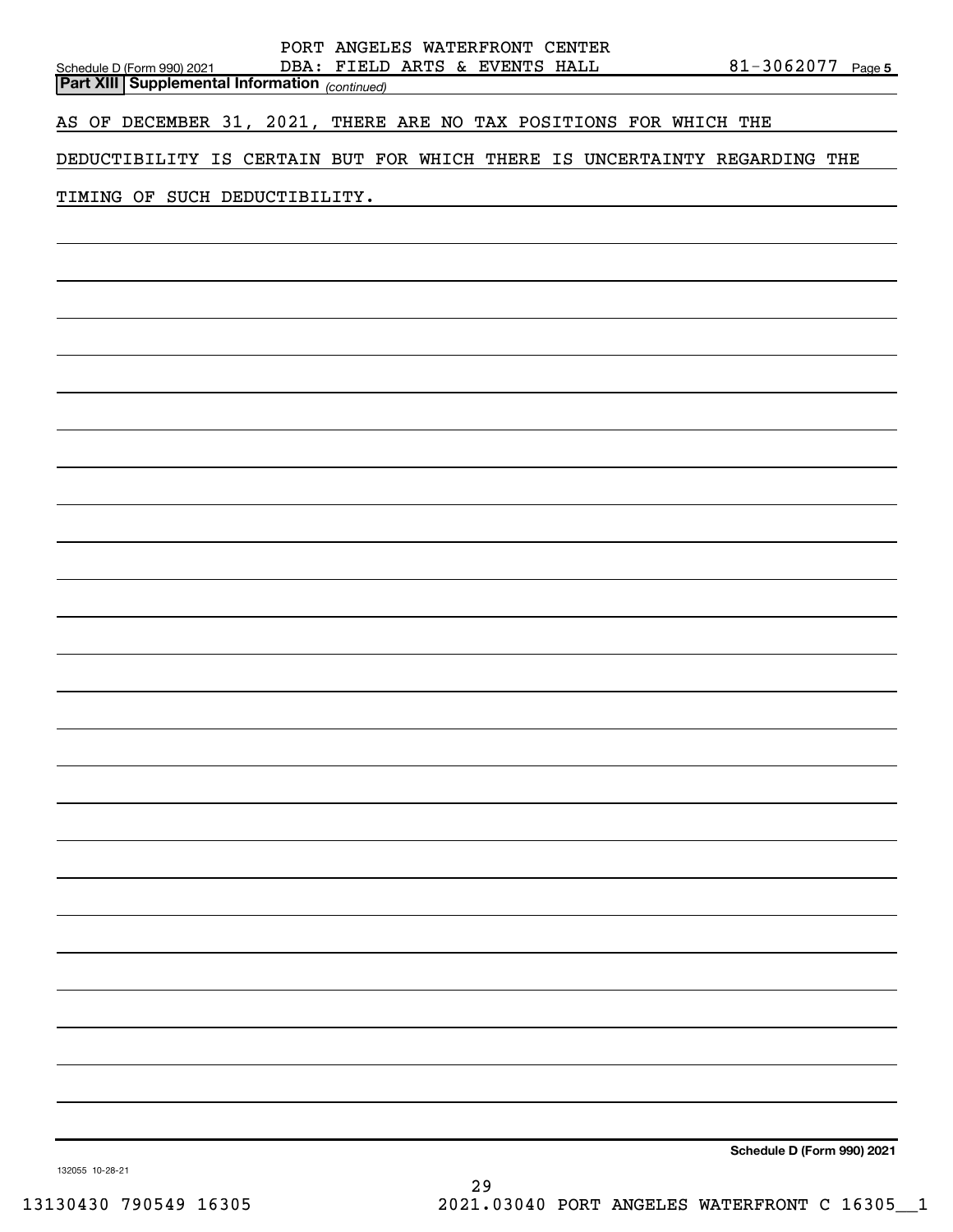(Form 990)

Department of the Treasury Internal Revenue Service

Name of the organization

Complete to provide information for responses to specific questions on Form 990 or 990-EZ or to provide any additional information. | Attach to Form 990 or Form 990-EZ. | Go to www.irs.gov/Form990 for the latest information. SCHEDULE 0 | Supplemental Information to Form 990 or 990-EZ



DBA: FIELD ARTS & EVENTS HALL 81-3062077 PORT ANGELES WATERFRONT CENTER

Employer identification number

### FORM 990, PART I, LINE 1, DESCRIPTION OF ORGANIZATION MISSION:

STRENGTHENS OUR COMMUNITY.

FORM 990, PART VI, SECTION B, LINE 11B:

THE ORGANIZATION'S INDEPENDENT ACCOUNTANT PREPARES THE FORM 990 AND

PROVIDES TO THE ORGANIZATION. ALL BOARD MEMBERS ARE GIVEN THE OPPORTUNITY

TO REVIEW AND APPROVE FORM 990 BEFORE IT IS FILED.

FORM 990, PART VI, SECTION B, LINE 12C:

DIRECTORS, OFFICERS, AND KEY EMPLOYEES ARE REQUIRED ANNUALLY TO SIGN A STATEMENT THAT AFFIRMS EACH HAS RECEIVED A COPY OF THE CONFLICT OF INTEREST POLICY, HAS READ AND UNDERSTANDS IT, HAS AGREED TO COMPLY WITH IT, AND HAS DISCLOSED AND, WHEN APPROPRIATE, RECUSED HIM/HERSELF FROM ANY DECISIONS THAT INVOLVE A CONFLICT OF INTEREST.

FORM 990, PART VI, SECTION C, LINE 18:

THE ORGANIZATION MAKES ITS FORM 990 AVAILABLE TO THE PUBLIC UPON A WRITTEN

OR IN PERSON REQUEST TO ITS OFFICE IN PORT ANGELES, WA.

FORM 990, PART VI, SECTION C, LINE 19:

THE ORGANIZATION MAKES ITS GOVERNING DOCUMENTS, CONFLICT OF INTEREST

POLICY, AND FINANCIAL STATEMENTS AVAILABLE TO THE PUBLIC UPON A WRITTEN OR

IN PERSON REQUEST TO ITS OFFICE IN PORT ANGELES, WA.

FORM 990, PART IX, LINE 11G, OTHER FEES:

OTHER:

132211 11-11-21 LHA For Paperwork Reduction Act Notice, see the Instructions for Form 990 or 990-EZ. Schedule O (Form 990) 2021